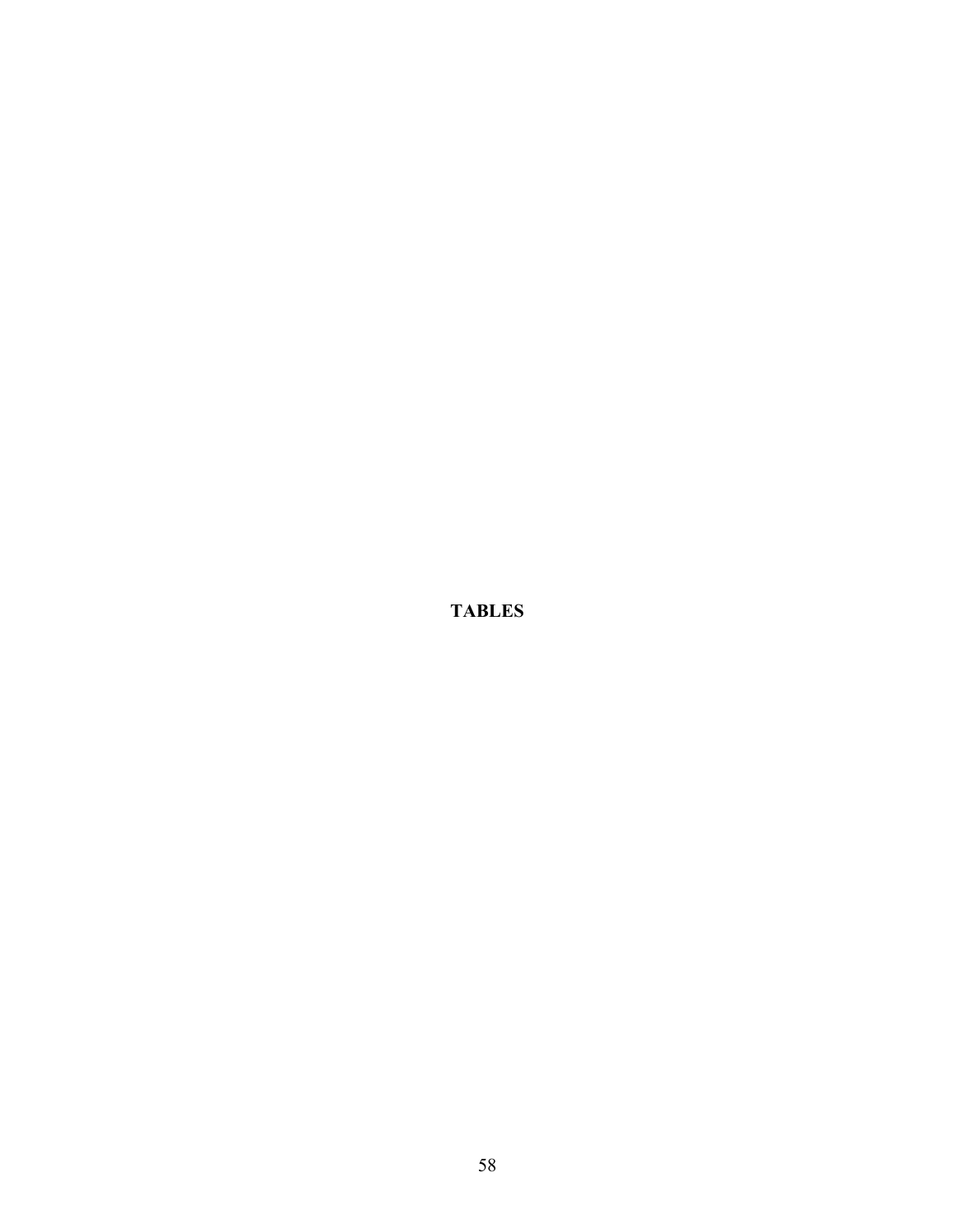|                                                   | Date of  | Beginning | Ending    |                                             |
|---------------------------------------------------|----------|-----------|-----------|---------------------------------------------|
|                                                   | Develop- | Date of   | Date of   |                                             |
| <b>Property Name</b>                              | ment     | Operation | Operation | Address                                     |
| A.H. Thompson Planing Mill (Geo. Lautenschlager)  | 1872     | 1872      | 1890      | 7610 - 7614 Lake Ave.                       |
| Gowan-Lenning Brown Co. Grocery Wharf             |          | 1878      | 1935      | 525 S. Lake Ave.                            |
| Crowley-Brown Sandstone Wharf                     |          | 1878      | 1895      |                                             |
| N. Grigon Shipyard, Shipbuilding and Repair Wharf | 1880     | 1880      | 1895      |                                             |
| Northern Pacific No. 5 & No. 6                    | 1883     | 1883      | 1950      | Industrial Slip (E side) and Minnesota Slip |
|                                                   |          |           |           | (W side)                                    |
| Scott & Holston Planing Mill                      | c. 1880  | 1884      |           | 1501 - 1520 Lake Ave.                       |
| St. Paul & Duluth Railroad Cos. Warehouse         |          | 1884      |           | 2nd Ave. W. & Waterfront (west side of      |
|                                                   |          |           |           | Minnesota Slip)                             |
| Marquis De Mares- Cold Storage House              | 1884     | 1884      |           | 7607 Lake Avenue                            |
| Stone & Ordean Wholesale Grocery Warehouses       | 1884     | 1884      | 1940      | 1604 Lake Ave.; later 525 Lake Ave. S.      |
| C. H. Graves & Co. Salt Lime Cement & Plaster     |          | 1884      | 1924      | 1604-1706 Lake Ave.                         |
| Warehouses                                        |          |           |           |                                             |
| Asa Dailey's Lumber Yard                          | c. 1885  | 1885      | 1890      |                                             |
| Marshall Wells Hardware Company and Dock          | 1889     | 1889      | 1950      | 301 or 325 Lake Ave. S.                     |
| Booth Fisheries Co. Fish & Merchandise Wharf      | 1894     | 1894      | 1940      | 20 W. Morse                                 |
| Whitney Materials Co. Sand & Gravel Wharf         | 1895     | 1895      | 1940      | 15 Buchanan                                 |
| Standard Salt & Cement Co. Wharf                  |          | 1895      | 1960      | 237-245 Lake Ave.                           |
| White Line Transportation Co. Freight & Passenger |          | 1895      | 1940      |                                             |
| Wharf                                             |          |           |           |                                             |
| Christiansen & Sons, Inc. Fish Wharf              |          | 1905      | 1935      | 20 W. Morse                                 |
| Scandia Fish Co. Wharf                            |          | 1908      | 1920      |                                             |
| City of Duluth Public Wharf                       |          | 1910      | 1940      |                                             |
| Rust-Parker Co. Grocery Wharf                     |          | 1911      | 1940      | 217-219 Lake Ave. S.                        |
| City of Duluth Public Wharf                       |          | 1915      | 1940      |                                             |
| Christiansen & Sons                               |          | 1927      |           | 20 W. Morse                                 |
| Johnson, Sam & Sons, Fisheries                    |          | 1927      |           | 19. W Morse                                 |
| United States & Doninin Trans. Co.                |          | 1930      |           | 20 W Morse                                  |
| Duluth Ice & Fuel Co.                             |          | 1935      |           | 102 Buchanan                                |
| MacAskill-Monaghan Co.                            |          | 1950      | 1960      | 227 Lake Ave. S.                            |
| Stone & Ordean Building                           | 1884     | 1950      | 1960      | 1604 Lake Ave.; later 525 Lake Ave. S.      |
| Jeno's Inc.                                       | 1884     | 1970      | 1970      | 1604 Lake Ave.; later 525 Lake Ave. S.      |

# Table 1. Inventory of Historical Land Uses around Minnesota Slip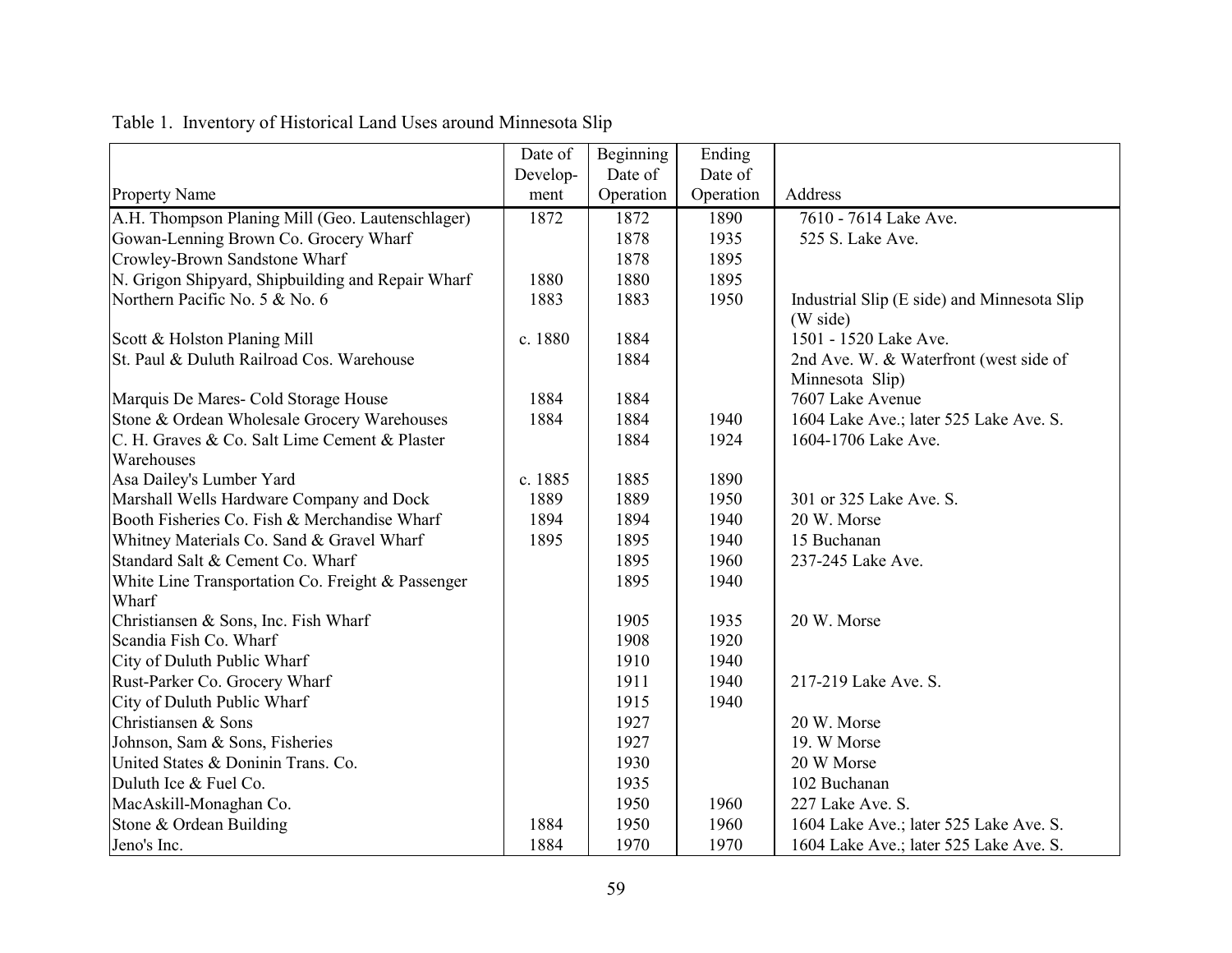| Contaminant                 | Concentration*                 |
|-----------------------------|--------------------------------|
|                             |                                |
|                             |                                |
| <b>Total PAHs</b>           | 5.7-320 mg/kg                  |
| <b>PCBs</b>                 | $7.8 - 612 \mu g/kg$           |
| Mercury                     | $0.075 - 1.6$ mg/kg            |
| Lead                        | $31-280$ mg/kg                 |
| Cadmium                     | $2.6 \text{ mg/kg}$            |
| Chromium                    | $49.8 \text{ mg/kg}$           |
| Copper                      | $83.2 \text{ mg/kg}$           |
| <b>Nickel</b>               | $30.7$ mg/kg                   |
| Zinc                        | $214 \text{ mg/kg}$            |
| <b>AVS</b>                  | $1.43 - 1.54 \mu \text{mol/g}$ |
| SEM**                       | 5.36-7.59 $\mu$ mol/g          |
| Toxaphene                   | $147 - 204 \mu g/kg$           |
| $p, p'$ -DDD & $o, p'$ -DDT | $10 \mu g/kg$                  |
| KCI-extractable ammonia     | $10.2 - 138$ mg/kg             |
| <b>Other Parameters</b>     |                                |
| <b>TOC</b>                  | $0.67 - 8.3\%$                 |
| Particle Size               |                                |
| Sand                        | 48.2-96.9%                     |
| Silt                        | $2.0 - 40%$                    |

Table 2. Ranges of Contaminant Concentrations in Minnesota Slip (Schubauer-Berigan and Crane 1997; Crane *et al*. 1997; unpublished R-EMAP and MPCA data)

\* Single values represent one measurement.

\*\* Includes cadmium, copper, lead, nickel, and zinc.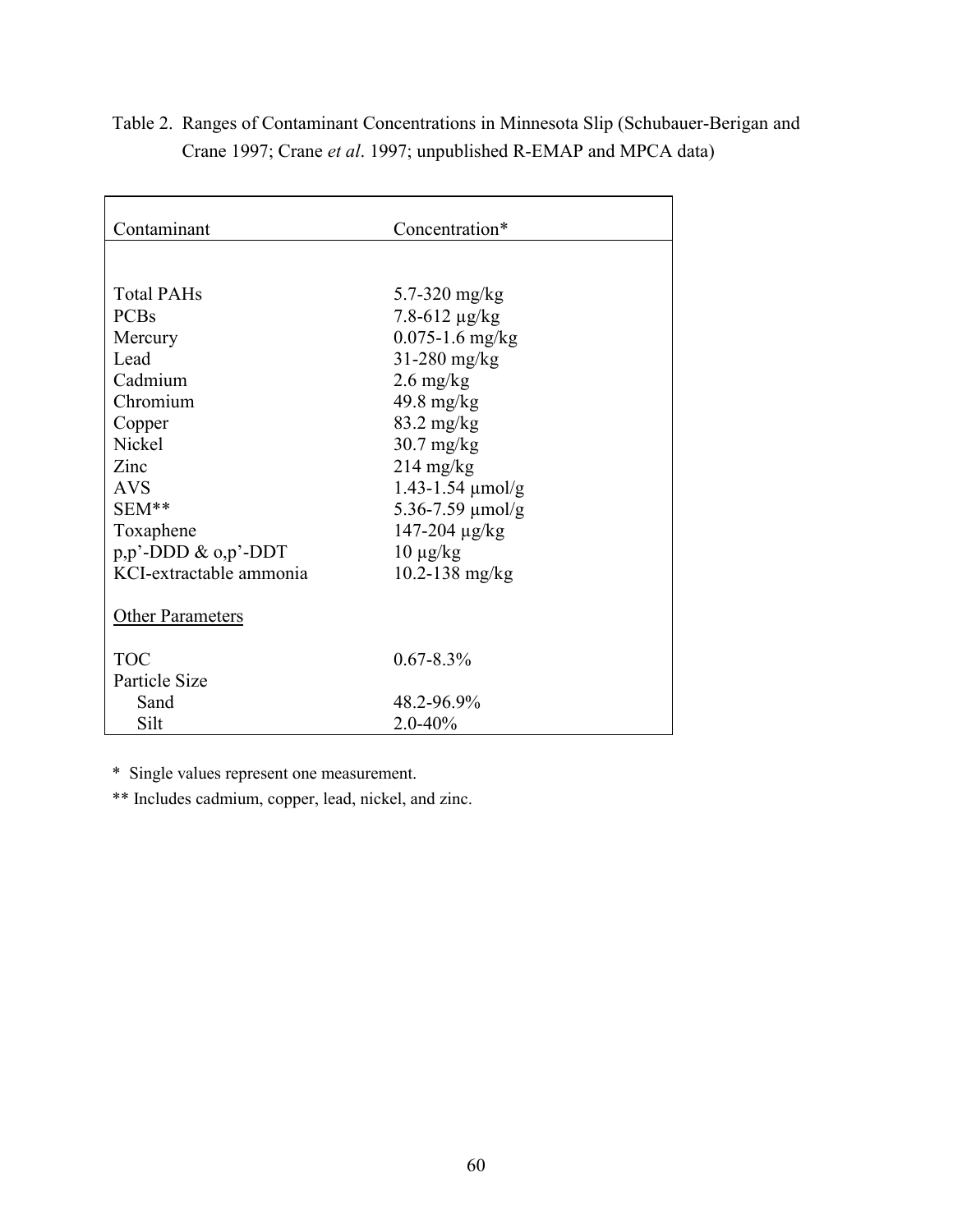## Table 3. Description of Field Results

|           | Sampling  |           | Soft        |                  |             |              |                                                                                                            |
|-----------|-----------|-----------|-------------|------------------|-------------|--------------|------------------------------------------------------------------------------------------------------------|
| Site      | Date      | Water     | Sediment    |                  | Core        | Core         |                                                                                                            |
| Location  | (mo/d/yr) | Depth (m) | Depth $(m)$ | Sediment Sampler | Length (cm) | Section (cm) | Core Section Description                                                                                   |
|           |           |           |             |                  |             |              |                                                                                                            |
| 98-MNS-02 | 8/13/98   | 4.4       | 2.1         | Livingston corer | 52          | $0 - 15$     | dark brown sand and detritus, pudding-like texture,<br>removed piece of clear plastic                      |
|           |           |           |             |                  |             | $15 - 30$    | firmer texture and more sand than 0-15 cm segment, fibrous<br>detritus, odor                               |
|           |           |           |             |                  |             | 30-45        | dark brown, firm sand, fibrous detritus, odor                                                              |
| 98-MNS-03 | 8/13/98   | 4.6       | 2.35        | Drop corer       | N/A         | $0-5$        | brown, pudding-like texture, small amount of detritus                                                      |
|           |           |           |             | Livingston corer | 48          | $0 - 15$     | brown, pudding-like silt/sand, some detritus                                                               |
|           |           |           |             |                  |             | $15 - 30$    | brown, firm sand, detritus, odor                                                                           |
|           |           |           |             |                  |             | 30-45        | brown, very sandy and firm, some detritus, odor                                                            |
| 98-MNS-04 | 8/13/98   | N/A       | N/A         | Drop corer       | N/A         | $0 - 5$      | sandy with a lot of fibrous detritus                                                                       |
| MNS-99-01 | 9/22/99   | 5.2       | 0.6         | Shipek grab      | N/A         | $0 - 5$      | brown silt, firm pudding-like texture, small amount of<br>detritus                                         |
| MNS-99-01 | 9/28/99   | 5.3       | 0.6         | Vibrocorer       | 66          | $0 - 15$     | silty, pudding-like consistency                                                                            |
|           |           |           |             |                  |             | 15-30        | silty clay, firm pudding-like texture                                                                      |
|           |           |           |             |                  |             | 30-45        | sandy                                                                                                      |
|           |           |           |             |                  |             | 45-60        | dry sand                                                                                                   |
| MNS-99-02 | 9/22/99   | 5.3       | 0.3         | Shipek grab      | N/A         | $0 - 5$      | brown, pudding-like silt/sand underlain by firm brown<br>silt/sand                                         |
| MNS-99-02 | 9/28/99   | 5.2       | 0.7         | Vibrocorer       | 28          | $0 - 15$     | silt underlain by sand                                                                                     |
|           |           |           |             |                  |             | 15-28        | sand with wood pieces and a chunk of coal                                                                  |
| MNS-99-03 | 9/22/99   | 5.0       | 1.3         | Shipek grab      | N/A         | $0 - 5$      | firm, black silt/sand, detritus (leaves/twigs) and oil,<br>removed a candy wrapper and piece of wall paper |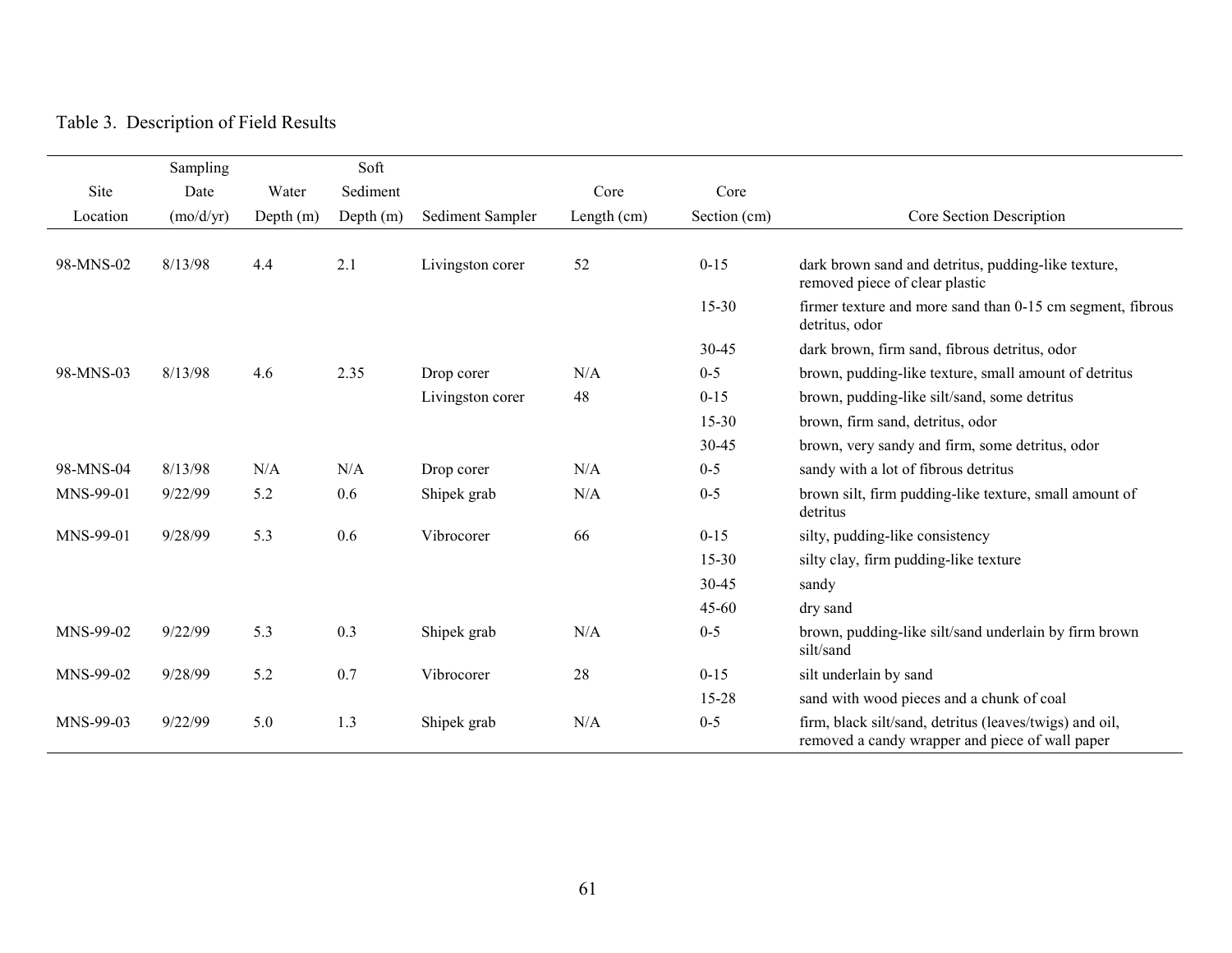Table 3. Continued

|                   | Sampling  |             | Soft        |                  |               |              |                                                         |
|-------------------|-----------|-------------|-------------|------------------|---------------|--------------|---------------------------------------------------------|
| Site              | Date      | Water       | Sediment    |                  | Core          | Core         |                                                         |
| Location          | (mo/d/yr) | Depth $(m)$ | Depth $(m)$ | Sediment Sampler | Length $(cm)$ | Section (cm) | Core Section Description                                |
| MNS-99-03         | 9/29/99   | 4.9         | 2.3         | Vibrocorer       | 140           | $0 - 15$     | silt, oil film, small amount of detritus                |
|                   |           |             |             |                  |               | $15 - 30$    | silt, oil, some detritus                                |
|                   |           |             |             |                  |               | 30-45        | silt/sand, detritus                                     |
|                   |           |             |             |                  |               | 45-60        | silt/sand, detritus, some oil, removed piece of plastic |
|                   |           |             |             |                  |               | 60-75        | oily silt/sand, removed large chunk of wood             |
|                   |           |             |             |                  |               | 75-90        | oily, silt/sand, some detritus                          |
|                   |           |             |             |                  |               | 90-120       | sand/silt, some oil and detritus                        |
|                   |           |             |             |                  |               | 120-140      | sand/silt, some oil and wood chips                      |
| MNS-99-04         | 9/22/99   | 4.3         | 0.5         | Shipek grab      | N/A           | $0 - 5$      | dark brown sand/silt, some detritus (leaves) and oil    |
| MNS-99-04         | 9/29/99   | 4.3         | 0.6         | Vibrocorer       | 155           | $0 - 15$     | silt, firm pudding-like texture, detritus               |
|                   |           |             |             |                  |               | $15 - 30$    | firm silt, some detritus                                |
|                   |           |             |             |                  |               | 30-45        | firm silt, some detritus, removed pieces of metal       |
|                   |           |             |             |                  |               | $45 - 60$    | firm sand/silt, dark color (possibly due to oil)        |
|                   |           |             |             |                  |               | 60-75        | soft sand/silt, oil                                     |
|                   |           |             |             |                  |               | 75-90        | sand/silt, oil, some detritus                           |
|                   |           |             |             |                  |               | 90-120       | sand/silt, some detritus                                |
|                   |           |             |             |                  |               | 120-150      | sand/silt, some detritus                                |
| <b>MNS-99-04R</b> | 9/29/99   | 4.3         | 2.1         | Vibrocorer       | 182           | $0 - 15$     | silt/sand, some detritus                                |
|                   |           |             |             |                  |               | $15 - 30$    | silt/sand, some detritus                                |
|                   |           |             |             |                  |               | 30-45        | silt/sand with more sand on bottom                      |
|                   |           |             |             |                  |               | $45 - 60$    | silt/sand, some detritus, possible oil                  |
|                   |           |             |             |                  |               | 60-75        | silt/sand, oil                                          |
|                   |           |             |             |                  |               | 75-90        | silt/sand, oil                                          |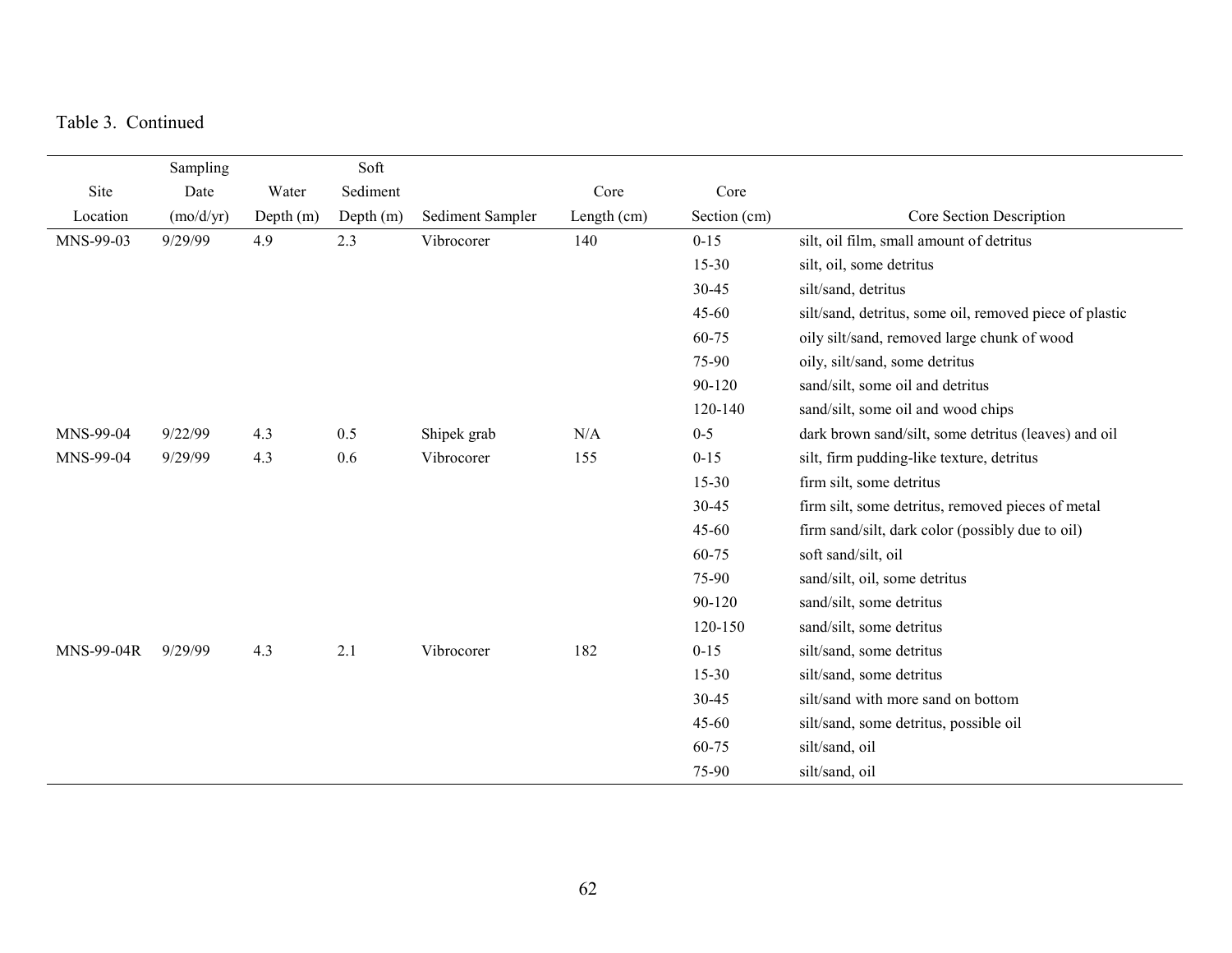Table 3. Continued

|            | Sampling  |             | Soft        |                                  |             |              |                                                                                                        |
|------------|-----------|-------------|-------------|----------------------------------|-------------|--------------|--------------------------------------------------------------------------------------------------------|
| Site       | Date      | Water       | Sediment    |                                  | Core        | Core         |                                                                                                        |
| Location   | (mo/d/yr) | Depth $(m)$ | Depth $(m)$ | Sediment Sampler                 | Length (cm) | Section (cm) | Core Section Description                                                                               |
| MNS-99-04R | 9/29/99   | 4.3         | 2.1         | Vibrocorer                       | 182         | 90-120       | silt/sand, oil, detritus                                                                               |
|            |           |             |             |                                  |             | 120-150      | silt/clay/sand, some detritus, oil                                                                     |
|            |           |             |             |                                  |             | 150-180      | silt/sand with a lot of detritus                                                                       |
| MNS-99-05  | 9/22/99   | 4.4         | 0.5         | Shipek grab                      | N/A         | $0-5$        | dark brown sand/silt, detritus, some oil, removed pieces of<br>foil and plastic                        |
| MNS-99-06  | 9/22/99   | 3.2         | 0.5         | Shipek grab                      | N/A         | $0 - 5$      | coarse sand and oil, removed twigs and pebbles                                                         |
| MNS-99-07  | 9/23/99   | 3.6         | 0.7         | Livingston corer<br>& drop corer | 60          | $0 - 15$     | black, oily sand with odor                                                                             |
|            |           |             |             | Livingston corer                 |             | $15 - 30$    | black, oily sand with odor, some detritus                                                              |
|            |           |             |             |                                  |             | 30-45        | black sand with some oil and odor, very dry, small amount<br>of detritus                               |
|            |           |             |             |                                  |             | 45-60        | black sand                                                                                             |
| MNS-99-08  | 9/24/99   | 5.1         | 2.0         | Livingston corer<br>& drop corer | 52          | $0 - 15$     | oily silt, some detritus, odor, gelatinous texture                                                     |
|            |           |             |             | Livingston corer                 |             | $15 - 30$    | firmer, oily silt underlain by sandier layer, removed small<br>piece of plastic                        |
|            |           |             |             |                                  |             | 30-45        | oily silt/sand, removed small pieces of foil and plastic                                               |
| MNS-99-09  | 9/27/99   | 5.6         | 1.0         | Livingston corer                 | 58          | $0 - 15$     | silty, gelatinous upper layer with odor and oil film<br>underlain by gritty sand and oil with detritus |
| MNS-99-10  | 9/27/99   | 5.6         | 0.7         | Livingston corer                 | 48          | $0 - 15$     | soupy silt underlain by firmer silt/sand, oil, odor                                                    |
|            |           |             |             |                                  |             | $15 - 30$    | firm silt/sand/clay                                                                                    |
|            |           |             |             |                                  |             | 30-45        | firm sand/silt/clay, removed large rock and small wood<br>chips                                        |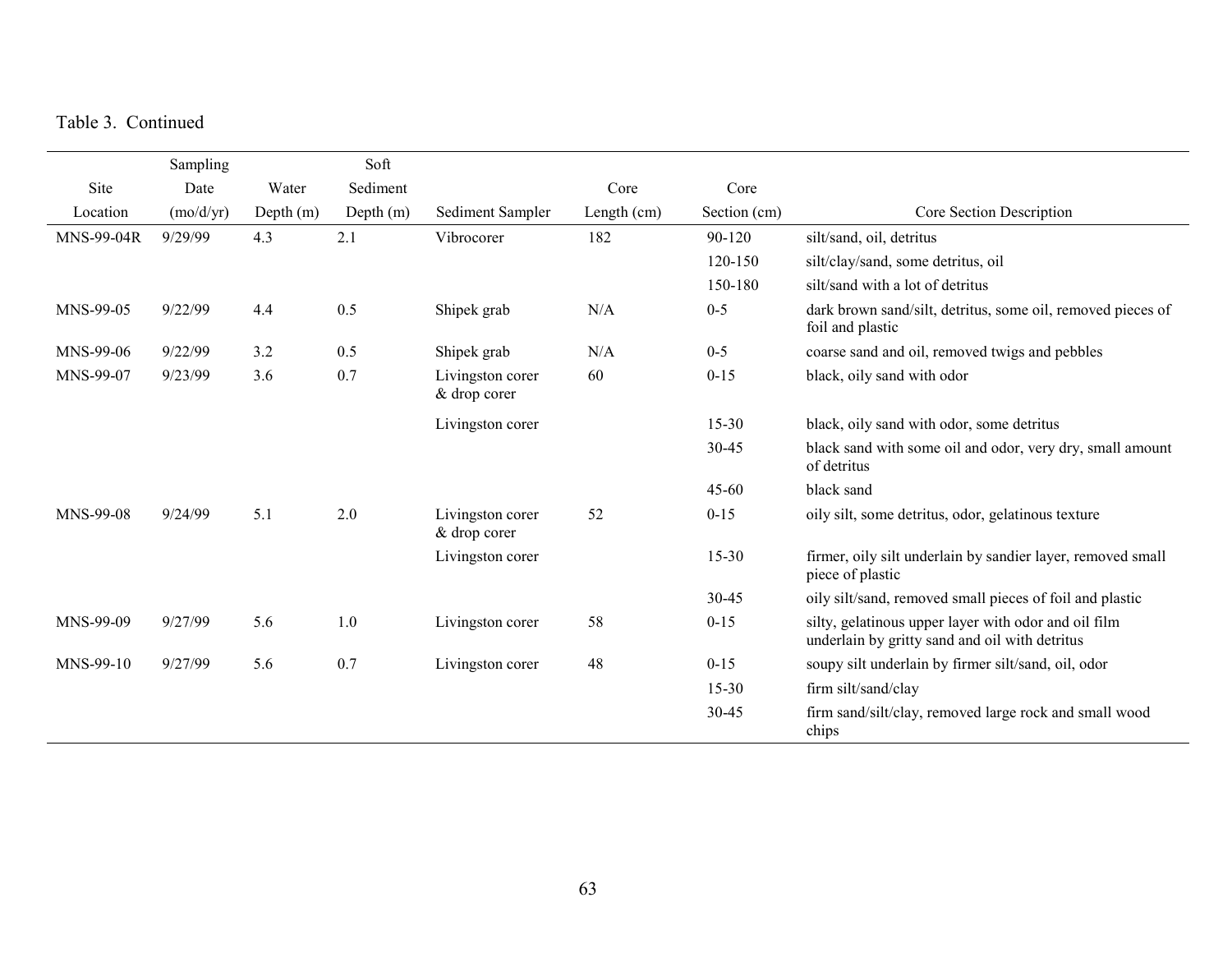Table 3. Continued

|            | Sampling  |           | Soft      |                  |             |              |                                                            |
|------------|-----------|-----------|-----------|------------------|-------------|--------------|------------------------------------------------------------|
| Site       | Date      | Water     | Sediment  |                  | Core        | Core         |                                                            |
| Location   | (mo/d/yr) | Depth (m) | Depth (m) | Sediment Sampler | Length (cm) | Section (cm) | Core Section Description                                   |
| MNS-99-11  | 9/28/99   | 4.6       | 0.6       | Vibrocorer       | 53          | $0 - 15$     | soupy silt/sand                                            |
|            |           |           |           |                  |             | 15-30        | soupy sand                                                 |
|            |           |           |           |                  |             | 30-45        | firmer sand, some oil, odor                                |
| MNS-99-12  | 9/28/99   | 5.3       | 0.5       | Vibrocorer       | 38          | $0 - 15$     | silt, pudding-like consistency                             |
|            |           |           |           |                  |             | 15-30        | oily sand, small amount of detritus, removed several rocks |
| MNS-99-13  | 9/28/99   | 4.8       | 0.5       | Vibrocorer       | 180         | $0 - 15$     | oily silt, firm pudding-like texture                       |
|            |           |           |           |                  |             | 15-30        | oily silt with a few wood fibers                           |
|            |           |           |           |                  |             | 30-45        | sand/silt, some oil, small amount of detritus              |
|            |           |           |           |                  |             | $45 - 60$    | sand/silt, some detritus                                   |
|            |           |           |           |                  |             | 60-75        | sand, some detritus                                        |
|            |           |           |           |                  |             | 75-90        | sand/silt with fine wood fibers                            |
|            |           |           |           |                  |             | 90-120       | sand, odor                                                 |
|            |           |           |           |                  |             | 120-150      | sand with wood fibers                                      |
| MNS-99-13R | 9/28/99   | 4.8       | 1.4       | Vibrocorer       | 160         | $0 - 15$     | silt                                                       |
|            |           |           |           |                  |             | $15 - 30$    | silt/sand, small amount of detritus                        |
|            |           |           |           |                  |             | 30-45        | silt/sand, some detritus, removed rock                     |
|            |           |           |           |                  |             | 45-60        | sand with wood fibers                                      |
|            |           |           |           |                  |             | 60-75        | sand, some detritus                                        |
| MNS-99-14  | 9/28/99   | 4.9       | 0.7       | Vibrocorer       | 140         | $0 - 15$     | oily silt, firm pudding-like texture                       |
|            |           |           |           |                  |             | $15 - 30$    | firm silt/clay                                             |
|            |           |           |           |                  |             | 30-45        | sand/silt, some detritus                                   |
|            |           |           |           |                  |             | 45-60        | grainy sand                                                |
|            |           |           |           |                  |             | 60-75        | sand, oil, detritus                                        |
|            |           |           |           |                  |             | 75-90        | sand, detritus                                             |
|            |           |           |           |                  |             | 90-120       | dry sand                                                   |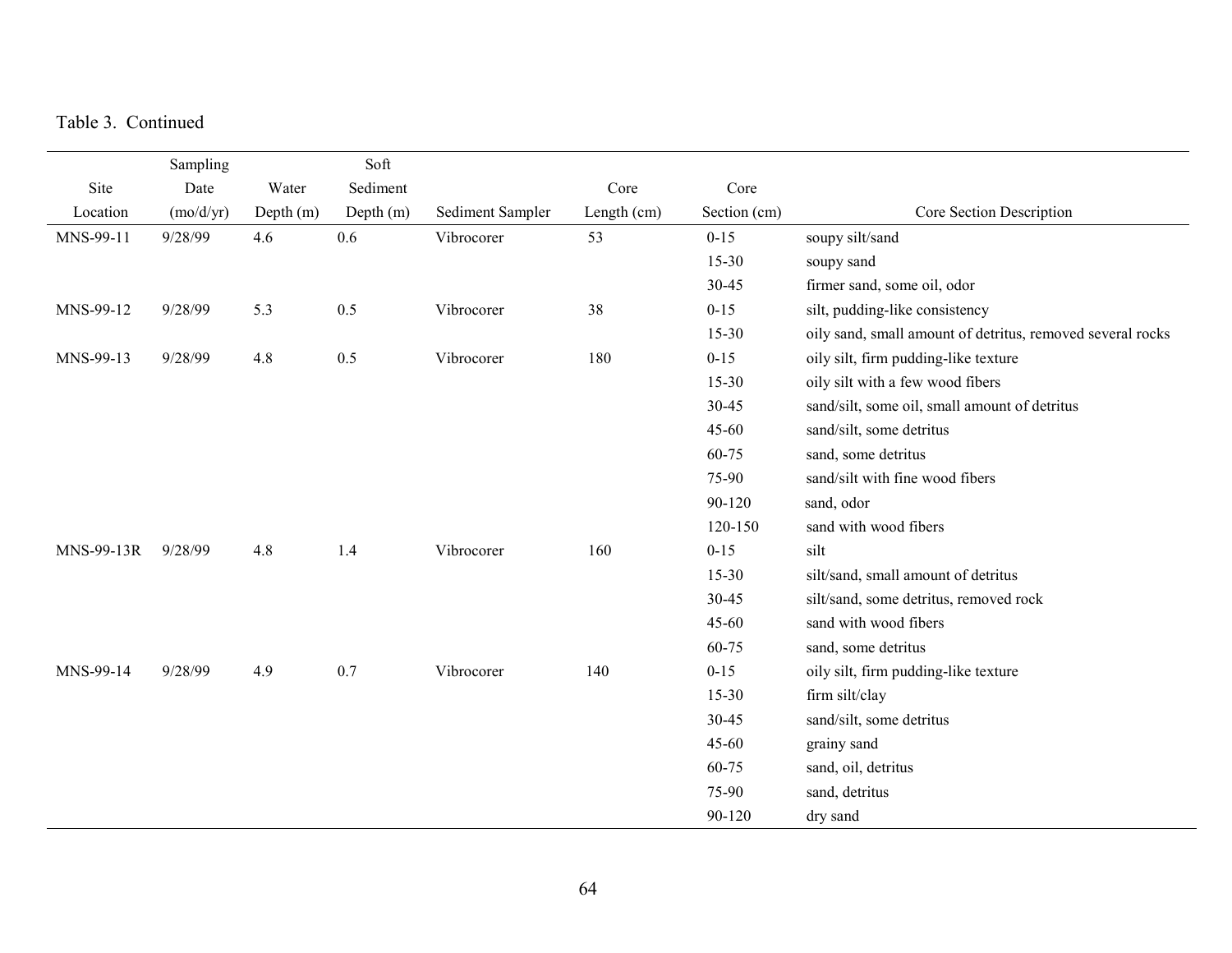Table 3. Continued

|           | Sampling  |             | Soft        |                  |             |              |                                                              |
|-----------|-----------|-------------|-------------|------------------|-------------|--------------|--------------------------------------------------------------|
| Site      | Date      | Water       | Sediment    |                  | Core        | Core         |                                                              |
| Location  | (mo/d/yr) | Depth $(m)$ | Depth $(m)$ | Sediment Sampler | Length (cm) | Section (cm) | Core Section Description                                     |
|           |           |             |             |                  |             |              |                                                              |
| MNS-99-15 | 9/29/99   | 4.5         | 2.7         | Vibrocorer       | 215         | $0 - 15$     | firm silt, removed chunk of wood                             |
|           |           |             |             |                  |             | $15 - 30$    | firm silt                                                    |
|           |           |             |             |                  |             | 30-45        | firm silt/sand                                               |
|           |           |             |             |                  |             | 45-60        | firm sand/silt/clay, removed a few wood chunks               |
|           |           |             |             |                  |             | 60-75        | silt/clay, oil, odor                                         |
|           |           |             |             |                  |             | 75-90        | silt/clay, oil, odor                                         |
|           |           |             |             |                  |             | 90-120       | silt/clay, oil, odor, wood fibers and small wood chips       |
|           |           |             |             |                  |             | 120-150      | silt/clay, oil, odor                                         |
|           |           |             |             |                  |             | 150-180      | sand/silt, oil, odor, wood fibers, removed large rubber band |
|           |           |             |             |                  |             | 180-210      | sand/silt, lots of wood fibers and detritus                  |
| MNS-99-16 | 9/29/99   | 6.7         | 0.6         | Vibrocorer       | 58          | $0 - 15$     | silt/sand, some detritus                                     |
|           |           |             |             |                  |             | 15-30        | sand, some detritus and wood chips                           |
|           |           |             |             |                  |             | 30-45        | silt underlain by sand, some detritus (wood fibers)          |
|           |           |             |             |                  |             | 45-58        | sand, removed several rocks and large wood chips             |
| MNS-99-17 | 9/29/99   | 4.8         | 1.6         | Vibrocorer       | 183         | $0 - 15$     | silt/sand, some detritus                                     |
|           |           |             |             |                  |             | $15 - 30$    | silt                                                         |
|           |           |             |             |                  |             | 30-45        | sand/silt                                                    |
|           |           |             |             |                  |             | $45 - 60$    | sand/silt/clay, some detritus                                |
|           |           |             |             |                  |             | 60-75        | dark brown silt/clay                                         |
|           |           |             |             |                  |             | 75-90        | sand/silt, oil, odor                                         |
|           |           |             |             |                  |             | 90-120       | sand/silt, oil, odor                                         |
|           |           |             |             |                  |             | 120-150      | sand/silt, detritus                                          |
|           |           |             |             |                  |             | 150-180      | sand, detritus, wood chips                                   |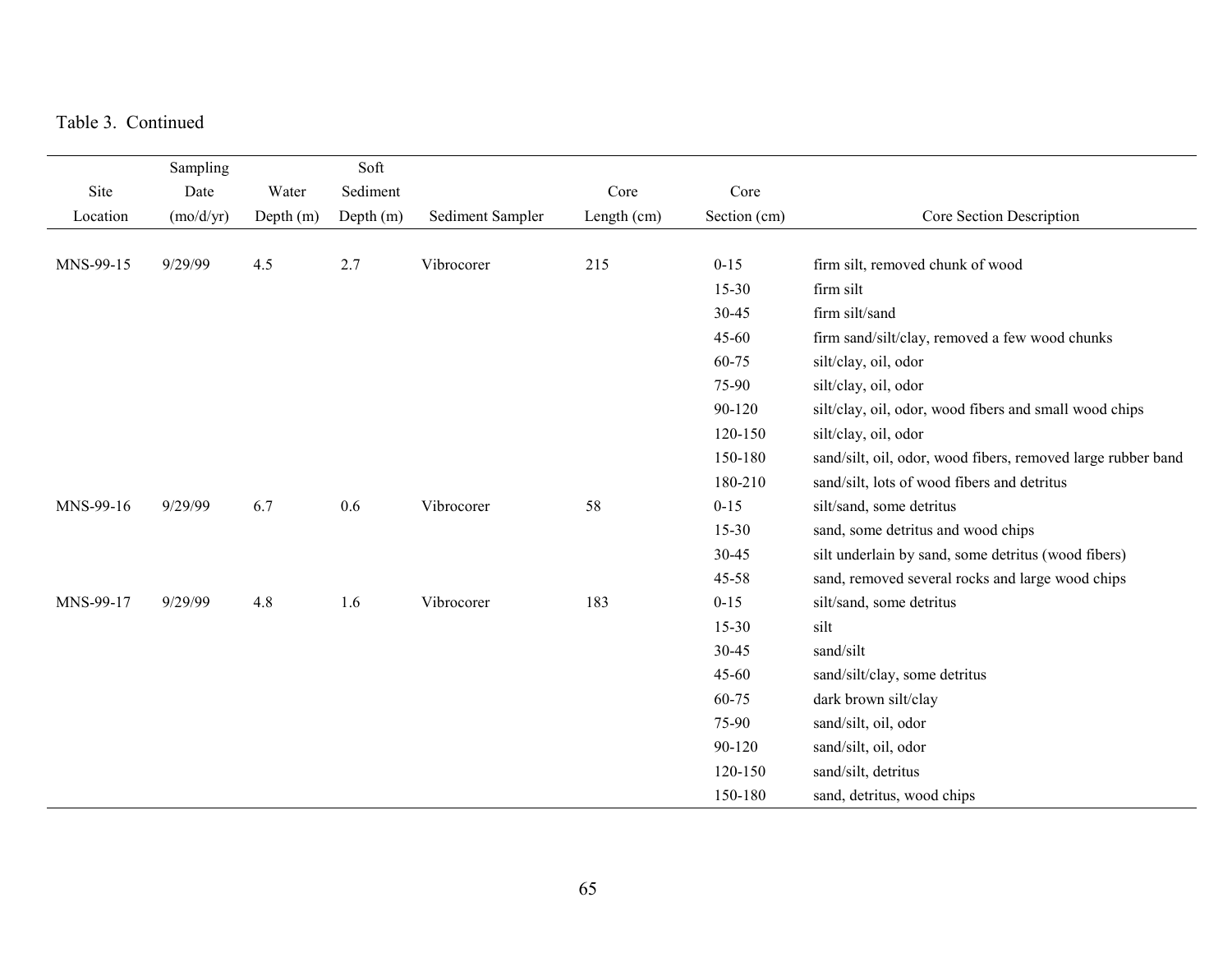Table 3. Continued

| Site<br>Location | <b>Sampling</b><br>Date<br>(mo/d/yr) | Water<br>Depth (m) | Soft<br>Sediment<br>Depth $(m)$ | Sediment Sampler | Core<br>Length (cm) | Core<br>Section (cm)           | Core Section Description                                                                                            |
|------------------|--------------------------------------|--------------------|---------------------------------|------------------|---------------------|--------------------------------|---------------------------------------------------------------------------------------------------------------------|
| MNS-99-18        | 9/29/99                              | 6.2                | 0.8                             | Vibrocorer       | 53                  | $0 - 15$<br>$15 - 30$<br>30-45 | soupy silt, smooth, small amount of oil<br>firm silt/clay with dark striations<br>firm silt/clay/sand, smooth, odor |

 $R =$  field replicate sample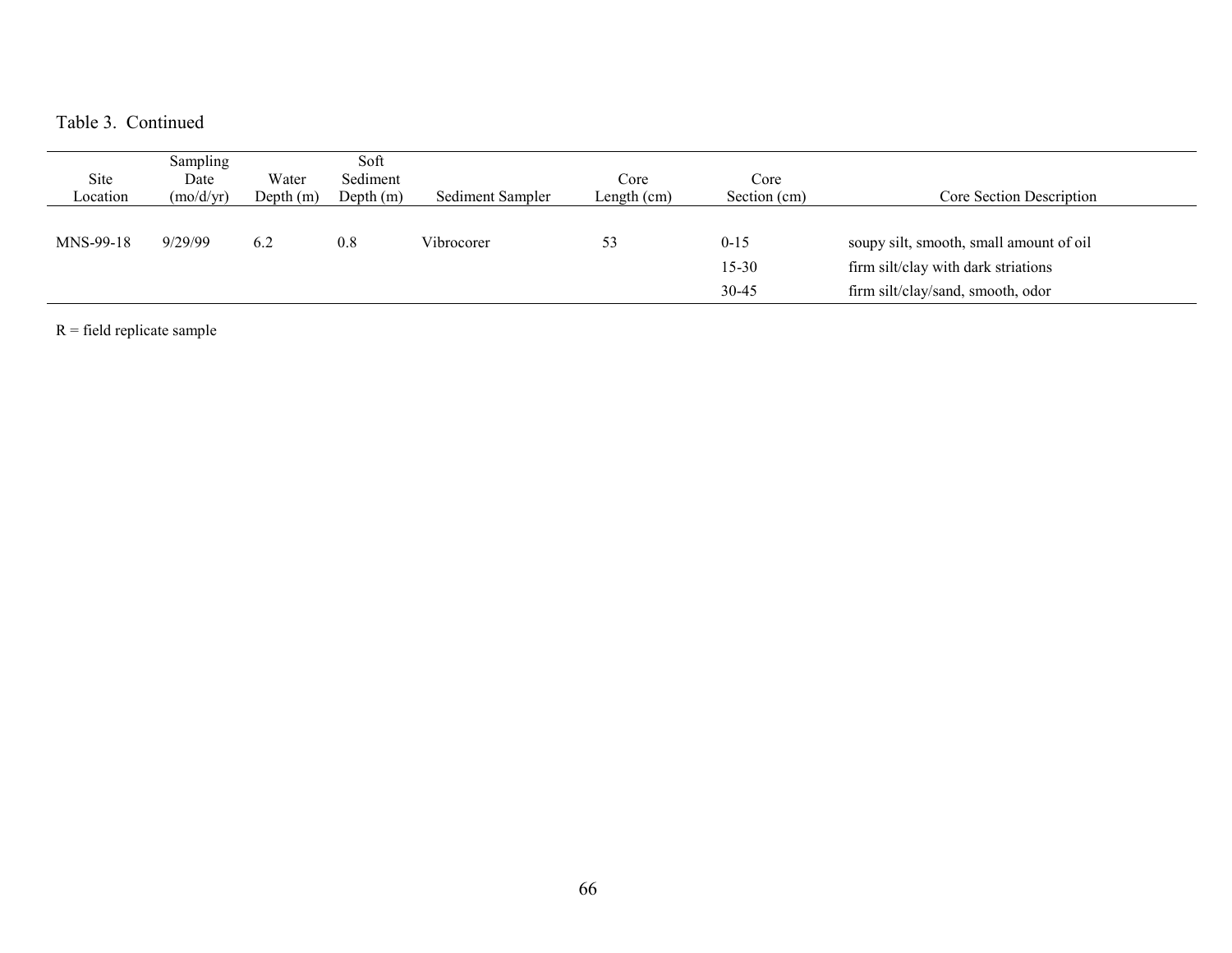| Site              |         |                |          |             |
|-------------------|---------|----------------|----------|-------------|
| Location          | UTM15 X | UTM15 Y        | Latitude | Longitude   |
|                   |         |                |          |             |
| 98-MNS-02         | 568878  | 5181521.221553 | 46.78368 | -92.09765   |
| 98-MNS-03         | 568902  | 5181477.301521 | 46.78328 | -92.09734   |
| MNS-99-01         | 568948  | 5181333.222391 | 46.78198 | -92.09676   |
| MNS-99-02         | 568934  | 5181394.281948 | 46.78253 | -92.09693   |
| MNS-99-03         | 568901  | 5181462.572241 | 46.78315 | $-92.09736$ |
| MNS-99-04         | 568898  | 5181507.563494 | 46.78356 | -92.09739   |
| <b>MNS-99-04R</b> | 568898  | 5181507.563494 | 46.78356 | -92.09739   |
| MNS-99-05         | 568869  | 5181509.973739 | 46.78358 | -92.09777   |
| MNS-99-06         | 568863  | 5181495.512265 | 46.78345 | -92.09785   |
| MNS-99-07         | 568866  | 5181484.800063 | 46.78336 | -92.09781   |
| MNS-99-08         | 568889  | 5181436.595149 | 46.78292 | -92.09752   |
| MNS-99-09         | 568903  | 5181407.136591 | 46.78265 | -92.09734   |
| MNS-99-10         | 568928  | 5181356.253627 | 46.78219 | -92.09702   |
| MNS-99-11         | 568998  | 5181303.496028 | 46.78171 | $-92.09611$ |
| MNS-99-12         | 568956  | 5181391.603897 | 46.78251 | -92.09665   |
| MNS-99-13         | 568930  | 5181424.276116 | 46.7828  | -92.09698   |
| <b>MNS-99-13R</b> | 568930  | 5181424.276116 | 46.7828  | -92.09698   |
| MNS-99-14         | 568914  | 5181434.988319 | 46.7829  | -92.09719   |
| MNS-99-15         | 568875  | 5181515.329841 | 46.78363 | -92.09769   |
| MNS-99-16         | 568968  | 5181283.142842 | 46.78153 | $-92.09651$ |
| MNS-99-17         | 568920  | 5181462.036631 | 46.78315 | $-92.09711$ |
| MNS-99-18         | 568960  | 5181367.233635 | 46.78229 | $-92.0966$  |

Table 4. Geopositional Information for Sediment Samples Collected from Minnesota Slip During 1998 and 1999 (Using Map Datum NAD-83)

 $R =$  field replicate sample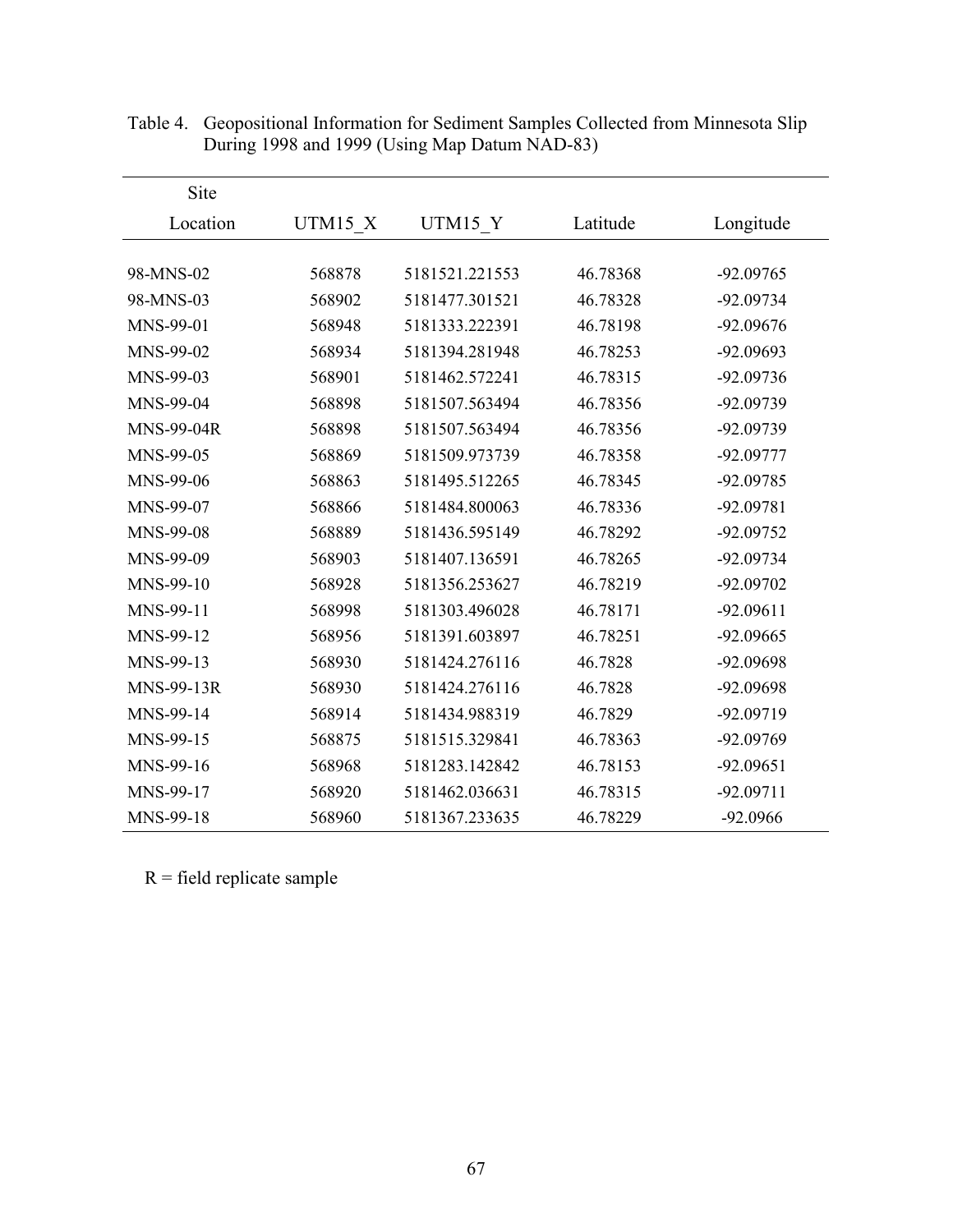|                         |                  |                  |                  |                  |                  |                  |                  | Number of Samples Analyzed for Chemical/Physical Parameters |                  |                  |                  |                  |
|-------------------------|------------------|------------------|------------------|------------------|------------------|------------------|------------------|-------------------------------------------------------------|------------------|------------------|------------------|------------------|
|                         |                  |                  |                  | Particle         |                  |                  |                  |                                                             |                  | Other            |                  |                  |
| Core Section (cm)       | PAHs             | <b>PCBs</b>      | <b>TOC</b>       | Size             | Lead             | Zinc             | Digestion        | % Moisture                                                  | Mercury          | Metals*          | Ammonia          | AVS/SEM          |
|                         |                  |                  |                  |                  |                  |                  |                  |                                                             |                  |                  |                  |                  |
| $0-5$                   | 6                | 6                | 6                | 6                | 6                | 6                | 6                | 6                                                           | 6                | 6                | 6                | 6                |
| $field$ replicate $(s)$ | $\mathbf{0}$     | $\boldsymbol{0}$ | $\boldsymbol{0}$ | $\boldsymbol{0}$ | $\boldsymbol{0}$ | $\boldsymbol{0}$ | $\boldsymbol{0}$ | $\boldsymbol{0}$                                            | $\boldsymbol{0}$ | $\boldsymbol{0}$ | $\boldsymbol{0}$ | $\boldsymbol{0}$ |
| $0 - 15$                | 16               | 15               | 16               | 16               | 16               | 16               | 16               | 16                                                          | 16               |                  |                  |                  |
| $field$ replicate $(s)$ | $\overline{2}$   | $\mathfrak{D}$   | $\overline{2}$   | $\overline{2}$   | $\overline{2}$   | $\overline{c}$   | $\overline{c}$   | $\overline{2}$                                              | $\overline{2}$   |                  |                  |                  |
| $15 - 30$               | 16               |                  | $\overline{15}$  | $\overline{16}$  | $\overline{16}$  | $\overline{16}$  | $\overline{16}$  | 16                                                          | $\overline{16}$  |                  |                  |                  |
| field replicate(s)      | $\overline{2}$   |                  | $\overline{c}$   | $\overline{2}$   | $\overline{2}$   | $\boldsymbol{2}$ | $\sqrt{2}$       | $\overline{2}$                                              | $\overline{2}$   |                  |                  |                  |
| 30-45                   | 8                |                  | $\overline{12}$  | 6                | 14               | 14               | 14               | 14                                                          | 14               |                  |                  |                  |
| $field$ replicate $(s)$ |                  |                  | $\overline{2}$   |                  | $\overline{2}$   | $\overline{2}$   | $\overline{2}$   | $\overline{2}$                                              | $\overline{2}$   |                  |                  |                  |
| $45 - 60$               | 6                |                  | 7                | 4                | $\overline{7}$   | 7                | 9                | 9                                                           | $\overline{7}$   |                  |                  |                  |
| $field$ replicate $(s)$ |                  |                  | $\overline{2}$   |                  | $\overline{2}$   | $\overline{c}$   | $\overline{2}$   | $\overline{2}$                                              | 2                |                  |                  |                  |
| 60-75                   | 4                |                  | 6                | 3                | 6                | 6                | 6                | 6                                                           | 6                |                  |                  |                  |
| $field$ replicate $(s)$ | 0                |                  |                  | $\mathbf{0}$     | $\overline{c}$   | $\overline{c}$   | 2                | $\overline{2}$                                              |                  |                  |                  |                  |
| 75-90                   | 4                |                  | 6                | $\overline{3}$   | 6                | 6                | 6                | 6                                                           | 6                |                  |                  |                  |
| field replicate(s)      | $\boldsymbol{0}$ |                  | 0                | 0                |                  |                  |                  |                                                             | 0                |                  |                  |                  |
| 90-120                  | $\overline{4}$   |                  | 6                | 3                | 6                | 6                | 6                | 6                                                           | 6                |                  |                  |                  |
| $field$ replicate $(s)$ | $\boldsymbol{0}$ |                  | $\Omega$         | $\boldsymbol{0}$ |                  |                  |                  |                                                             | $\theta$         |                  |                  |                  |
| $120 - 150$             | 3                |                  | 5                | 3                | 5                | 5                | 5                | 5                                                           | 5                |                  |                  |                  |
| field replicate(s)      | $\boldsymbol{0}$ |                  | 0                | $\mathbf{0}$     |                  |                  |                  |                                                             | 0                |                  |                  |                  |
| 150-180                 |                  |                  |                  |                  | $\overline{2}$   | $\overline{c}$   | $\overline{2}$   | $\overline{2}$                                              | $\overline{2}$   |                  |                  |                  |
| field replicate $(s)$   | $\boldsymbol{0}$ |                  |                  | $\Omega$         | 0                | $\boldsymbol{0}$ | $\boldsymbol{0}$ | $\Omega$                                                    | $\boldsymbol{0}$ |                  |                  |                  |
| 180-210                 |                  |                  |                  |                  |                  |                  |                  |                                                             |                  |                  |                  |                  |
| field replicate(s)      | $\boldsymbol{0}$ |                  | 0                | 0                | $\theta$         | $\boldsymbol{0}$ | 0                | $\Omega$                                                    | $\theta$         |                  |                  |                  |
| <b>TOTAL NUMBER OF:</b> |                  |                  |                  |                  |                  |                  |                  |                                                             |                  |                  |                  |                  |
| <b>SAMPLES</b>          | 69               | 21               | 81               | 62               | 85               | 85               | 87               | 87                                                          | 85               | 6                | 6                | 6                |
|                         |                  |                  |                  |                  |                  |                  |                  |                                                             |                  |                  |                  |                  |
| FIELD REPLICATES        | 6                | $\overline{2}$   | 9                | 6                | 13               | 13               | 13               | 13                                                          | 9                | $\boldsymbol{0}$ | $\mathbf{0}$     | $\boldsymbol{0}$ |

Table 5. Number of Sediment Samples and Field Replicates Included in each Sediment Core Section collected from Minnesota Slip during 1999

\*Cadmium, Chromium, Copper, Nickel, and Selenium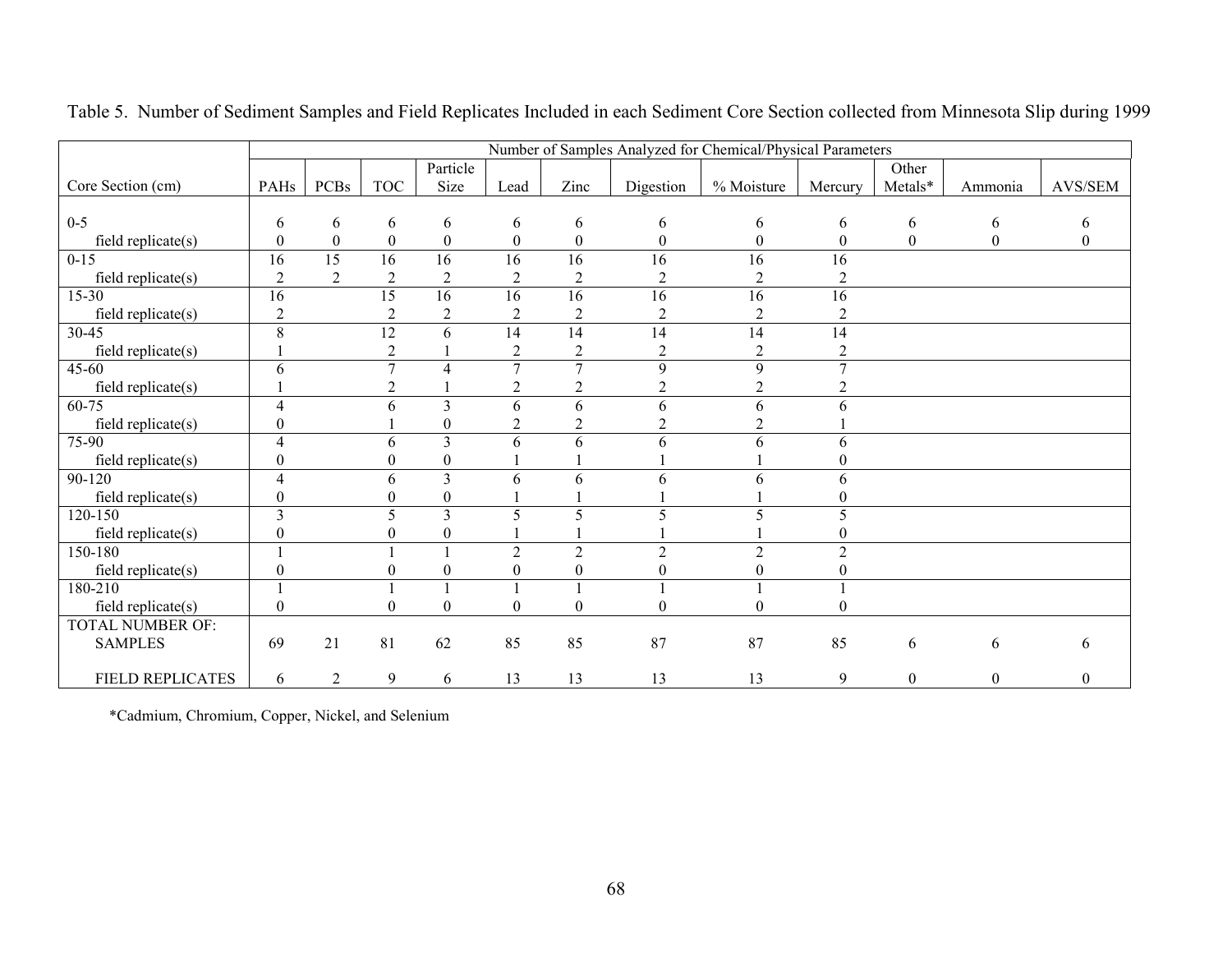| Treatment | Mean Survival<br>$\% (\pm SD)^{a}$ | Mean Dry Weight Surviving<br>Organism $(mg; \pm SD)^{b,c}$ | Mean AFDW Per Surviving<br>Organism $(mg; \pm SD)^{c,d}$ |
|-----------|------------------------------------|------------------------------------------------------------|----------------------------------------------------------|
|           |                                    |                                                            |                                                          |
| Control   | $71.4 \pm 23.4$                    | 2.844 ( $\pm$ 0.503)                                       | $1.908 \ (\pm 0.402)$                                    |
| MNS-99-01 | $95.0 \pm 5.3$                     | $2.525 \ (\pm 0.523)$                                      | $1.925 \ (\pm 0.460)$                                    |
| MNS-99-02 | $894 \pm 86$                       | 2.448 ( $\pm$ 0.457)                                       | $1.765 \ (\pm 0.348)$                                    |
| MNS-99-03 | $82.5 \pm 14.9$                    | 2.424 $(\pm 0.240)$                                        | $1.711 \ (\pm 0.161)$                                    |
| MNS-99-04 | $82.9 \pm 13.8$                    | $2.970 \ (\pm 0.421)$                                      | 2.208 ( $\pm$ 0.319)                                     |
| MNS-99-05 | $81.4 \pm 9.0$                     | $2.559 \ (\pm 0.542)$                                      | $1.819 \ (\pm 0.411)$                                    |
| MNS-99-06 | $81.4 \pm 13.5$                    | 2.769 $(\pm 0.423)$                                        | $2.180 \ (\pm 0.360)$                                    |

### Table 6. Results of the 10-d *C. tentans* Sediment Toxicity Tests on Surficial Sediments (0-5 cm) from Minnesota Slip

<sup>a</sup> Comparison of treatment survival to the control was completed by observation since control survival was less than in any of the treatments.

 $<sup>b</sup>$  dried at 81°C for >24 hours</sup>

<sup>c</sup> Dry weight and mean AFDW in the test treatments were not significantly reduced relative to the control.

<sup>d</sup> ashed at 550  $\pm$  50 °C for 2 hours

 $SD =$  standard deviation  $AFDW =$  ash free dry weight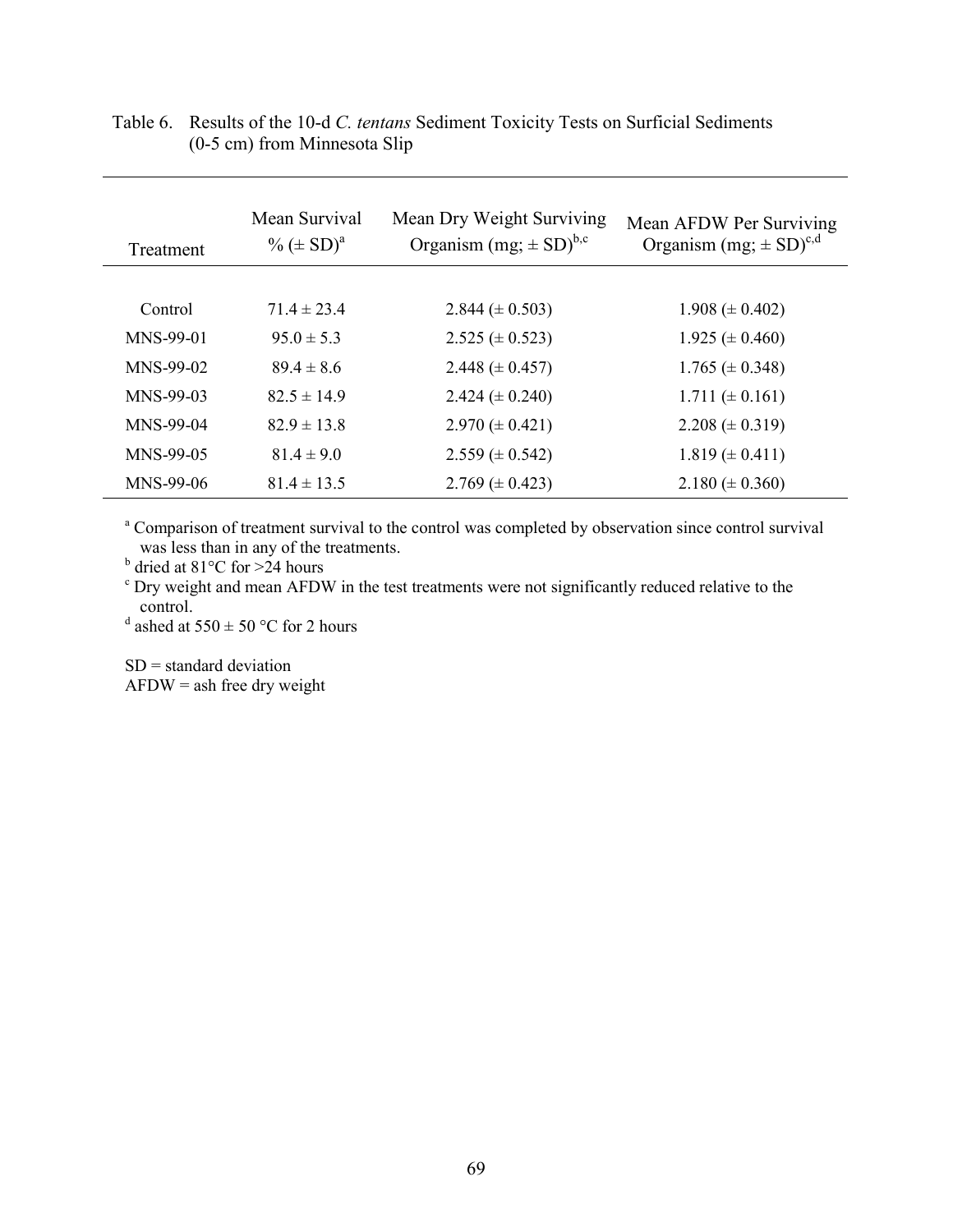| Treatment                   | 28-d Mean % Survival<br>$(\pm SD)^{a}$ | 35-d Mean % Survival<br>$(\pm SD)^a$ | 42-d Mean % Survival<br>$(\pm SD)^{a}$ |
|-----------------------------|----------------------------------------|--------------------------------------|----------------------------------------|
|                             |                                        |                                      |                                        |
| Control 1                   | 84.2 $(\pm 15.6)$                      | $80.0 \ (\pm 20.0)$                  | 77.5 ( $\pm$ 18.3)                     |
| Control 2                   | $85.0 \ (\pm 12.4)$                    | $83.7 (\pm 14.1)$                    | $83.7 (\pm 14.1)$                      |
| Control 3                   | 88.3 ( $\pm$ 20.4)                     | 93.8 $(\pm 7.4)$                     | $91.3 \pm (8.3)$                       |
| Combined<br>Controls $1-3b$ | $85.8 \ (\pm 16.1)$                    | $85.8 \ (\pm 15.3)$                  | 84.2 $(\pm 14.7)$                      |
| MNS-99-01                   | 93.3 ( $\pm$ 8.9)                      | 92.5 ( $\pm$ 8.9)                    | $90.0 \ (\pm 7.6)$                     |
| MNS-99-02                   | $85.8 (\pm 10.0)$                      | $80.0 \ (\pm 12.0)$                  | $80.0 \ (\pm 12.0)$                    |
| $MNS-99-03c$                | $19.2 \ (\pm 18.3)$                    | $13.8 (\pm 13.0)$                    | $13.8 (\pm 13.0)$                      |
| Control $4d$                | 77.5 $(\pm 16.6)$                      | $65.0 \ (\pm 30.7)$                  | 63.8 ( $\pm$ 29.2)                     |
| Control $5^d$               | 70.0 ( $\pm$ 16.5)                     | $66.2 \ (\pm 22.6)$                  | 65.0 ( $\pm$ 21.4)                     |
| Control 6                   | $80.8 (\pm 17.8)$                      | 78.7 $(\pm 18.1)$                    | 75.0 $(\pm 17.7)$                      |
| MNS-99-04                   | 69.2 ( $\pm$ 16.8)                     | 72.5 ( $\pm$ 18.3)                   | $71.3 (\pm 17.3)$                      |
| $MNS-99-05^{\circ}$         | $24.2 \ (\pm 21.5)$                    | $25.0 \ (\pm 22.7)$                  | $25.0 \ (\pm 22.7)$                    |
| MNS-99-06                   | $75.0 \ (\pm 15.7)$                    | 77.5 $(\pm 7.1)$                     | 77.5 $(\pm 7.1)$                       |

Table 7. Mean Percentage Survival Results of the 28- to 42-d *H. azteca* Sediment Toxicity Tests on Surficial Sediments (0-5 cm) from Minnesota Slip

<sup>a</sup> Day 28 mean survival is based on all 12 replicates; Days 35 and 42 survival are based on the remaining eight replicates.

<sup>b</sup> The Combined Controls 1-3 was used for statistical comparison to MNS-99-01, MNS-99-02, and

MNS-99-03.<br><sup>c</sup> Survival in MNS-99-03 and MNS-99-05 was significantly lower than in the respective controls at  $\alpha = 0.05$ .

<sup>d</sup> Controls 4 and 5 had less than 80% survival on day 28, and were therefore unacceptable. Only Control 6 was used for statistical comparison to MNS-99-04, MNS-99-05, and MNS-99-06.

 $SD = standard deviation$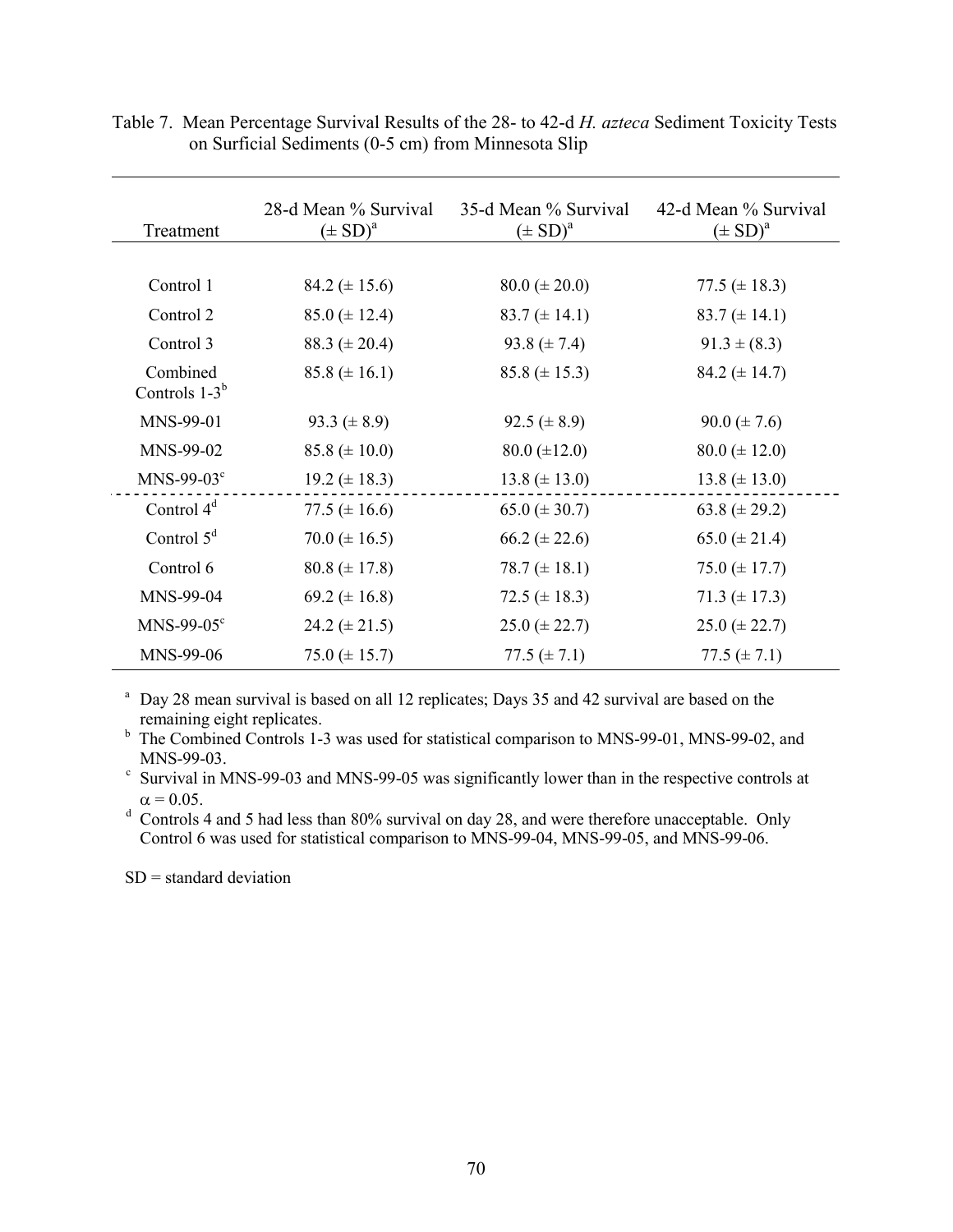| Treatment                             | 28-d Mean Dry Weight (mg)<br>$(\pm SD)$ | 42-d Mean Dry Weight (mg)<br>$(\pm SD)$ |
|---------------------------------------|-----------------------------------------|-----------------------------------------|
|                                       |                                         |                                         |
| Control 1                             | $0.285 \ (\pm 0.062)$                   | $0.300 \ (\pm 0.048)$                   |
| Control 2                             | $0.332 \ (\pm 0.080)$                   | $0.296 \ (\pm 0.026)$                   |
| Control 3                             | $0.318 \ (\pm 0.034)$                   | $0.312 \ (\pm 0.40)$                    |
| Combined<br>Controls 1-3 <sup>a</sup> | $0.312 \ (\pm 0.060)$                   | $0.303 \ (\pm 0.038)$                   |
| MNS-99-01                             | $0.298 \ (\pm 0.053)$                   | $0.322 \ (\pm 0.087)$                   |
| MNS-99-02                             | $0.456 \ (\pm 0.226)$                   | $0.365 \ (\pm 0.034)$                   |
| MNS-99-03                             | $0.443 \ (\pm 0.097)$                   | $0.392 \ (\pm 0.131)$                   |
| Control 4                             | $0.364 \ (\pm 0.087)$                   | $0.374 \ (\pm 0.077)$                   |
| Control 5                             | $0.440 \ (\pm 0.262)$                   | $0.320 \ (\pm 0.044)$                   |
| Control $6b$                          | $0.364 \ (\pm 0.071)$                   | $0.316 \ (\pm 0.087)$                   |
| MNS-99-04                             | $0.527 \ (\pm 0.192)$                   | $0.516 \ (\pm 0.079)$                   |
| MNS-99-05                             | $0.572 \ (\pm 0.332)$                   | $0.537 \ (\pm 0.086)$                   |
| MNS-99-06                             | $0.419 \ (\pm 0.187)$                   | $0.536 \ (\pm 0.030)$                   |

Table 8. Mean Dry Weight Results of the 28- to 42-d *H. azteca* Sediment Toxicity Tests on Surficial Sediments (0-5 cm) from Minnesota Slip

<sup>a</sup> The Combined Controls 1-3 were used for statistical comparison to MNS-99-01, MNS-99-02, and MNS-99-03.

<sup>b</sup> Controls 4 and 5 had less than 80% survival on day 28, and were therefore unacceptable. Only Control 6 was used for statistical comparison to MNS-99-04, MNS-99-05, and MNS-99-06.

 $SD = standard deviation$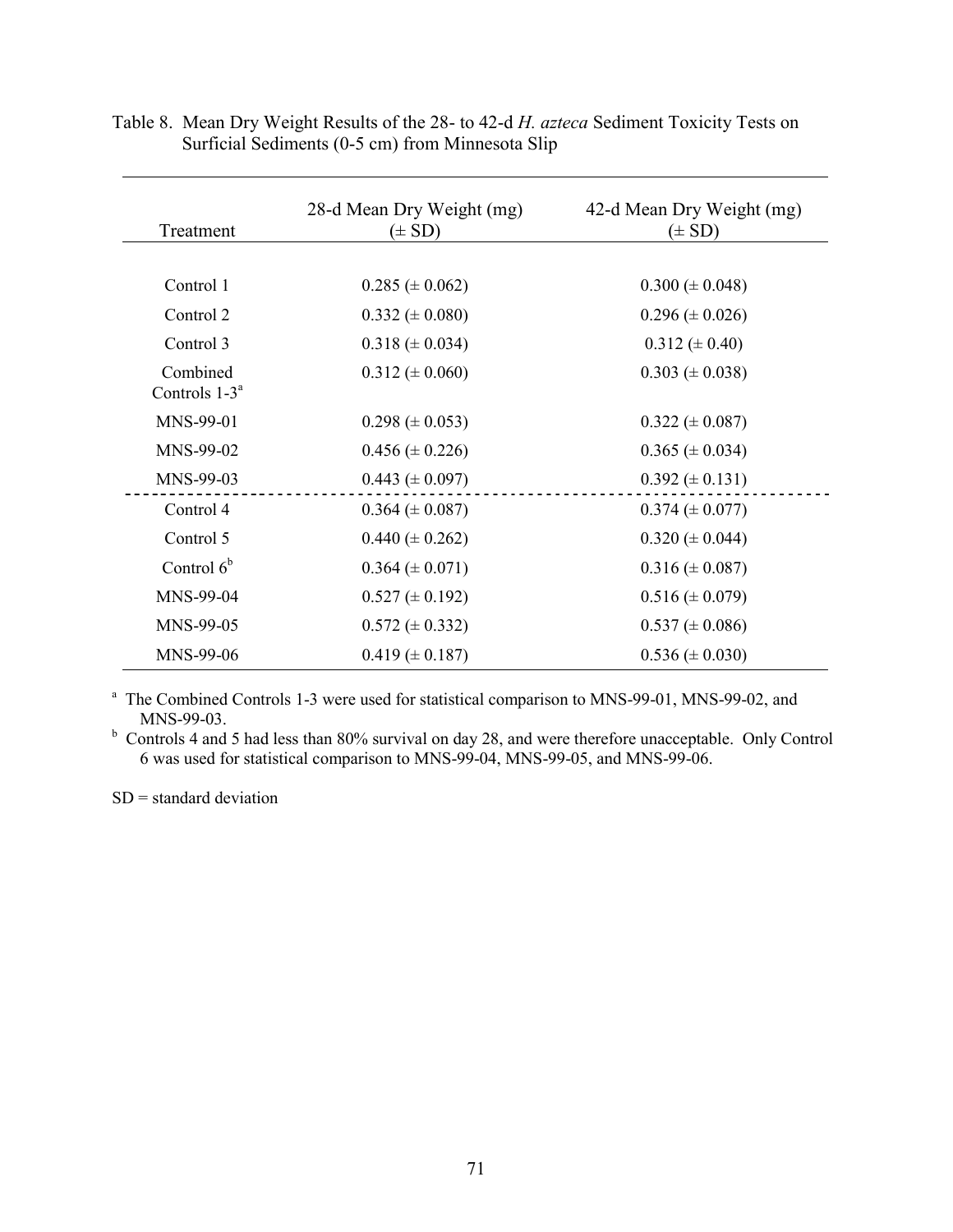| Treatment                    | Total Number of Females Alive at<br><b>Test Termination</b> | Mean Reproduction<br>(young/surviving female) $(\pm SD)$ |
|------------------------------|-------------------------------------------------------------|----------------------------------------------------------|
|                              |                                                             |                                                          |
| Control 1                    | 31                                                          | $1.16 \ (\pm 0.70)$                                      |
| Control 2                    | 40                                                          | $1.50 \ (\pm 1.66)$                                      |
| Control 3                    | 42                                                          | 2.11 ( $\pm$ 1.43)                                       |
| Combined<br>Controls $1-3^a$ | 113                                                         | $1.59 \ (\pm 1.33)$                                      |
| MNS-99-01                    | 41                                                          | $2.32 \ (\pm 1.30)$                                      |
| MNS-99-02                    | 36                                                          | $2.55 \ (\pm 1.11)$                                      |
| MNS-99-03                    | 7                                                           | $0.42 \ (\pm 0.80)$                                      |
| Control 4                    | 19                                                          | $2.77 \ (\pm 2.61)$                                      |
| Control 5                    | 31                                                          | $1.65 \ (\pm 1.65)$                                      |
| Control $6b$                 | 38                                                          | $0.80 \ (\pm 1.02)$                                      |
| MNS-99-04                    | 28                                                          | $2.27 \ (\pm 1.86)$                                      |
| MNS-99-05                    | 13                                                          | $1.30 \ (\pm 1.99)$                                      |
| MNS-99-06                    | 34                                                          | 3.73 ( $\pm$ 2.76)                                       |

Table 9. Mean Reproduction Results of the 42-d *H. azteca* Sediment Toxicity Tests on Surficial Sediments (0-5 cm) from Minnesota Slip

<sup>a</sup> The Combined Controls 1-3 were used for statistical comparison to MNS-99-01, MNS-99-02, and MNS-99-03.

<sup>b</sup> Controls 4 and 5 had less than 80% survival on day 28, and were therefore unacceptable. Only Control 6 was used for statistical comparison to MNS-99-04, MNS-99-05, and MNS-99-06.

 $SD = standard deviation$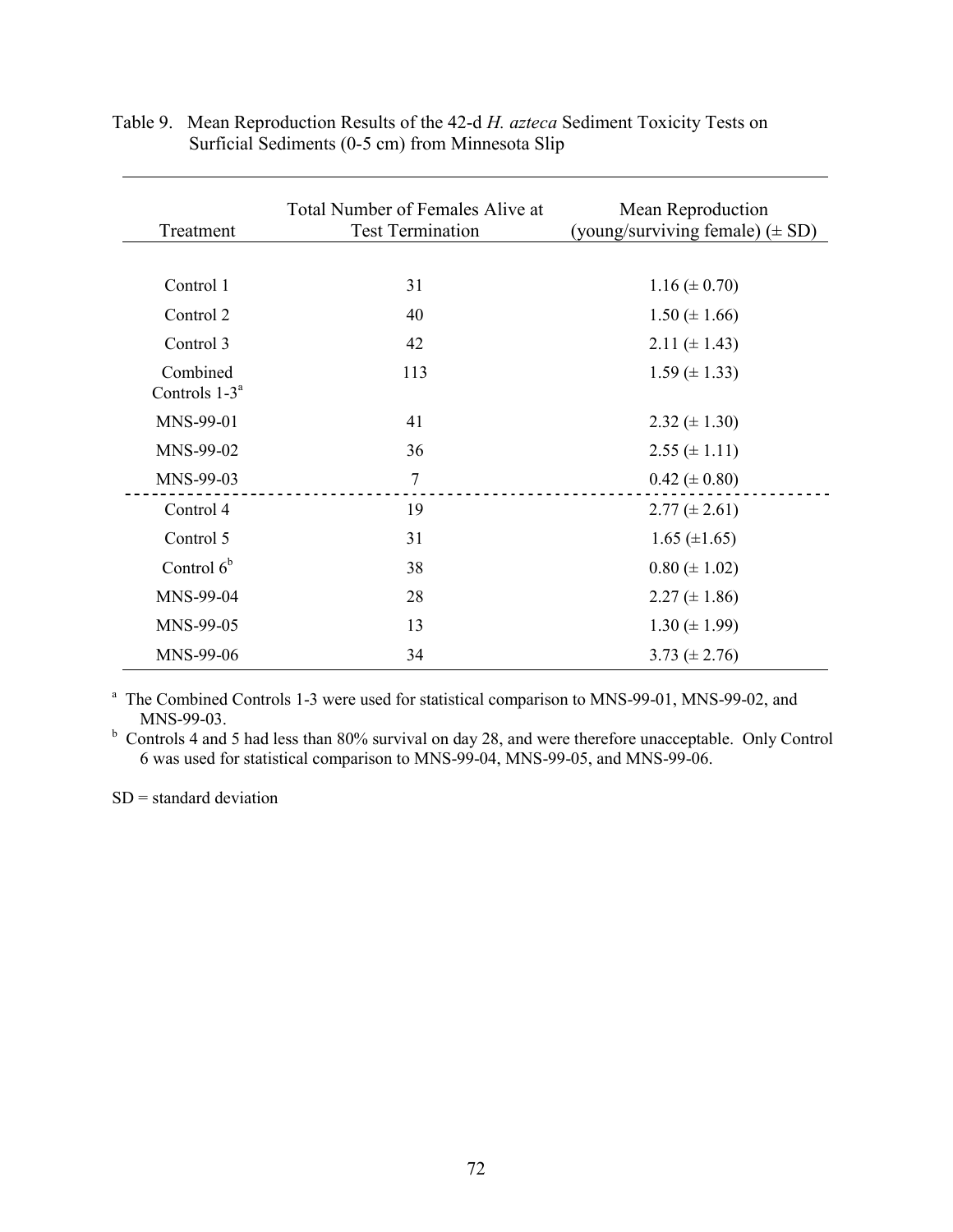|            |            |          |       |               |         | <b>Detailed Analysis</b>           |              |        |           |                                    | Simple Analysis |         |                           |
|------------|------------|----------|-------|---------------|---------|------------------------------------|--------------|--------|-----------|------------------------------------|-----------------|---------|---------------------------|
|            |            |          |       |               |         | Percentages within Size Range (µm) |              |        |           | Percentages within Size Range (µm) |                 |         |                           |
|            |            | Sand     |       | Coarse Medium | Fine    | Coarse                             | Medium       | Fine   | Median    | Sand                               |                 |         | Surface                   |
| Site       | Depth      | & Gravel | Silt  | Silt          | Silt    | Clay                               | Clay         | Clay   | Diameter* | & Gravel                           | Silt            | Clay    | Area                      |
| Location   | (cm)       | $>53$    | 53-20 | $20 - 5$      | $5 - 2$ | $2 - 0.2$                          | $0.2 - 0.08$ | < 0.08 | $(\mu m)$ | $>53$                              | $53-2$          | $2 - 0$ | $\text{cm}^2/\text{cm}^3$ |
|            |            |          |       |               |         |                                    |              |        |           |                                    |                 |         |                           |
| MNS-99-01  | $0 - 5**$  | 34.0     | 8.1   | 31.7          | 14.9    | 11.0                               | 0.20         | 0.07   | 15        | 34.0                               | 54.7            | 11.2    | 14161                     |
| MNS-99-02  | $0-5$      | 18.8     | 10.1  | 41.2          | 19.2    | 10.3                               | 0.08         | 0.16   | 9         | 18.8                               | 70.6            | 10.6    | 16002                     |
| MNS-99-03  | $0-5**$    | 39.4     | 19.8  | 29.4          | 6.6     | 4.7                                | 0.03         | 0.00   | 28        | 39.4                               | 55.9            | 4.7     | 6350                      |
| MNS-99-04  | $0 - 5$    | 83.2     | 4.8   | 7.4           | 2.9     | 1.7                                | 0.01         | 0.02   | > 53(430) | 83.2                               | 15.1            | 1.7     | 2540                      |
| MNS-99-05  | $0 - 5$    | 35.6     | 23.5  | 31.2          | 5.1     | 4.6                                | 0.00         | 0.00   | 28        | 35.6                               | 59.8            | 4.6     | 6350                      |
| MNS-99-06  | $0 - 5$    | 98.3     | 0.5   | 0.6           | 0.3     | 0.3                                | $0.00\,$     | 0.00   | > 53(520) | 98.3                               | 1.4             | 0.3     | 254                       |
| MNS-99-01  | $0 - 15**$ | 33.0     | 10.3  | 33.1          | 12.9    | 10.7                               | 0.10         | 0.03   | 15        | 33.0                               | 56.2            | 10.8    | 12446                     |
| MNS-99-02  | $0 - 15$   | 42.5     | 3.5   | 30.0          | 14.9    | 8.8                                | 0.12         | 0.11   | 17        | 42.5                               | 48.4            | 9.1     | 12700                     |
| MNS-99-03  | $0-15**$   | 46.6     | 14.4  | 25.6          | 7.8     | 5.6                                | 0.05         | 0.02   | 42        | 46.6                               | 47.7            | 5.6     | 7239                      |
| MNS-99-04  | $0 - 15$   | 63.0     | 9.9   | 17.0          | 6.4     | 3.6                                | 0.04         | 0.07   | > 53(250) | 63.0                               | 33.3            | 3.7     | 6096                      |
| MNS-99-04R | $0-15**$   | 66.8     | 6.0   | 16.7          | 6.2     | 4.2                                | 0.03         | 0.02   | > 53(290) | 66.8                               | 28.9            | 4.2     | 5334                      |
| MNS-99-07  | $0 - 15$   | 90.5     | 3.3   | 3.4           | 2.0     | 0.8                                | 0.00         | 0.00   | > 53(470) | 90.5                               | 8.7             | 0.8     | 1270                      |
| MNS-99-08  | $0 - 15**$ | 42.5     | 17.9  | 24.4          | 9.2     | 5.9                                | 0.03         | 0.03   | 36        | 42.5                               | 51.6            | 6.0     | 7747                      |
| MNS-99-09  | $0 - 15**$ | 68.3     | 3.7   | 14.2          | 8.6     | 5.2                                | 0.02         | 0.00   | > 53(300) | 68.3                               | 26.4            | 5.3     | 5842                      |
| MNS-99-10  | $0 - 15$   | 68.8     | 4.9   | 15.0          | 5.7     | 5.5                                | 0.06         | 0.03   | > 53(310) | 68.8                               | 25.6            | 5.6     | 6350                      |
| MNS-99-11  | $0 - 15$   | 95.0     | 1.1   | 1.7           | 1.3     | 0.9                                | 0.01         | 0.01   | > 53(500) | 95.0                               | 4.1             | 1.0     | 1016                      |
| MNS-99-12  | $0 - 15**$ | 35.1     | 4.3   | 30.4          | 16.8    | 13.3                               | 0.09         | 0.03   | 13        | 35.1                               | 51.4            | 13.4    | 14605                     |
| MNS-99-13  | $0 - 15$   | 41.4     | 11.7  | 28.9          | 10.4    | 7.4                                | 0.12         | 0.06   | 24        | 41.4                               | 51.0            | 7.6     | 10160                     |
| MNS-99-13R | $0 - 15$   | 46.1     | 11.4  | 24.1          | 11.1    | 7.2                                | 0.05         | 0.00   | 33        | 46.1                               | 46.7            | 7.3     | 8636                      |
| MNS-99-14  | $0 - 15$   | 65.0     | 8.8   | 16.6          | 6.4     | 3.3                                | $0.00\,$     | 0.00   | > 53(270) | 65.0                               | 31.8            | 3.3     | 4572                      |
| MNS-99-15  | $0-15**$   | 34.3     | 13.0  | 33.2          | 12.5    | 7.0                                | 0.06         | 0.00   | 19        | 34.3                               | 58.7            | $7.0\,$ | 9271                      |
| MNS-99-16  | $0 - 15$   | 66.3     | 3.0   | 17.2          | 7.5     | 5.9                                | 0.03         | 0.00   | > 53(280) | 66.3                               | 27.7            | 6.0     | 6604                      |
| MNS-99-17  | $0 - 15$   | 57.9     | 9.9   | 18.1          | 7.9     | 6.0                                | 0.09         | 0.04   | > 53(180) | 57.9                               | 36.0            | 6.1     | 7620                      |
| MNS-99-18  | $0 - 15$   | 18.6     | 13.5  | 34.2          | 22.0    | 11.6                               | 0.16         | 0.00   | 10        | 18.6                               | 69.7            | 11.7    | 14224                     |
|            |            |          |       |               |         |                                    |              |        |           |                                    |                 |         |                           |
| MNS-99-01  | 15-30      | 55.2     | 7.1   | 23.6          | 8.3     | 5.6                                | 0.04         | 0.00   | > 53(140) | 55.2                               | 39.1            | 5.7     | 7366                      |
| MNS-99-02  | 15-28      | 90.5     | 2.0   | 3.8           | 2.4     | 1.3                                | 0.01         | 0.00   | > 53(480) | 90.5                               | 8.2             | 1.3     | 1778                      |

Table 10. Particle Size Distribution of Sediments from Minnesota Slip. Particle Size Ranges are Given as Diameters in Microns (µm)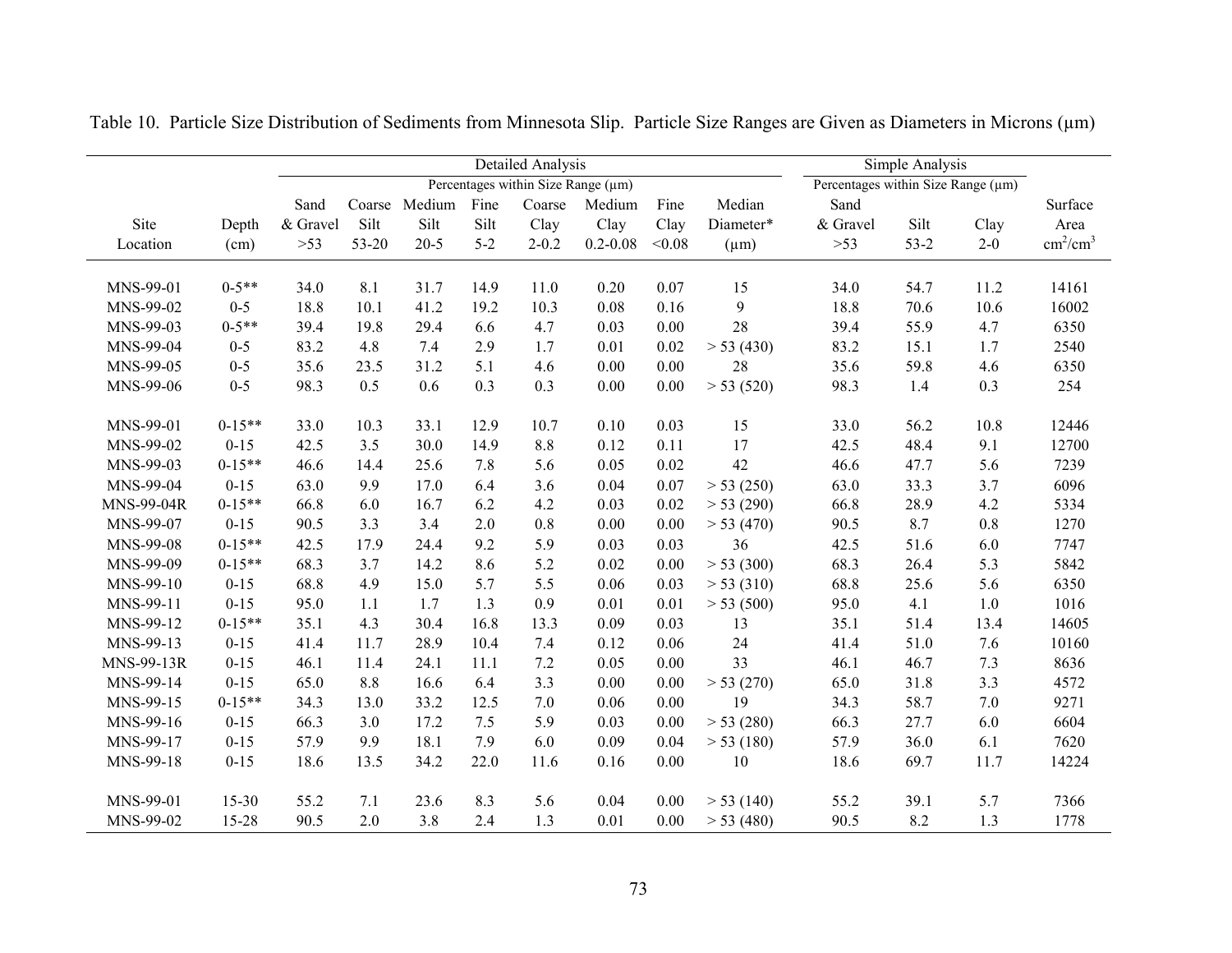|              |           |          |       |               |         | <b>Detailed Analysis</b>           |              |        |           |                                    | Simple Analysis |         |                           |
|--------------|-----------|----------|-------|---------------|---------|------------------------------------|--------------|--------|-----------|------------------------------------|-----------------|---------|---------------------------|
|              |           |          |       |               |         | Percentages within Size Range (µm) |              |        |           | Percentages within Size Range (µm) |                 |         |                           |
|              |           | Sand     |       | Coarse Medium | Fine    | Coarse                             | Medium       | Fine   | Median    | Sand                               |                 |         | Surface                   |
| Site         | Depth     | & Gravel | Silt  | Silt          | Silt    | Clay                               | Clay         | Clay   | Diameter* | & Gravel                           | Silt            | Clay    | Area                      |
| Location     | (cm)      | $>53$    | 53-20 | $20 - 5$      | $5 - 2$ | $2 - 0.2$                          | $0.2 - 0.08$ | < 0.08 | $(\mu m)$ | $>53$                              | $53 - 2$        | $2 - 0$ | $\text{cm}^2/\text{cm}^3$ |
| MNS-99-03    | $15 - 30$ | 66.7     | 8.0   | 15.4          | 5.6     | 4.1                                | 0.03         | 0.10   | > 53(290) | 66.7                               | 29.1            | 4.2     | 6350                      |
| MNS-99-04    | $15-30**$ | 51.4     | 10.0  | 25.0          | 8.7     | 4.9                                | 0.02         | 0.00   | > 53(80)  | 51.4                               | 43.7            | 4.9     | 6350                      |
| MNS-99-04R   | 15-30     | 67.3     | 5.5   | 17.8          | 5.6     | 3.8                                | 0.04         | 0.03   | > 53(290) | 67.3                               | 28.9            | 3.9     | 5334                      |
| MNS-99-07    | $15 - 30$ | 87.6     | 3.3   | 5.8           | 1.9     | 1.4                                | 0.01         | 0.00   | > 53(460) | 87.6                               | 11.1            | 1.4     | 1778                      |
| MNS-99-08    | $15 - 30$ | 37.3     | 20.5  | 28.1          | 8.3     | 5.8                                | 0.06         | 0.00   | 28        | 37.3                               | 56.9            | 5.8     | 7874                      |
| MNS-99-09    | $15 - 30$ | 69.9     | 6.6   | 15.6          | 4.8     | 3.0                                | 0.03         | 0.03   | > 53(320) | 69.9                               | 27.0            | 3.1     | 4826                      |
| MNS-99-10    | 15-30     | 41.1     | 5.2   | 31.9          | 11.2    | 10.4                               | 0.12         | 0.12   | 16        | 41.1                               | 48.3            | 10.6    | 13462                     |
| MNS-99-11    | 15-30     | 96.6     | 0.7   | 1.2           | 0.9     | 0.6                                | 0.00         | 0.01   | > 53(510) | 96.6                               | 2.8             | 0.6     | 762                       |
| MNS-99-12*** | $15-30**$ | 83.0     | 0.9   | 7.4           | 4.6     | 4.0                                | 0.03         | 0.00   | > 53(430) | 83.0                               | 13.0            | 4.0     | 3979                      |
| MNS-99-13    | $15 - 30$ | 47.2     | 14.8  | 21.9          | 9.7     | 6.2                                | 0.06         | 0.05   | 46        | 47.2                               | 46.5            | 6.3     | 8636                      |
| MNS-99-13R   | $15 - 30$ | 77.0     | 2.3   | 11.1          | 5.2     | 4.2                                | 0.06         | 0.05   | > 53(380) | 77.0                               | 18.6            | 4.3     | 5334                      |
| MNS-99-14    | 15-30     | 30.2     | 18.7  | 31.6          | 11.2    | 8.2                                | 0.07         | 0.00   | 19        | 30.2                               | 61.5            | 8.2     | 9906                      |
| MNS-99-15    | $15 - 30$ | 55.6     | 13.5  | 19.6          | 7.7     | 3.6                                | 0.04         | 0.00   | > 53(150) | 55.6                               | 40.8            | 3.6     | 5588                      |
| MNS-99-16    | 15-30     | 85.5     | 1.8   | 6.6           | 3.4     | 2.7                                | 0.03         | 0.00   | > 53(440) | 85.5                               | 11.8            | 2.7     | 3048                      |
| MNS-99-17    | $15-30**$ | 41.0     | 10.6  | 29.0          | 12.3    | 6.9                                | 0.06         | 0.03   | 23        | 41.0                               | 52.0            | 7.0     | 9271                      |
| MNS-99-18    | $15 - 30$ | 15.6     | 6.8   | 52.1          | 13.0    | 12.3                               | 0.17         | 0.00   | 9         | 15.6                               | 71.9            | 12.5    | 14986                     |
| MNS-99-03    | 30-45     | 47.2     | 12.6  | 25.0          | 9.0     | 6.2                                | 0.00         | 0.00   | 43        | 47.2                               | 46.6            | 6.2     | 7874                      |
| MNS-99-04    | 30-45     | 36.0     | 12.0  | 31.1          | 12.6    | 8.3                                | 0.06         | 0.00   | 19        | 36.0                               | 55.7            | 8.3     | 9906                      |
| MNS-99-04R   | 30-45     | 60.2     | 7.3   | 19.8          | 7.6     | 5.0                                | 0.04         | 0.12   | > 53(210) | 60.2                               | 34.7            | 5.2     | 7620                      |
| MNS-99-13    | 30-45     | 80.8     | 1.9   | 12.1          | 2.9     | 2.2                                | 0.06         | 0.02   | > 53(410) | 80.8                               | 16.9            | 2.3     | 3810                      |
| MNS-99-14    | 30-45     | 61.8     | 7.0   | 18.9          | 7.9     | 4.3                                | 0.07         | 0.08   | > 53(230) | 61.8                               | 33.8            | 4.4     | 7366                      |
| MNS-99-15    | 30-45     | 63.1     | 9.8   | 16.6          | 6.8     | 3.7                                | $0.00\,$     | 0.00   | > 53(250) | 63.1                               | 33.2            | 3.7     | 5080                      |
| MNS-99-17    | 30-45     | 59.8     | 8.4   | 18.8          | 8.5     | 4.5                                | 0.08         | 0.00   | > 53(210) | 59.8                               | 35.7            | 4.6     | 6096                      |
| MNS-99-03    | 45-60     | 41.0     | 9.4   | 28.3          | 12.8    | 8.4                                | 0.06         | 0.00   | 21        | 41.0                               | 50.5            | 8.4     | 10414                     |
| MNS-99-04    | 45-60     | 61.3     | 8.7   | 17.4          | 8.0     | 4.4                                | 0.07         | 0.08   | > 53(230) | 61.3                               | 34.2            | 4.5     | 7366                      |
| MNS-99-04R   | 45-60     | 48.0     | 5.9   | 25.6          | 12.4    | 8.0                                | 0.10         | 0.00   | 27        | 48.0                               | 43.9            | 8.1     | 9652                      |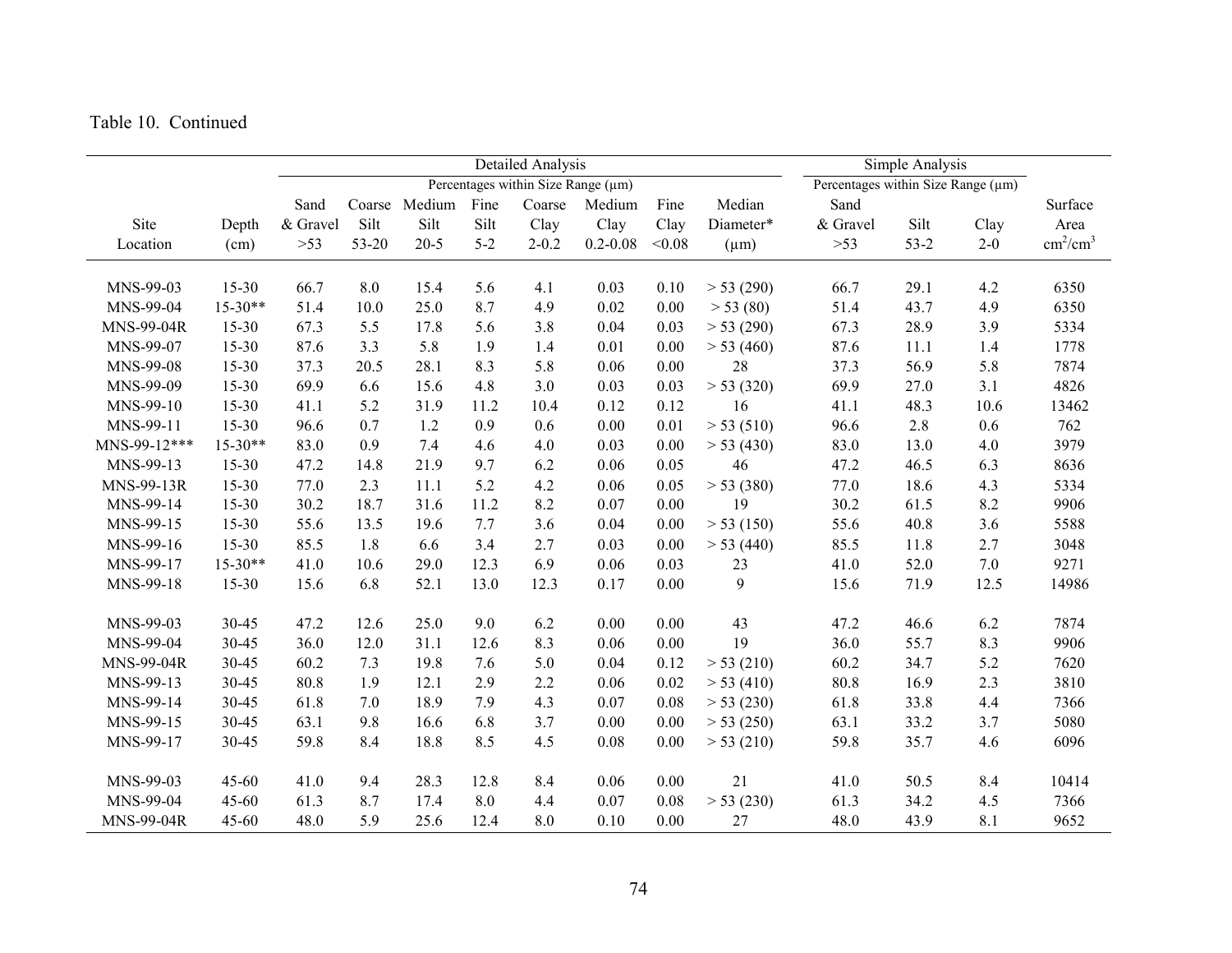|           |               |          |        |        |         | Detailed Analysis                  |              |        |           |                                         | Simple Analysis |       |                           |
|-----------|---------------|----------|--------|--------|---------|------------------------------------|--------------|--------|-----------|-----------------------------------------|-----------------|-------|---------------------------|
|           |               |          |        |        |         | Percentages within Size Range (µm) |              |        |           | Percentages within Size Range $(\mu m)$ |                 |       |                           |
|           |               | Sand     | Coarse | Medium | Fine    | Coarse                             | Medium       | Fine   | Median    | Sand                                    |                 |       | Surface                   |
| Site      | Depth         | & Gravel | Silt   | Silt   | Silt    | Clay                               | Clay         | Clay   | Diameter* | & Gravel                                | Silt            | Clay  | Area                      |
| ID        | (cm)          | $>53$    | 53-20  | $20-5$ | $5 - 2$ | $2 - 0.2$                          | $0.2 - 0.08$ | < 0.08 | $(\mu m)$ | $>53$                                   | $53 - 2$        | $2-0$ | $\text{cm}^2/\text{cm}^3$ |
| MNS-99-15 | $45 - 60$     | 30.5     | 10.9   | 35.0   | 14.7    | 8.8                                | 0.14         | 0.00   | 14        | 30.5                                    | 60.6            | 8.9   | 11430                     |
| MNS-99-17 | $45 - 60**$   | 42.7     | 7.8    | 25.6   | 13.2    | 10.5                               | 0.14         | 0.06   | 21        | 42.7                                    | 46.6            | 10.7  | 12319                     |
| MNS-99-03 | 60-75         | 41.0     | 6.0    | 31.5   | 12.6    | 8.7                                | 0.12         | 0.06   | 18        | 41.0                                    | 50.1            | 8.8   | 11430                     |
| MNS-99-04 | 60-75         | 55.9     | 7.7    | 24.5   | 7.6     | 4.2                                | 0.09         | 0.00   | > 53(150) | 55.9                                    | 39.8            | 4.3   | 6096                      |
| MNS-99-15 | 60-75         | 29.3     | 16.6   | 36.2   | 10.5    | 7.3                                | 0.07         | 0.00   | 18        | 29.3                                    | 63.4            | 7.3   | 9144                      |
| MNS-99-03 | 75-90         | 33.7     | 5.2    | 34.4   | 16.7    | 9.9                                | 0.07         | 0.00   | 14        | 33.7                                    | 56.4            | 10.0  | 11430                     |
| MNS-99-04 | 75-90         | 63.1     | 4.7    | 20.6   | 7.2     | 4.3                                | 0.08         | 0.07   | > 53(250) | 63.1                                    | 32.4            | 4.5   | 7112                      |
| MNS-99-15 | 75-90         | 20.4     | 21.5   | 37.9   | 14.5    | 5.6                                | 0.08         | 0.08   | 15        | 20.4                                    | 73.9            | 5.7   | 10668                     |
| MNS-99-03 | 90-120        | 55.8     | 3.8    | 21.6   | 12.6    | 6.2                                | 0.09         | 0.04   | > 53(150) | 55.8                                    | 37.9            | 6.4   | 8890                      |
| MNS-99-04 | 90-120        | 66.7     | 3.6    | 16.7   | 7.9     | 5.0                                | 0.10         | 0.13   | > 53(290) | 66.7                                    | 28.1            | 5.2   | 8382                      |
| MNS-99-15 | 90-120        | 54.0     | 10.9   | 23.4   | 7.0     | 4.5                                | 0.09         | 0.09   | > 53(120) | 54.0                                    | 41.3            | 4.7   | 7874                      |
| MNS-99-03 | $120 - 140**$ | 54.8     | 1.9    | 23.3   | 11.6    | 8.2                                | 0.14         | 0.00   | > 53(130) | 54.8                                    | 36.8            | 8.4   | 9779                      |
| MNS-99-04 | $120 - 150**$ | 52.8     | 5.6    | 22.2   | 11.1    | 8.1                                | 0.09         | 0.00   | > 53(100) | 52.8                                    | 39.0            | 8.2   | 9271                      |
| MNS-99-15 | 120-150       | 39.8     | 9.9    | 30.8   | 12.8    | 6.5                                | 0.12         | 0.06   | 20        | 39.8                                    | 53.5            | 6.7   | 10414                     |
| MNS-99-15 | 150-180       | 36.7     | 13.3   | 28.2   | 11.8    | 9.7                                | 0.13         | 0.19   | $20\,$    | 36.7                                    | 53.2            | 10.1  | 13462                     |
| MNS-99-15 | 180-210**     | 46.6     | 2.9    | 28.8   | 13.0    | 8.5                                | 0.16         | 0.05   | 24        | 46.6                                    | 44.7            | 8.8   | 11938                     |

When the median diameter is >53 microns, an estimate in parentheses is provided by assuming the largest particle diameter is 1000 microns.<br>\*\* Average of analytical duplicates.<br>\*\*\* Separate sample preparation was required t

 $R =$  field replicate sample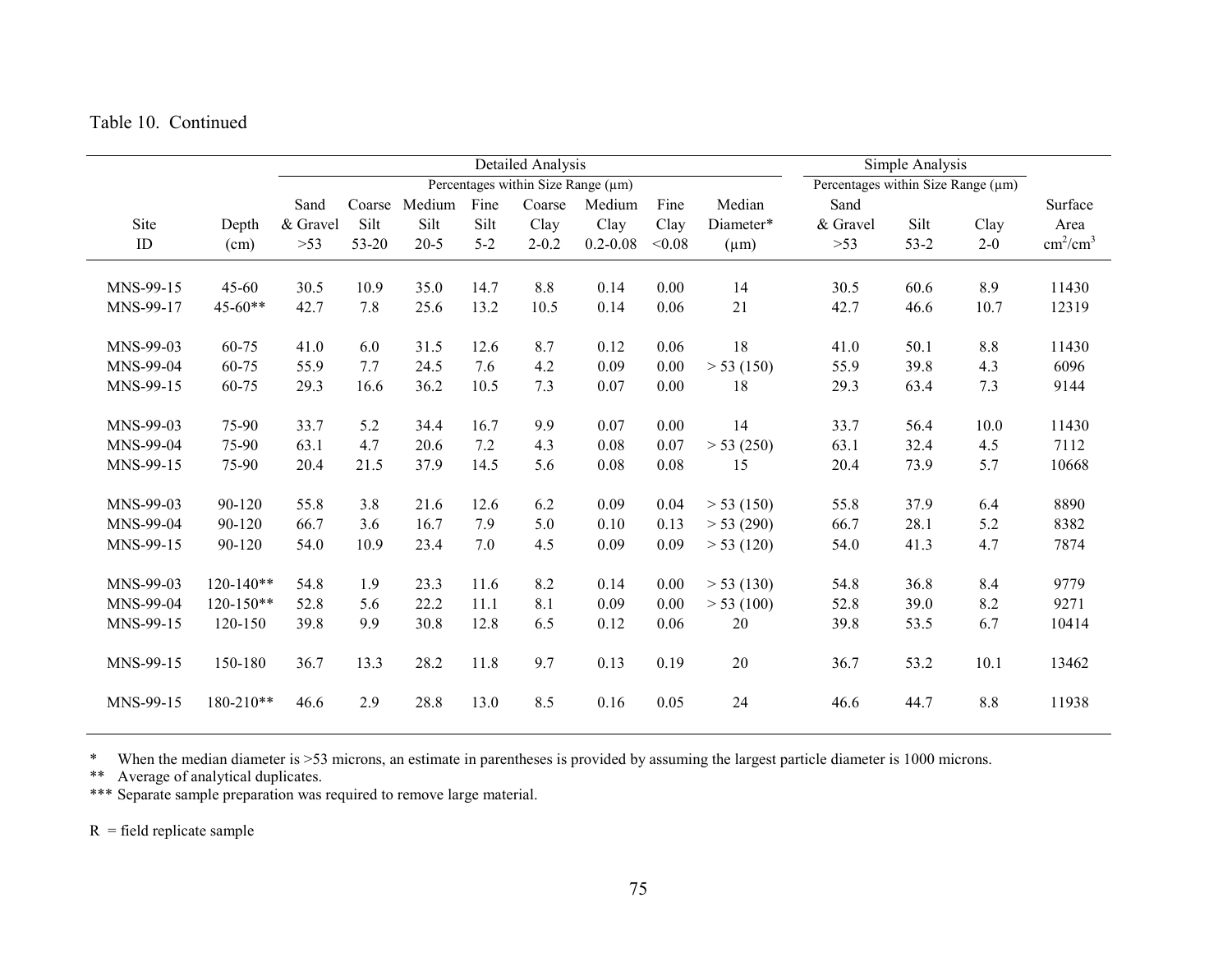|              | Core    |            | Ammonia                                        |      |     |        |            | Total Metals (mg/kg dry wt.) |        |          |      |
|--------------|---------|------------|------------------------------------------------|------|-----|--------|------------|------------------------------|--------|----------|------|
| Site         | Section | <b>TOC</b> | Nitrogen                                       |      |     |        |            |                              |        |          |      |
| Location     | (cm)    | $(\% )$    | $(mg/kg$ dry wt.) $C^{\text{admium}}$ Chromium |      |     | Copper | Lead       | Mercury                      | Nickel | Selenium | Zinc |
|              |         |            |                                                |      |     |        |            |                              |        |          |      |
| MNS-99-01    | $0 - 5$ | 4.8        | 68                                             | 2.5  | 43  | 72     | <i>110</i> | 0.25                         | 32     | 0.15     | 270  |
| MNS-99-02    | $0 - 5$ | 4.8        | 71.4                                           | 2.5  | 51  | 92     | 120        | 0.25                         | 38     | 0.05     | 350  |
| MNS-99-03    | $0 - 5$ | 4.8        | 70.4                                           | 2.5  | 42  | 94     | <b>100</b> | 0.14                         | 31     | 0.05     | 300  |
| MNS-99-04    | $0 - 5$ | 3.6        | 32.7                                           | 2.5  | 28  | 47     | 62         | 0.07                         | 21     | 0.05     | 170  |
| MNS-99-05    | $0 - 5$ | 5.4        | 62.9                                           | 2.5  | 45  | 99     | 110        | 0.16                         | 33     | 0.05     | 320  |
| MNS-99-06    | $0 - 5$ | 0.71       | 7.77                                           | 2.5  | 19  | 22     | 10         | 0.016                        | 19     | 0.05     | 85   |
|              |         |            |                                                |      |     |        |            |                              |        |          |      |
| Level I SQT  |         |            |                                                | 0.99 | 43  | 32     | 36         | 0.18                         | 23     |          | 120  |
| Level II SQT |         |            |                                                |      | 110 | 150    | 130        | 1.1                          | 49     |          | 460  |

### Table 11. Sediment Quality Data for Surficial (0-5 cm) Sediments Collected from MNS-99-01 through MNS-99-06. Values in Bold Itallics Exceed the Corresponding Level I SQT Value

 $TOC = total organic carbon$ 

SQT = sediment quality target (Crane *et al*. 2000)

\* Cadmium concentrations represent one-half the reporting level specified by the Minnesota Department of Health. The interpretation of these values, in reference to the corresponding Level I SQT value, should be made with caution.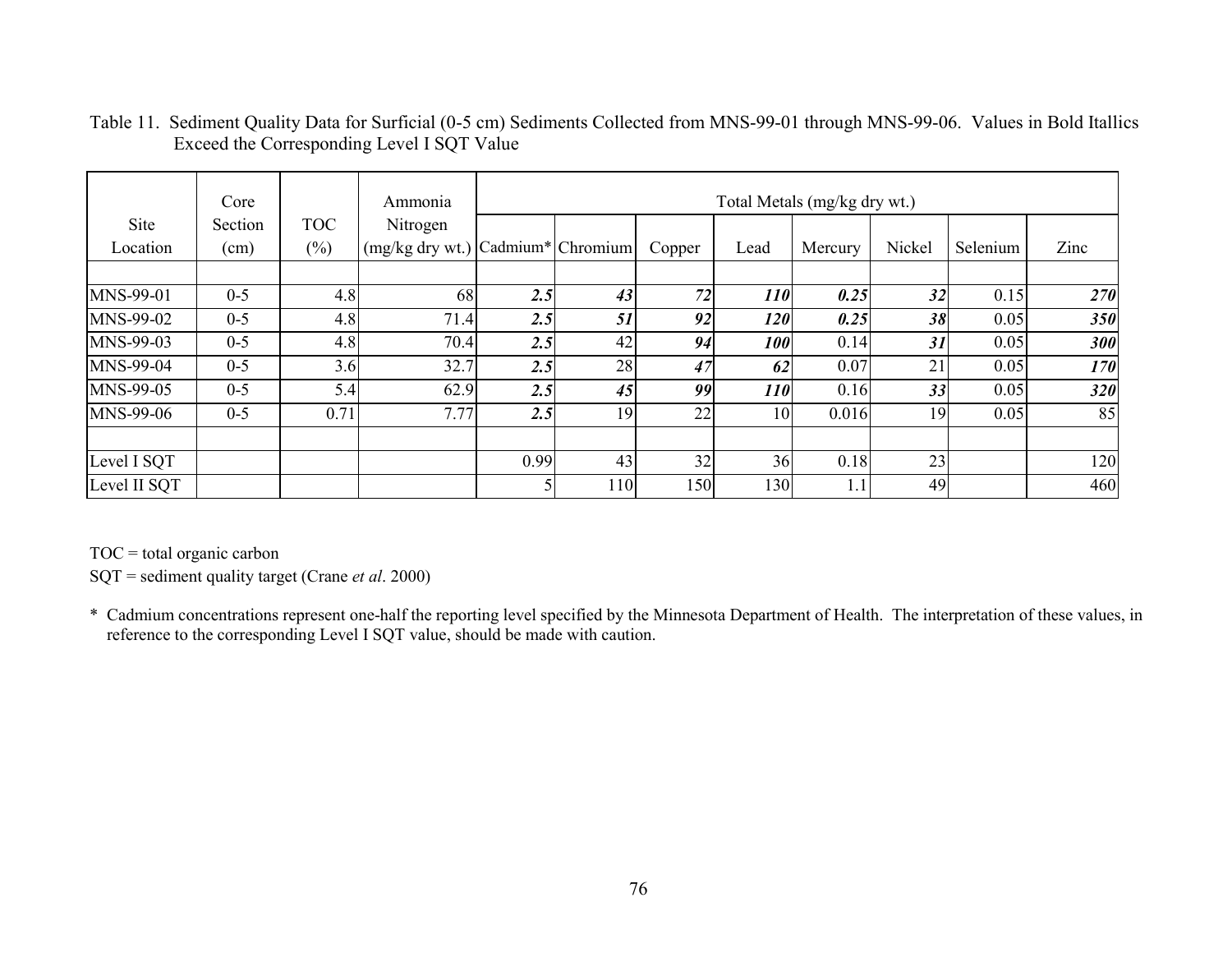|              |         |              |                                          |         |        |                     |         |        |      | Total                 | Total                 |
|--------------|---------|--------------|------------------------------------------|---------|--------|---------------------|---------|--------|------|-----------------------|-----------------------|
|              | Core    | T. PCBs      |                                          |         |        | SEM (mg/kg dry wt.) |         |        |      | <b>SEM</b>            | <b>SEM - AVS</b>      |
| Site         | Section | $(\mu g/kg)$ | <b>AVS</b>                               |         |        |                     |         |        |      | $(\mu \text{mole/g})$ | $(\mu \text{mole/g})$ |
| Location     | (cm)    | (drywt.)     | $\left(\mu \text{mole/g dry wt.}\right)$ | Cadmium | Copper | Lead                | Mercury | Nickel | Zinc | $(\text{dry wt.})$    | $(\text{dry wt.})$    |
|              |         |              |                                          |         |        |                     |         |        |      |                       |                       |
| MNS-99-01    | $0 - 5$ | 187          | 5.15                                     | 1.1     | 49     | 126                 | 0.027   | 9.3    | 206  | 4.71                  | $-0.44$               |
| MNS-99-02    | $0 - 5$ | 123          | 1.72                                     | 0.81    | 42     | 109                 | 0.019   | 7.2    | 176  | 4.02                  | 2.3                   |
| MNS-99-03*   | $0 - 5$ | 186          | 2.30                                     | 1.45    | 99     | 168                 | 0.036   | 14     | 346  | 7.91                  | 5.6                   |
| MNS-99-04    | $0 - 5$ | 63.4         | 1.03                                     | 0.32    | 44     | 54                  | 0.02    | 6.6    | 121  | 2.92                  | 1.9                   |
| MNS-99-05    | $0 - 5$ | 183          | 2.06                                     | 1.4     | 102    | 181                 | 0.039   | 15     | 375  | 8.47                  | 6.4                   |
| MNS-99-06    | $0 - 5$ | 29.9         | 0.245                                    | 0.21    | 15     | 16                  | 0.008   | 102    | 56   | 2.92                  | 2.7                   |
|              |         |              |                                          |         |        |                     |         |        |      |                       |                       |
| Level I SQT  |         | 60           |                                          |         |        |                     |         |        |      |                       |                       |
| Level II SQT |         | 680          |                                          |         |        |                     |         |        |      |                       |                       |

\*average of analytical duplicates for AVS and SEM

AVS = acid volatile sulfide

SEM = simultaneously extractable metals

SQT = sediment quality target (Crane *et al*. 2000)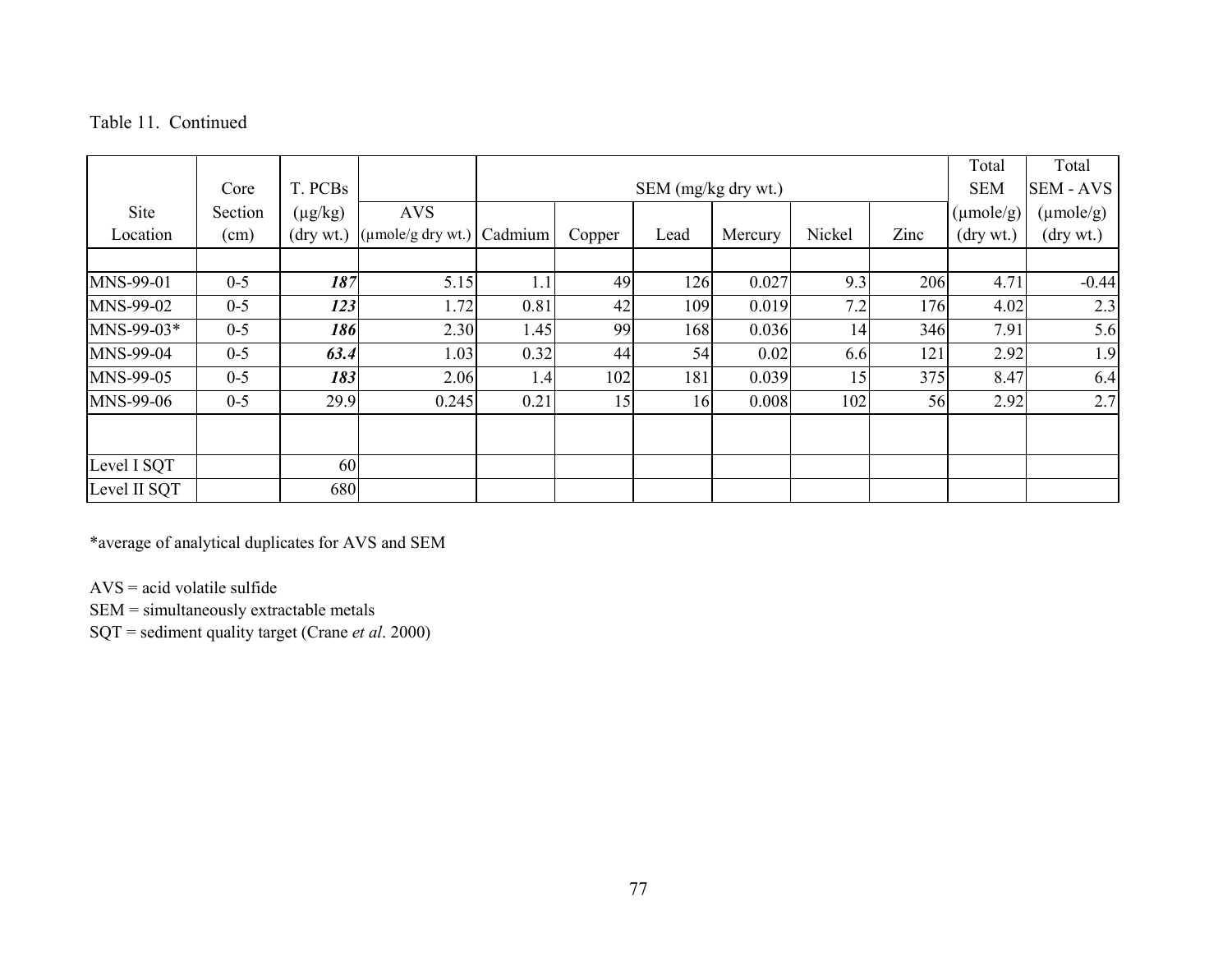| <b>Site</b>       | Core<br>Section |         |        |       |       |        |                  |                  |        |                  | PAH Compounds (mg/kg dry wt.) |                          |       |                 |        |       |        |                  |                |
|-------------------|-----------------|---------|--------|-------|-------|--------|------------------|------------------|--------|------------------|-------------------------------|--------------------------|-------|-----------------|--------|-------|--------|------------------|----------------|
| Location          | (cm)            | 2Metnap | Acene  | Aceny | Anth  | Bena   | Benap            | Benb             | Bene   | Beng             | Benk                          | Chry                     | Diben | Flut            | Fluo   | Indp  | Naph   | Phen             | Pyrn           |
| 98-MNS-02         | $0 - 5$         | 0.29    | 0.47   | 0.035 | 1.3   | 5.4    | 6.1              | 4.2              | 5.1    | 5.8              | 3.7                           |                          | 1.5   | 14              | 0.65   | 4.7   | 0.26   | 6.5              | 9.6            |
| 98-MNS-03         | $0 - 5$         | 0.125   | 0.4    | 0.035 | 0.98  | 4.3    | 4.5              | 3.1              | 3.9    | 4.2              | 3.4                           | 5.4                      | 1.2   | 9.8             | 0.53   | 3.5   | 0.125  | 5.2              | 8.6            |
| 98-MNS-04         | $0 - 5$         | 0.125   | 0.3    | 0.035 | 0.79  | 2.4    | 2.5              | 1.7              | 2.1    | 2.4              | 1.6                           | 2.8                      | 0.7   | 6.4             | 0.37   |       | 0.125  | 3.7              | 4.3            |
| MNS-99-01         | $0 - 5$         | 0.125   | 0.45   | 0.035 | 0.94  | 3.2    | $\boldsymbol{3}$ | 2.2              | 2.5    | $\overline{3.1}$ | 1.4                           | 3.8                      | 0.73  | 6.3             | 0.5    |       | 0.125  | 4.2              | 6.6            |
| MNS-99-02*        | $0 - 5$         | 0.125   | 0.275  | 0.035 | 0.705 | 3.05   | $\boldsymbol{3}$ | 2.4              | 2.6    | 3.5              | 1.6                           | 3.6                      | 0.80  | 5.6             | 0.34   | 3.4   | 0.125  | 3.4              | 6              |
| MNS-99-03         | $0 - 5$         | 0.125   | 0.35   | 0.035 | 0.89  | 3.2    | 3.1              | 2.4              | 2.6    | 3.5              | 1.5                           | 3.7                      | 0.86  | 6.3             | 0.39   | 3.7   | 0.125  |                  | 5.7            |
| MNS-99-04         | $0 - 5$         | 0.67    | 1.5    | 0.035 | 2.2   | 5.6    | 4.1              | 2.9              |        | 3.6              | 1.4                           | 6.6                      | 0.85  | 12              | 1.5    |       | 0.82   | 13               | 12             |
| MNS-99-05         | $0 - 5$         | 0.125   | 0.36   | 0.035 | 0.94  | 3.5    | 3.2              | 2.6              | 2.7    | 3.1              | 1.2                           | $\overline{\mathcal{A}}$ | 0.76  | 6.7             | 0.44   | 3.4   | 0.125  | 4.1              | 6.1            |
| MNS-99-06         | $0 - 5$         | 0.125   | 0.84   | 0.035 | 1.2   | 4.3    | 3.2              | 2.5              | 2.8    | 3.5              | 1.8                           | 4.3                      | 0.63  | 13              | 0.69   | 3.5   | 0.125  | $\boldsymbol{g}$ | 8.2            |
|                   |                 |         |        |       |       |        |                  |                  |        |                  |                               |                          |       |                 |        |       |        |                  |                |
| 98-MNS-02         | $0 - 15$        | 0.26    | 0.45   | 0.035 | 1.2   | 5.2    | 5.6              | $\overline{3.7}$ | 4.8    | $\overline{5}$   | 4.3                           | 6.4                      | 1.5   | 12              | 0.65   | 4.2   | 0.125  | 5.7              | 10             |
| MNS-99-01         | $0 - 15$        | 0.125   | 0.3    | 0.035 | 0.76  | 2.8    | 2.8              | 2.1              | 2.2    | 2.3              | 1.4                           | 3.2                      | 0.58  | 5.3             | 0.38   | 2.1   | 0.125  | 3.6              | 5.4            |
| MNS-99-02         | $0-15$          | 0.125   | 0.48   | 0.035 | 1.1   | 4.0    | 4.0              | 3.2              | 3.2    | 3.8              | 1.6                           | 4.6                      | 0.81  | 8.2             | 0.63   | 3.6   | 0.28   | 4.9              | 7.1            |
| $MNS-99-03*$      | $0 - 15$        | 0.125   | 0.51   | 0.035 | 1.15  | 4.15   | 4.0              | 3.3              | 3.3    | 4.0              | 1.6                           | 4.5                      | 0.96  | 8.6             | 0.64   | 3.8   | 0.125  | 6.3              | 8.7            |
| MNS-99-04*        | $0 - 15$        | 0.485   | 0.95   | 0.035 | 2.05  | 5.95   | 5.35             | 4.2              | 4.2    | 5.1              | 1.8                           | 6.0                      | 1.4   | 13              | 1.2    | 5.2   | 0.625  | 11.2             | 14             |
| <b>MNS-99-04R</b> | $0 - 15$        | 0.125   | 0.6    | 0.035 | 1.5   | 5.3    | 4.8              | 3.5              | 3.7    | 3.9              | 2.2                           | 5.7                      |       | $\overline{11}$ | 0.71   | 3.7   | 0.26   | 8.1              | 9.5            |
| mean $(04)$       | $0 - 15$        | 0.305   | 0.775  | 0.035 | 1.78  | 5.62   | 5.08             | 3.8              | 4.0    | 4.5              | 2.02                          | 5.82                     | 1.22  | 12              | 0.93   | 4.4   | 0.442  | 9.6              | 11.8           |
| RPD(04)           | $0 - 15$        | 118 %   | 45.2 % | $0\%$ | 31.0% | 11.6 % | 10.8%            | 18.2%            | 12.6 % | 26.7%            | 17.3 %                        | 4.3 %                    | 36.7% | 16.7%           | 47.3 % | 33.7% | 82.5 % | 32.1 %           | 38.3%          |
| MNS-99-07         | $0 - 15$        | 0.125   | 0.13   | 0.035 | 0.46  | 1.4    | 1.3              | 0.94             |        | 1.3              | 0.66                          | 1.7                      | 0.22  | 3.2             | 0.18   | 1.3   | 0.125  | 2.1              | 2.8            |
| MNS-99-08         | $0 - 15$        | 0.125   | 0.46   | 0.035 |       | 3.7    | 3.9              | $\overline{3}$   | 3.1    | 3.7              | 1.8                           | 4.3                      | 0.74  | 8.5             | 0.58   | 3.6   | 0.125  | 5.5              | $\overline{7}$ |
| MNS-99-09         | $0 - 15$        | 0.125   | 0.19   | 0.035 | 0.42  | 1.6    | 1.7              | 1.3              | 1.6    | 1.6              | 0.67                          | 2.9                      | 0.4   | 3.3             | 0.23   | 1.5   | 0.125  | 2.1              | 2.9            |
| MNS-99-10         | $0 - 15$        | 0.26    | 0.59   | 0.078 | 1.2   | 3.4    | 3.5              | 2.5              | 2.6    | 3.2              | 1.4                           | 3.7                      | 0.74  | 8.8             | 0.7    | 3.1   | 0.26   | 5.9              | 6.8            |
| MNS-99-11         | $0 - 15$        | 0.125   | 0.095  | 0.035 | 0.24  | 0.66   | 0.67             | 0.48             | 0.49   | 0.59             | 0.29                          | 0.73                     | 0.16  | 1.6             | 0.13   | 0.58  | 0.125  | 1.2              | 1.3            |
| MNS-99-12         | $0 - 15$        | 0.33    | 0.92   | 0.073 | 2.1   | 5.7    | 5.5              | 4.1              | 4.3    | 4.4              | 2.5                           | 6.6                      | 1.1   | 13              | 1.2    | 4.1   | 0.43   | 9.1              | 13             |

Table 12. Summary of Results of Sediment Samples Analyzed for PAH Compounds in Minnesota Slip. PAH Concentrations in Bold Italics Exceed the Level I SQTs, Whereas Shaded Values Exceed the Level II SQTs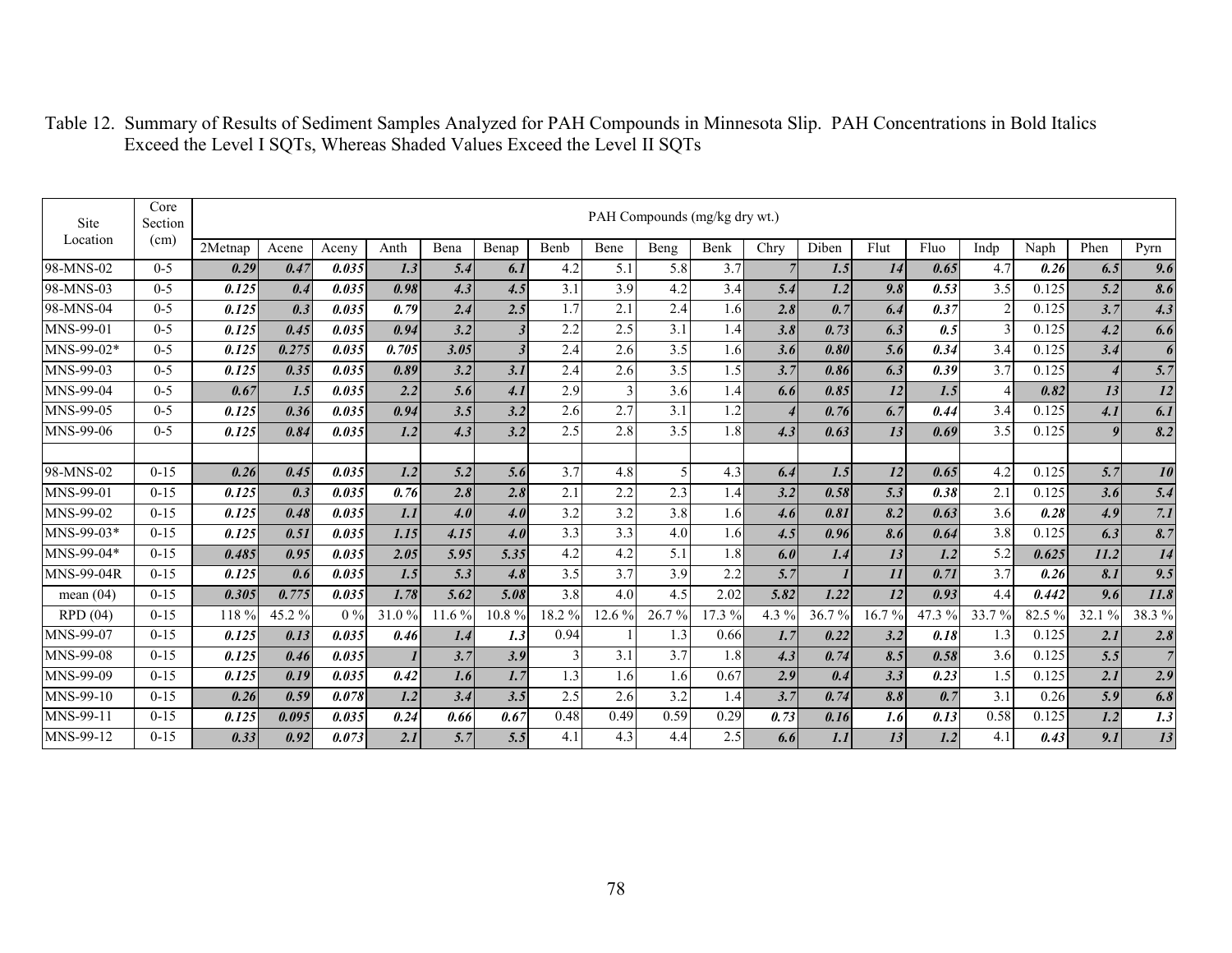| Site              | Core<br>Section |         |         |       |                   |                  |                  |                   |                  |                  | PAH Compounds (mg/kg dry wt.) |                  |         |                  |       |                   |       |                  |                           |
|-------------------|-----------------|---------|---------|-------|-------------------|------------------|------------------|-------------------|------------------|------------------|-------------------------------|------------------|---------|------------------|-------|-------------------|-------|------------------|---------------------------|
| Location          | (cm)            | 2Metnap | Acene   | Aceny | Anth              | Bena             | Benap            | Benb              | Bene             | Beng             | Benk                          | Chry             | Diben   | Flut             | Fluo  | Indp              | Naph  | Phen             | Pyrn                      |
| $MNS-99-13$       | $0 - 15$        | 0.125   | 0.7     | 0.11  | 2.1               | 5.9              | 5.3              | 3.9               | 4.1              | 4.7              | 2.3                           | 6                | 1.1     | 11               | 0.91  | 4.7               | 0.125 | 6.8              | 8                         |
| $MNS-99-13R$      | $0 - 15$        | 0.125   | 0.71    | 0.089 | 1.6               | 4.9              | 4.7              | 3.6               | 3.8              | 4.7              | 1.9                           | 5.3              | 1.2     | 9.1              | 0.86  | 4.6               | 0.125 | 6.8              | 10                        |
| mean $(13)$       | $0 - 15$        | 0.125   | 0.705   | 0.10  | 1.85              | 5.4              | $\overline{5}$   | 3.8               | 4.0              | 4.7              | 2.1                           | 5.6              | 1.2     | 10.0             | 0.88  | 4.6               | 0.125 | 6.8              | 9                         |
| RPD(13)           | $0 - 15$        | $0\%$   | $1.4\%$ | 21.1% | 27.0%             | 18.5%            | 12 %             | 8 %               | 7.6%             | $0\%$            | 19.0 %                        | 12.4 %           | $0.1\%$ | 18.9%            | 5.6 % | $2.2\%$           | $0\%$ | $0\%$            | 22.2 %                    |
| $MNS-99-14$       | $0 - 15$        | 0.125   | 0.41    | 0.035 | 1.0               | 3.7              | 3.5              | 2.7               | 2.9              | 3.6              | 1.7                           | 3.8              | 0.91    | 6.8              | 0.5   | 3.5               | 0.125 | 4.9              | 7.5                       |
| MNS-99-15*        | $0 - 15$        | 0.192   | 0.44    | 0.035 | 1.0               | 4.2              | 4.0              | $\overline{3.4}$  | $\overline{3.4}$ | $\overline{3.2}$ | 1.8                           | 5.0              | 0.84    | 9.3              | 0.56  | 3.1               | 0.125 | 5.6              | 7.8                       |
| MNS-99-16         | $0 - 15$        | 0.39    | 0.53    | 0.13  | 1.1               | $\overline{3}$   | 2.9              | 2.1               | 2.2              | 2.2              | 1.2                           | 3.5              | 0.62    | 6.4              | 0.77  | 2.1               | 0.28  | 4.8              | $\overline{5.9}$          |
| MNS-99-17*        | $0 - 15$        | 0.125   | 0.52    | 0.035 | 1.2               | 3.6              | 3.6              | 2.7               | 2.9              | 3.6              | 1.7                           | 3.8              | 0.92    | 9.2              | 0.63  | 3.6               | 0.125 | 5.6              | 9.8                       |
| MNS-99-18         | $0 - 15$        | 0.125   | 0.37    | 0.07  | 0.95              | 3.5              | 3.9              | 3.1               | 3.2              | 3.7              | 1.6                           | 4.1              |         | 7.7              | 0.47  | 3.9               | 0.125 | 4.7              | 7.3                       |
|                   |                 |         |         |       |                   |                  |                  |                   |                  |                  |                               |                  |         |                  |       |                   |       |                  |                           |
| 98-MNS-02         | $15 - 30$       | 0.31    | 0.41    | 0.035 | 0.99              | 3.8              | 3.9              | 2.8               | 3.3              | 3.3              | 2.6                           | 4.5              | 0.98    | 8.7              | 0.58  | 2.8               | 0.125 | 4.9              | 7.5                       |
| 98-MNS-03         | $15 - 30$       | 0.42    | 0.59    | 0.035 | $\overline{1.5}$  | $\overline{5.1}$ | $\overline{5.1}$ | 3.6               | 4.2              | 4.9              | 2.8                           | 6.1              | 1.3     | 11               | 0.79  | $\overline{4}$    | 0.4   | $\overline{6.6}$ | 9.1                       |
| MNS-99-01         | 15-30           | 0.27    | 0.54    | 0.076 | 1.3               | 4.2              | 4.1              | 3                 | $\overline{3.1}$ | $\overline{3.2}$ | 1.8                           | 5.1              | 0.82    | 9.2              | 0.7   | 2.9               | 0.38  | 5.6              | 8.8                       |
| MNS-99-02         | 15-28           | 0.125   | 0.64    | 0.035 | 1.4               | 2.9              | 2.8              | 1.9               | 2                | 2.2              | 1.2                           | $\mathfrak{Z}$   | 0.48    | 6.7              | 0.82  | 2.2               | 0.39  | 5.6              | 4.9                       |
| MNS-99-03         | 15-30           | 0.125   | 0.64    | 0.035 | 1.4               | 4.3              | 4.1              | $\overline{3.1}$  | $\overline{3.3}$ | 4.1              | $\overline{1.9}$              | 4.7              |         | 8.9              | 0.76  | $\overline{4}$    | 0.125 | 6.6              | 8.8                       |
| MNS-99-04         | $15 - 30$       | 0.125   | 0.39    | 0.035 | 0.98              | $\overline{3.2}$ | $\overline{3.2}$ | 2.5               | 2.5              | 3.3              | 1.5                           | 3.7              | 0.86    | 7.2              | 0.5   | 3.3               | 0.125 | 4.7              | $\boldsymbol{s}$          |
| MNS-99-04R        | 15-30           | 0.29    | 0.42    | 0.035 |                   | 3.4              | 3.2              | 2.4               | 2.5              | 2.7              | 1.4                           | 3.9              | 0.69    | 7.2              | 0.54  | 2.6               | 0.125 | 5.4              | 6.9                       |
| mean $(04)$       | $15 - 30$       | 0.208   | 0.40    | 0.035 | 0.99              | 3.3              | 3.2              | 2.4               | 2.5              | 3                | 1.4                           | 3.8              | 0.78    | 7.2              | 0.52  | 3.0               | 0.125 | 5.0              | 7.45                      |
| RPD(04)           | $15 - 30$       | 79.5%   | 7.4 %   | $0\%$ | $2.0\%$           | $6.1\%$          | $0\%$            | 4.1 $\frac{6}{6}$ | $\overline{0\%}$ | $20\,\sqrt{2}$   | 6.9%                          | 5.3 %            | 21.9%   | $\overline{0\%}$ | 7.7%  | $23.7\,\sqrt{20}$ | $0\%$ | 13.9 %           | 14.8 %                    |
| MNS-99-07         | $15 - 30$       | 0.125   | 0.94    | 0.035 | 1.7               | 5.2              | 4.5              | 3.4               | 3.6              | 4.8              | 2.1                           | 5.4              | 0.89    | 13               | 0.86  | 4.8               | 0.26  | 9.8              | $\overline{11}$           |
| MNS-99-08*        | $15 - 30$       | 0.525   | 1.02    | 0.035 | $\boldsymbol{2}$  | 5.6              | 5.0              | 3.7               | 3.9              | 5.0              | 1.8                           | 5.6              | 0.98    | 12.5             | 1.2   | 5                 | 0.525 | 10.4             | 11.5                      |
| MNS-99-09         | $15 - 30$       | 0.125   | 0.31    | 0.035 | 0.62              | 1.8              | 1.9              | 1.3               | 1.4              | 1.6              | 0.81                          | 1.9              | 0.39    | $\overline{4}$   | 0.39  | 1.6               | 0.125 | 3.2              | 3.4                       |
| MNS-99-10         | 15-30           | 0.34    | 0.6     | 0.2   | 1.4               | 4.7              | 4.6              | $\overline{3.3}$  | $\overline{3.6}$ | 4.3              | 2.2                           | $\overline{5.1}$ |         | 12               | 0.77  | 4.1               | 0.32  | 6.1              | $\overline{10}$           |
| MNS-99-11*        | $15 - 30$       | 0.125   | 0.096   | 0.035 | $\overline{0.27}$ | 0.74             | 0.69             | 0.49              | 0.51             | 0.49             | 0.34                          | 0.82             | 0.12    | 1.8              | 0.12  | 0.44              | 0.125 | $\overline{1.2}$ | $\overline{1.8}$          |
| MNS-99-12         | $15 - 30$       | 0.125   | 1.1     | 0.035 | 2.1               | 5'               | 4.2              | 3.2               | 3.2              | 3.5              | 1.5                           | 4.9              | 0.76    | 10               | 1.2   | 3.5               | 0.35  | 6.8              | 7.4                       |
| MNS-99-13         | $15 - 30$       | 0.37    | 0.89    | 0.11  | 1.9               | 6.3              | $\overline{5.7}$ | 4.4               | 4.4              | 4.9              | 2.1                           | 6.4              | 1.1     | 11               | 1.1   | 5.1               | 0.43  | 6.4              | $\overline{\mathbf{8.3}}$ |
| <b>MNS-99-13R</b> | 15-30           | 1.2     | 4.9     | 0.091 | 6.4               | $\overline{12}$  | $\overline{10}$  | 7.4               | $\overline{7}$   | 6.9              | 4.9                           | 12               | 1.9     | $\overline{30}$  | 5     | 7.1               | 2.7   | 39               | $\overline{31}$           |
| mean $(13)$       | $15 - 30$       | 0.785   | 2.9     | 0.10  | $\overline{4.2}$  | $\overline{9.2}$ | 7.8              | $\overline{5.9}$  | $\overline{5.7}$ | 5.9              | 3.5                           | 9.2              | 1.5     | 20.5             | 3.0   | 6.1               | 1.56  | 22.7             | 19.6                      |
| RPD(13)           | $15 - 30$       | 105 %   | 138 %   | 18.9% | 108 %             | 62.3 %           | 54.8%            | 50.8%             | 45.6 %           | 33.9%            | 80 %                          | 60.9%            | 53.3 %  | 92.7%            | 128 % | 32.8%             | 145 % | 144 %            | 116 %                     |
| MNS-99-14         | $15 - 30$       | 0.26    | 0.56    | 0.11  | 1.6               | 5.5              | 5.2              | 4.1               | 4.3              | 5.1              | 2.1                           | 5.7              | 1.3     | 11               | 0.77  | 5                 | 0.125 | 6.9              | $\overline{11}$           |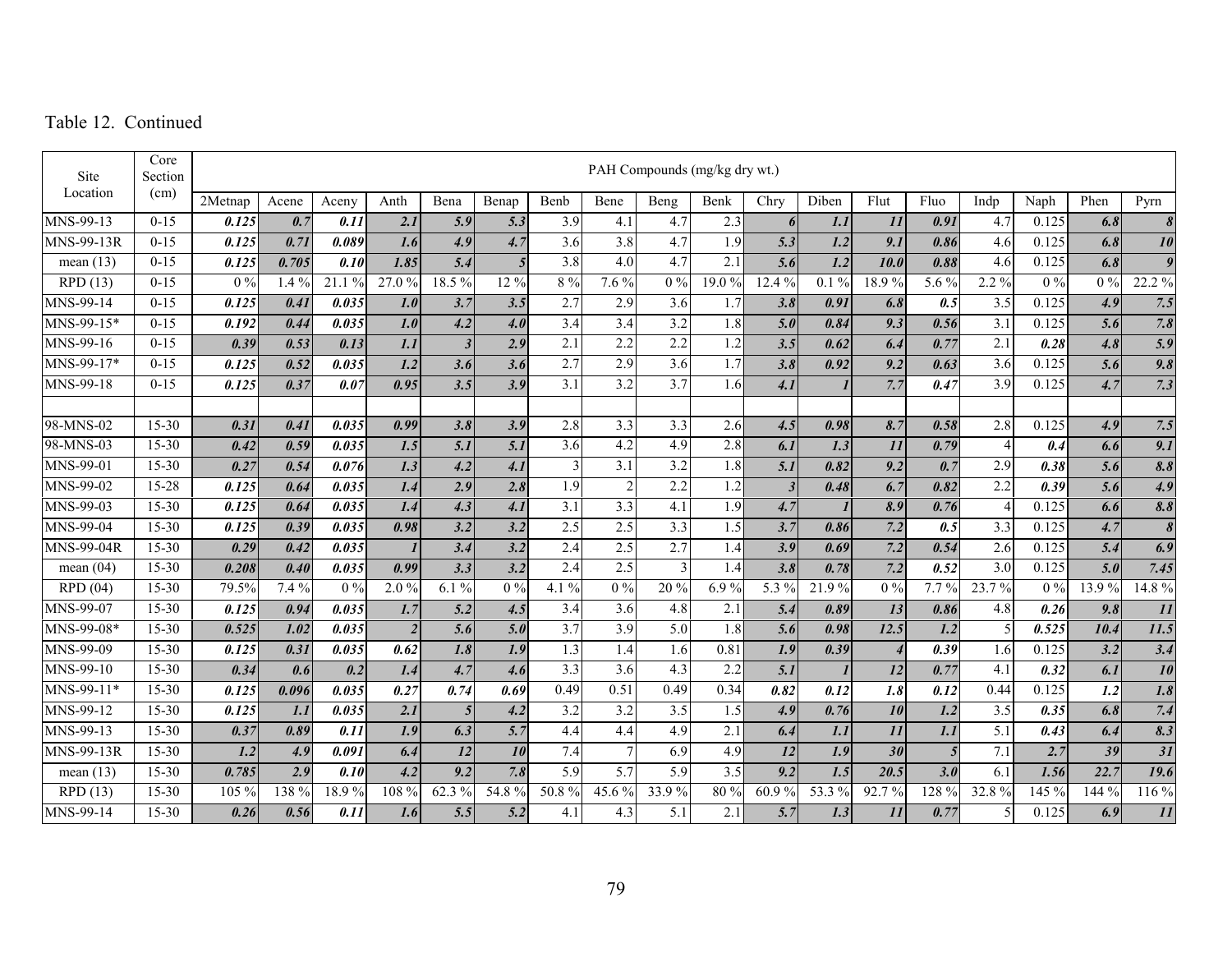| Site              | Core<br>Section |         |        |        |                   |                  |                  |                     |                  |                  | PAH Compounds (mg/kg dry wt.) |                  |                |                 |                   |                  |                           |                  |                              |
|-------------------|-----------------|---------|--------|--------|-------------------|------------------|------------------|---------------------|------------------|------------------|-------------------------------|------------------|----------------|-----------------|-------------------|------------------|---------------------------|------------------|------------------------------|
| Location          | (cm)            | 2Metnap | Acene  | Aceny  | Anth              | Bena             | Benap            | Benb                | Bene             | Beng             | Benk                          | Chry             | Diben          | Flut            | Fluo              | Indp             | Naph                      | Phen             | Pyrn                         |
| MNS-99-15         | 15-30           | 0.26    | 0.6    | 0.035  | 1.3               | 4.1              | 3.8              | 2.8                 | 2.9              | 2.7              | 1.6                           | 4.5              | 0.74           | 8.2             | 0.72              | 2.7              | 0.25                      | 6.5              | 7.8                          |
| MNS-99-16         | $15 - 30$       | 0.33    | 0.57   | 0.035  | $\overline{1.3}$  | 3.5              | $\overline{3.2}$ | $\overline{2}$      | 2.3              | 2.2              | 1.4                           | 3.5              | 0.6            | 7.1             | 0.76              | $\overline{2.1}$ | 0.29                      | 5.6              | 6.5                          |
| MNS-99-17         | $15 - 30$       | 0.3     | 0.58   | 0.035  | $\overline{1.3}$  | 4.5              | 4.3              | $\overline{3.2}$    | 3.3              | 4.3              | 2.1                           | 4.8              | 1.1            | 11              | 0.7               | 4.5              | 0.29                      | 7.6              | $\overline{12}$              |
| MNS-99-18         | $15 - 30$       | 0.125   | 0.39   | 0.075  | $\overline{0.93}$ | 3.5              | $\overline{3.9}$ |                     | 3.2              | 3.7              | 1.5                           | 4.1              | 0.98           | 7.3             | 0.5               | 3.7              | 0.125                     | 4.6              | 7.5                          |
|                   |                 |         |        |        |                   |                  |                  |                     |                  |                  |                               |                  |                |                 |                   |                  |                           |                  |                              |
| 98-MNS-02         | 30-45           | 1.6     | 3.5    | 0.072  | 5.4               | $\overline{12}$  | 9.7              | 6.2                 | 7.3              | 7.1              | $\overline{\phantom{0}}$      | 12               | 2.3            | 27              | 4.3               | 6.1              | 1.8                       | 25               | 22                           |
| 98-MNS-03         | 30-45           | 0.44    | 0.72   | 0.035  | $\overline{1.7}$  | $\overline{5.1}$ | 5.1              | $\overline{3.7}$    | 4.2              | 4.9              | 2.5                           | 5.9              | 1.4            | $\overline{12}$ | 0.92              | $\overline{3.9}$ | 0.38                      | $\overline{7}$   | $\overline{\mathbf{8.9}}$    |
| MNS-99-03         | 30-45           | 0.37    | 0.81   | 0.035  | 1.6               | 5.1              | 4.6              | 3.6                 | 3.7              | 4.1              | 1.8                           | 5.3              | 1.2            | 9.9             | 0.88              | 4.4              | 0.37                      | 8.3              | 11                           |
| $MNS-99-04$       | 30-45           | 0.32    | 0.7    | 0.089  | $\overline{2}$    | 6.3              | 5.7              | 4.4                 | 4.5              | 4.5              | 2.2                           | 7.2              | 1.3            | 14              | 0.93              | 4.2              | 0.3                       | 8.7              | $\overline{12}$              |
| <b>MNS-99-04R</b> | 30-45           | 0.125   | 0.46   | 0.035  | $\boldsymbol{l}$  | 3.7              | 3.6              | 2.8                 | 2.9              | 2.9              | 1.4                           | 4.2              | 0.74           | 7.7             | 0.57              | 2.8              | 0.125                     | 5.1              | 7.5                          |
| mean $(04)$       | 30-45           | 0.223   | 0.58   | 0.062  | 1.5               | $\mathfrak{H}$   | 4.6              | 3.6                 | 3.7              | $\overline{3.7}$ | 1.8                           | 5.7              | 1.0            | 10.8            | 0.75              | $\overline{3.5}$ | 0.212                     | 6.9              | 9.8                          |
| RPD(04)           | 30-45           | 87.6%   | 41.4%  | 87.1 % | 66.7%             | 52%              | 45.2%            | $44.\overline{4\%}$ | 43.2 %           | 43.2 %           | 44.4 %                        | $52.6\%$         | 54.9%          | 58.1%           | 48.0%             | 40.0%            | 82.4%                     | 52.2 %           | 46.2 %                       |
| MNS-99-08         | 30-45           | 0.4     | 0.87   | 0.11   | 1.8               | 6.1              | 5.8              | 4.3                 | 4.6              | 5.3              | 2.1                           | 6.4              |                | 12              |                   | 5.2              | 0.38                      | 7.4              | 9.2                          |
| MNS-99-09         | 30-45           | 0.125   | 0.65   | 0.035  | 1.3               | 2.9              | 2.8              | $\overline{2}$      | $\overline{2.1}$ | 2.5              | 1.3                           | 3.2              | 0.65           | 7.9             | $\overline{0.92}$ | 2.5              | 0.3                       | 6.9              | 5.4                          |
| MNS-99-13         | 30-45           | 0.34    | 0.68   | 0.15   | 1.8               | $\overline{4}$   | 3.6              | 2.5                 | 2.6              | 2.8              | 1.6                           | $\overline{4}$   | 0.76           | $\overline{12}$ | 1.4               | 2.8              | 0.36                      | $\overline{9.9}$ | 8.6                          |
| MNS-99-14         | 30-45           | 6       | 19     | 0.17   | $\overline{32}$   | $\overline{45}$  | 40               | 27                  | 27               | 34               | 15                            | 40               | 8.3            | 100             | 19                | 33               | 15                        | 130              | <b>110</b>                   |
| MNS-99-15         | 30-45           | 0.28    | 0.74   | 0.035  | 1.8               | $\overline{5.4}$ | 4.6              | 3.6                 | 3.5              | 3.1              | $\overline{1.5}$              | 5.6              |                | $\overline{12}$ | 0.95              | 3.1              | $\overline{\mathbf{0.3}}$ | 8.6              | $\overline{10}$              |
| MNS-99-17         | 30-45           | 0.32    | 0.62   | 0.079  | 1.5               | 4.6              | 4.5              | $\overline{3.3}$    | $\overline{3.5}$ | 4.3              | $\overline{2.1}$              | $\overline{5}$   | 1.1            | 11              | 0.76              | 4.5              | 0.29                      | $\overline{7}$   | $\overline{13}$              |
|                   |                 |         |        |        |                   |                  |                  |                     |                  |                  |                               |                  |                |                 |                   |                  |                           |                  |                              |
| MNS-99-03         | $45 - 60$       | 0.46    | 1.1    | 0.15   | 2.4               | 7.7              | 7.5              | 6.2                 | 6.3              | 7.8              | 3.4                           | $\boldsymbol{9}$ | $\overline{2}$ | 16              | 1.3               | 8.1              | 0.46                      | 12               | 18                           |
| MNS-99-04         | $45 - 60$       | 3.1     | 9.6    | 0.16   | 19                | $\overline{29}$  | 24               | 16                  | 16               | $\overline{15}$  | 11                            | 30               | 4.6            | 62              | 12                | 16               | 4.7                       | 80               | $\overline{59}$              |
| <b>MNS-99-04R</b> | $45 - 60$       | 4.5     | 14     | 0.28   | $\overline{26}$   | 38               | 33               | 24                  | 21               | 20               | 14                            | 38               | 6.2            | 85              | 18                | 21               | 9                         | 100              | $\overline{\boldsymbol{80}}$ |
| mean $(04)$       | $45 - 60$       | 3.8     | 11.8   | 0.22   | 22.5              | 33.5             | 28.5             | 20                  | 18.5             | 17.5             | 12.5                          | 34               | 5.4            | 73.5            | 15                | 18.5             | 6.8                       | 90               | 69.5                         |
| RPD(04)           | 45-60           | 36.8%   | 37.3 % | 54.5 % | 31.1%             | 26.9%            | 31.6%            | 40.0 %              | 27.0 %           | 28.6%            | 24.0 %                        | 23.5%            | 29.6%          | 31.3%           | 40.0%             | 27.0%            | 62.8 %                    | 22.2 %           | 30.2 %                       |
| MNS-99-13*        | 45-60           | 0.228   | 0.96   | 0.056  | $\boldsymbol{2}$  | 4.5              | 4.2              | 2.8                 | 2.8              | 3.2              | 1.6                           | 4.4              | 0.78           | 13.5            | 1.3               | 3.2              | 0.382                     | 12.5             | 10.3                         |
| MNS-99-14         | $45 - 60$       | 0.125   | 0.46   | 0.035  | $\mathbf{I}$      | $\overline{3}$   | 2.8              | 1.9                 | 2.2              | 2.6              | 1.3                           | 2.9              | 0.7            | 6.5             | 0.6               | 2.6              | 0.27                      | 5.2              | 6.6                          |
| MNS-99-15         | $45 - 60$       | 0.59    | 1.1    | 0.25   | 2.9               | 9.1              | 8.6              | 6.6                 | $\overline{7}$   | $\overline{5.7}$ | 2.8                           | 11               | $\overline{2}$ | $\overline{20}$ | 1.5               | $\overline{5.7}$ | 0.62                      | $\overline{14}$  | $\overline{18}$              |
| MNS-99-17         | $45 - 60$       | 0.34    | 0.96   | 0.16   | 2.7               | 7.5              | 7.6              | 6.4                 | 6.5              | 8                | 3.6                           | $\overline{9.1}$ | $\overline{c}$ | $\overline{17}$ | 1.2               | 8                | 0.29                      | 12               | 19                           |
|                   |                 |         |        |        |                   |                  |                  |                     |                  |                  |                               |                  |                |                 |                   |                  |                           |                  |                              |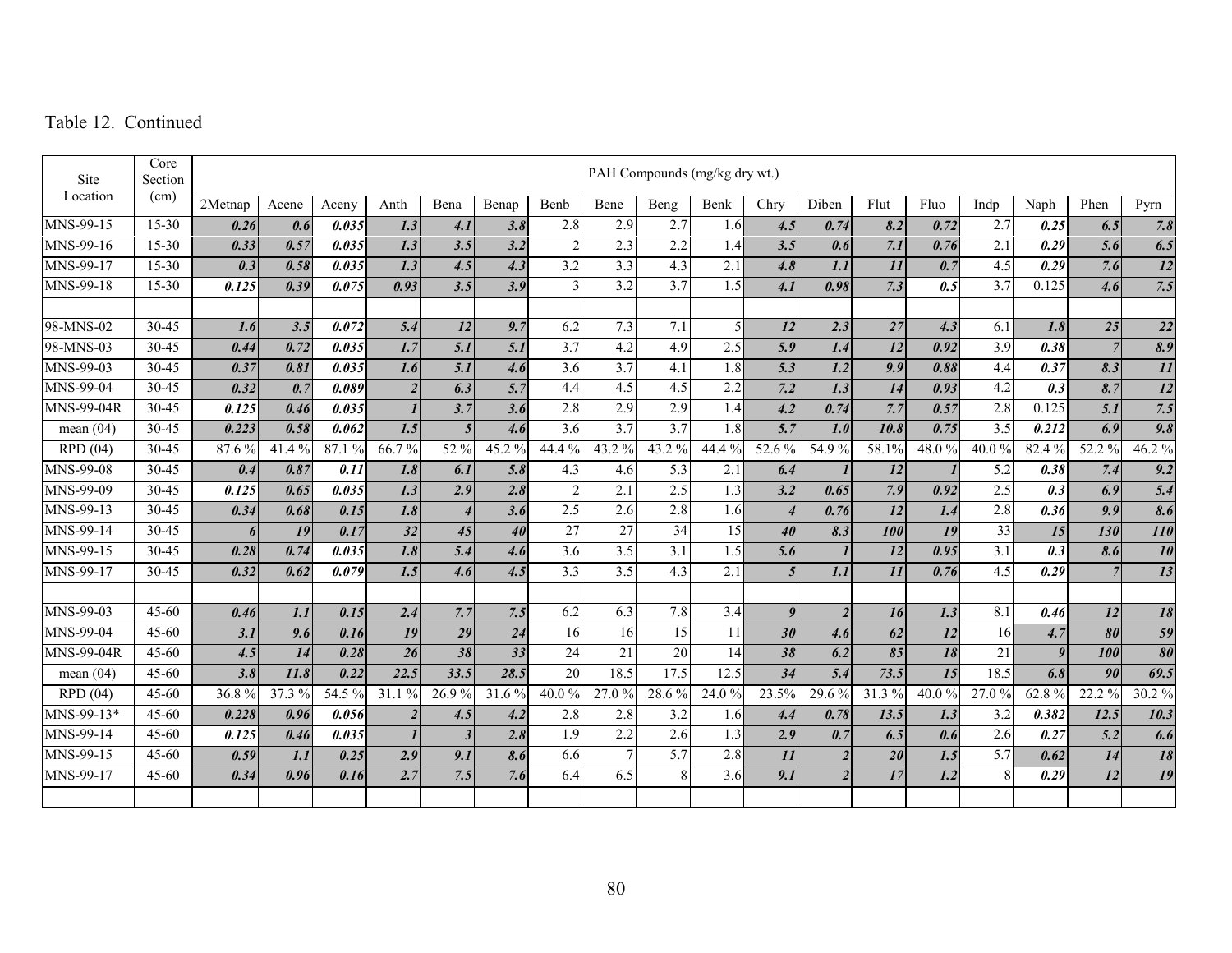| Site         | Core<br>Section |            |                |        |       |                 |       |                |      |                 | PAH Compounds (mg/kg dry wt.) |                       |       |                 |                |                 |      |      |                 |
|--------------|-----------------|------------|----------------|--------|-------|-----------------|-------|----------------|------|-----------------|-------------------------------|-----------------------|-------|-----------------|----------------|-----------------|------|------|-----------------|
| Location     | (cm)            | $2$ Metnap | Acene          | Aceny  | Anth  | Bena            | Benap | Benb           | Bene | Beng            | Benk                          | Chry                  | Diben | Flut            | Fluo           | Indp            | Naph | Phen | Pyrn            |
| MNS-99-03    | 60-75           | 0.42       | 0.93           | 0.15   | 2.3   | 6.4             | 6.3   | 5              | 5.1  | 5.4             | 2.1                           | 7.2                   | 1.7   | 14              | 1.2            | 5.5             | 0.46 | 10   | 16              |
| MNS-99-04    | 60-75           | 15         | 37             | 0.38   | 57    | 78              | 51    | 32             | 31   | 26              | 26                            | 78                    | 9     | 200             | 39             | 27              | 25   | 280  | 190             |
| MNS-99-15    | 60-75           | 0.58       | 1.4            | 0.36   | 3.7   | 12              | 11    | 8              | 8.6  | 6.6             |                               | 13                    | 2.3   | $\overline{27}$ | $\overline{2}$ | 6.5             | 0.54 | 18   | $\overline{23}$ |
| MNS-99-17    | 60-75           | 0.86       | 2.2            | 0.28   | 4.7   | 10              | 11    | 8.7            | 8.6  | 10              | 4.7                           | 12                    | 2.6   | 26              | 2.7            | 11              | 1.1  | 21   | $\overline{26}$ |
|              |                 |            |                |        |       |                 |       |                |      |                 |                               |                       |       |                 |                |                 |      |      |                 |
| MNS-99-03    | 75-90           | 0.47       | 0.66           | 0.13   | 1.5   | 4.6             | 4.4   | 3.2            | 3.6  | 3.5             | 1.8                           | 4.9                   |       | 9.5             | 0.84           | 3.5             | 0.45 | 6.3  | 10              |
| MNS-99-04    | 75-90           | 8.8        | 32             | 0.34   | 75    | $\overline{91}$ | 62    | 40             | 40   | $\overline{34}$ | $\overline{30}$               | $\overline{\delta 4}$ | 11    | 240             | 41             | $\overline{37}$ | 13   | 300  | 230             |
| MNS-99-15    | 75-90           | 0.77       | 0.98           | 0.26   | 2.5   | 7.6             | 7.3   | 5.4            | 5.6  | 4.1             | 1.9                           | $\boldsymbol{q}$      | 1.4   | 17              | 1.4            | 4.1             | 0.65 | 10   | 15              |
| MNS-99-17    | 75-90           | 0.89       | 2.3            | 0.17   | 5.2   | 12              | 11    | 7.6            | 7.9  | 9.7             | 5.2                           | 12                    | 2.4   | 27              | 2.9            | 9.6             | 1.3  | 26   | $\overline{29}$ |
|              |                 |            |                |        |       |                 |       |                |      |                 |                               |                       |       |                 |                |                 |      |      |                 |
| MNS-99-03    | $90 - 120$      | 0.51       | 0.88           | 0.13   | 2.1   | 5.9             | 5.3   | $\overline{4}$ | 4.1  | 3.9             | 1.6                           | 5.9                   | 1.2   | 11              | 1.1            | 4.2             | 0.61 | 9.8  | 13              |
| MNS-99-04*   | 90-120          | 10         | 19             | 0.42   | 28.5  | 53.5            | 47    | 31.5           | 32.5 | 28.5            | 20.5                          | 53.5                  | 8.2   | <b>140</b>      | 23.5           | 29.5            | 17   | 170  | <b>120</b>      |
| MNS-99-15    | 90-120          | 0.96       | $\overline{2}$ | 0.23   | 5.6   | 10              | 9.1   | 6.8            | 6.7  | 4.3             | 1.1                           | 11                    | 1.7   | 23              | 2.9            | 4.5             | 0.84 | 23   | $\overline{21}$ |
| MNS-99-17    | 90-120          | 0.89       | 1.7            | 0.2    | 3.7   | 8.8             | 8.3   | 5.7            | 6.6  | 6.9             | 4.2                           | 9.7                   | 2.2   | 18              | 2.1            | 7.1             |      | 17   | $\overline{21}$ |
|              |                 |            |                |        |       |                 |       |                |      |                 |                               |                       |       |                 |                |                 |      |      |                 |
| MNS-99-03    | 120-140         | 1.6        | 3.2            | 0.13   | 6.3   | 10              | 8.5   | 6              | 6.2  | $\mathfrak{H}$  | 3.9                           | 10                    | 1.7   | 19              | 4.2            | 5.5             | 2.2  | 24   | 23              |
| MNS-99-04    | 120-150         | 2.6        | 6.8            | 0.14   | 13    | 24              | 20    | 14             | 24   | 12              | 9.4                           | 25                    | 6.7   | 46              | 8.9            | 12              | 3.3  | 56   | 44              |
| MNS-99-15    | 120-150         | 0.95       | 1.5            | 0.2    | 3.7   | 9.4             | 8.7   | 6.9            | 6.8  | 4.9             | 0.68                          | 11                    | 1.6   | 19              | 2.1            | 4.9             | 0.9  | 16   | 19              |
| MNS-99-15    | 150-180         | 2.3        | 6.2            | 2.2    | 23    | 38              | 31    | 20             | 21   | 19              | 15                            | 36                    | 1.7   | 72              | 13             | 19              | 1.4  | 77   | 64              |
|              |                 |            |                |        |       |                 |       |                |      |                 |                               |                       |       |                 |                |                 |      |      |                 |
| MNS-99-15    | 180-210         | 1.4        | 2.9            | 0.14   | 6.1   | 17              | 15    | 11             | 12   | 11              | 6.6                           | 18                    | 2.9   | 32              | 3.3            | 11              | 1.8  | 29   | 38              |
|              |                 |            |                |        |       |                 |       |                |      |                 |                               |                       |       |                 |                |                 |      |      |                 |
| Level I SQT  |                 | 0.02       | 0.0067         | 0.0059 | 0.057 | 0.11            | 0.15  |                |      |                 |                               | 0.17                  | 0.033 | 0.42            | 0.077          |                 | 0.18 | 0.2  | 0.2             |
| Level II SQT |                 | 0.2        | 0.089          | 0.13   | 0.85  | 1.1             | 1.5   |                |      |                 |                               | 1.3                   | 0.14  | 2.2             | 0.54           |                 | 0.56 | 1.2  | $1.5\,$         |

\* average of analytical duplicates

R = field replicate sample

RPD = relative percent difference

SQT = sediment quality target (Crane *et al*. 2000)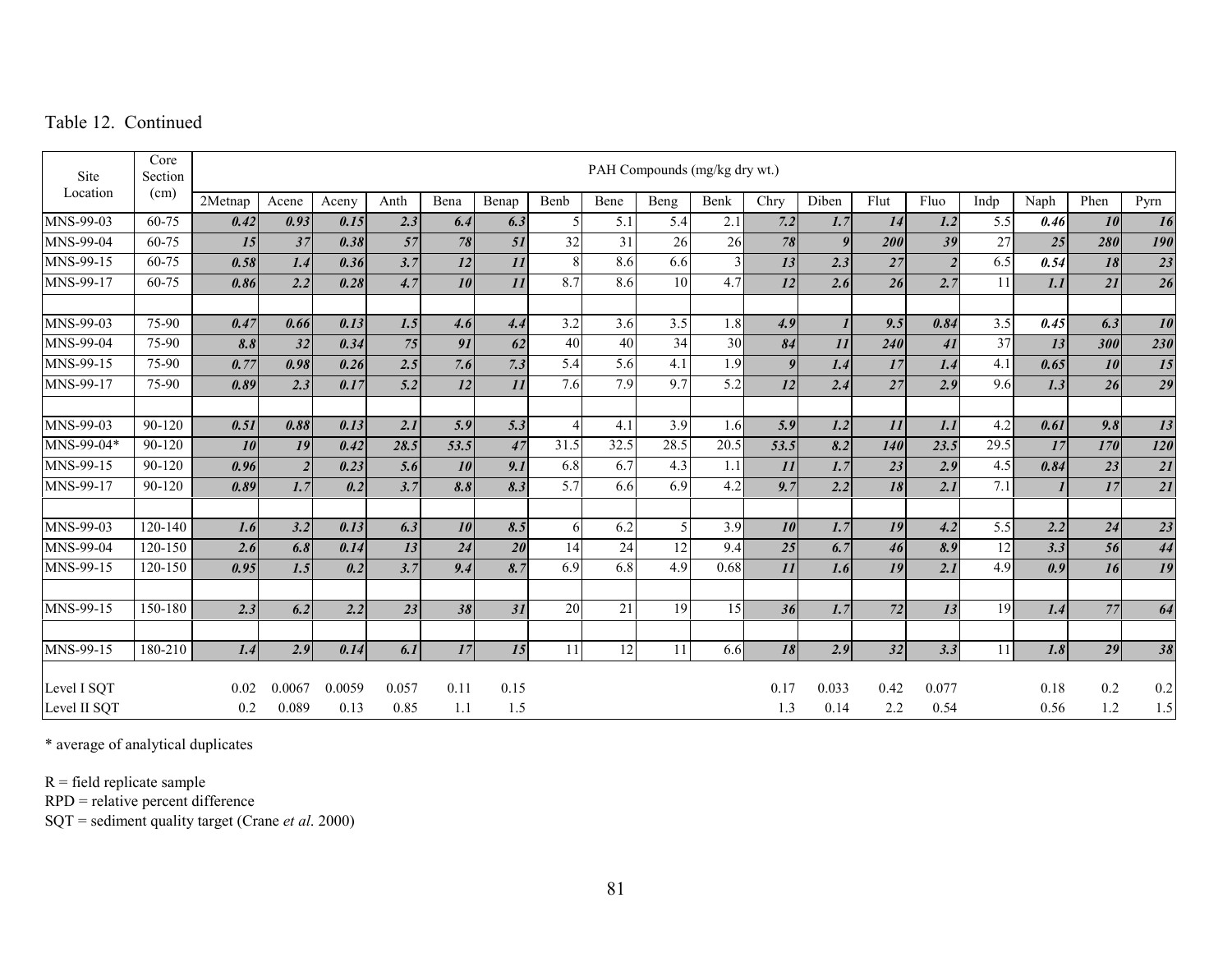PAH Codes:

2Metnap = 2-Methylnaphthalene Bena = Benz[a]anthracene Beng = Benzo[g,h,I]perylene Flut = Fluoranthene Phen = Phenanthrene Acene = Acenapthene Benap = Benzo[a]pyrene Benk = Benzo[k]fluoranthene Fluo = Fluorene Pyrn = Pyrene  $A$ ceny =  $A$ cenapthylene Benzo[b&j]fluoranthene Chry = Chrysene Indp = Indeno[1,2,3-cd]pyrene Anth = Anthracene Benzo[e]pyrene Diben = Dibenzo[a,h]anthracene Naph = Naphthalene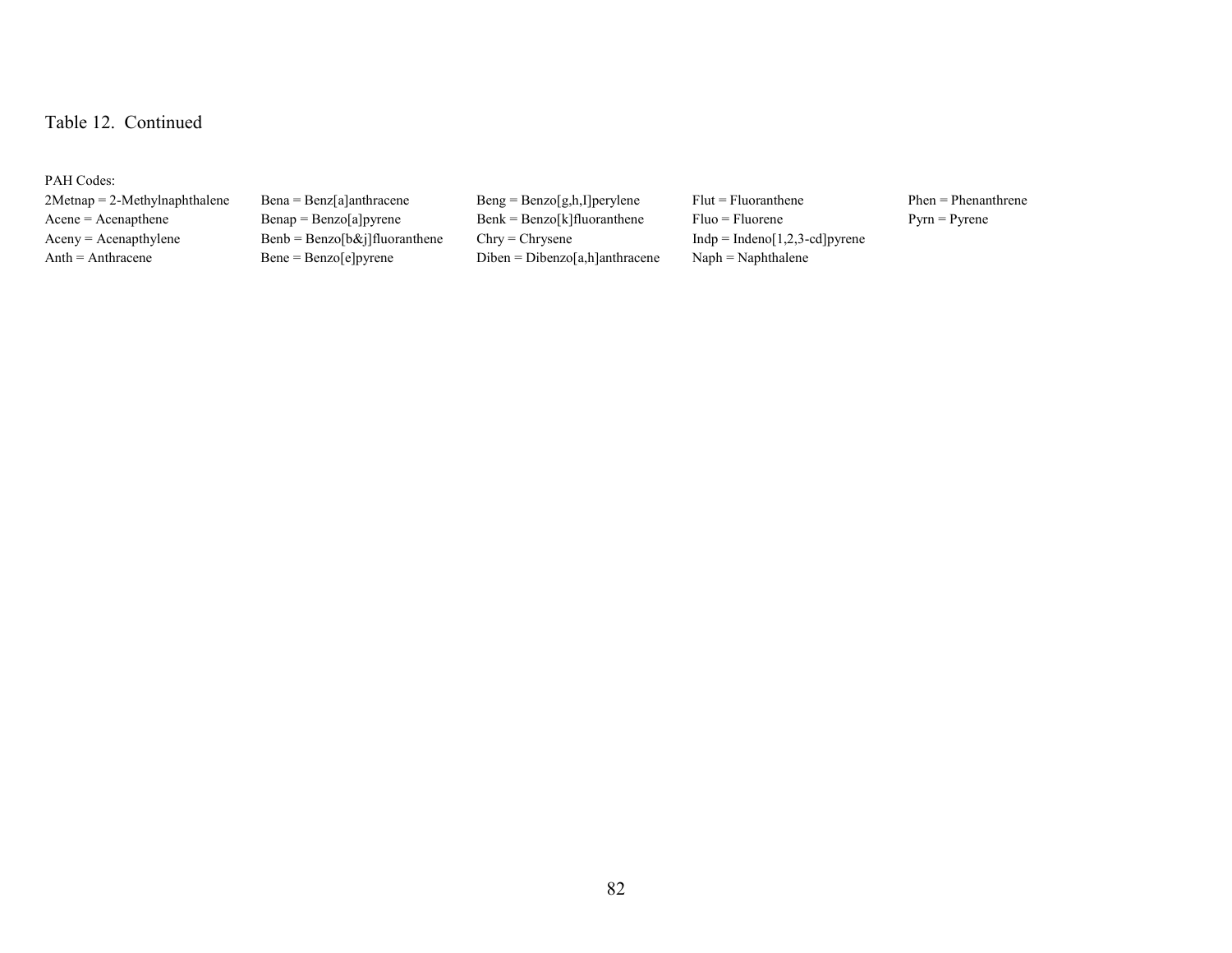|                  | Core     |         |         | Percentage of LMW PAHs (%) |      |         |       |      |      |       |      | Percentage of HMW PAHs (%) |      |      |
|------------------|----------|---------|---------|----------------------------|------|---------|-------|------|------|-------|------|----------------------------|------|------|
| Site             | Section  |         |         |                            |      |         |       |      |      |       |      |                            |      |      |
| Location         | (cm)     | 2Metnap | Acene   | Acene                      | Anth | Fluo    | Naph  | Phen | Bena | Benap | Chry | Diben                      | Flut | Pyrn |
|                  |          |         |         |                            |      |         |       |      |      |       |      |                            |      |      |
| 98-MNS-02        | $0 - 5$  | 3.1     | 4.9     | 0.37                       | 13.7 | 6.8     | 2.7   | 68.4 | 12.4 | 14.0  | 16.1 | 3.4                        | 32.1 | 22.0 |
| 98-MNS-03        | $0 - 5$  | 1.7     | 5.4     | 0.47                       | 13.3 | 7.2     | 1.7   | 70.3 | 12.7 | 13.3  | 16.0 | 3.6                        | 29.0 | 25.4 |
| 98-MNS-04        | $0 - 5$  | 2.3     | 5.5     | 0.64                       | 14.5 | 6.8     | 2.3   | 68.0 | 12.6 | 13.1  | 14.7 | 3.7                        | 33.5 | 22.5 |
| MNS-99-01        | $0 - 5$  | $2.0$   | 7.1     | 0.55                       | 14.7 | 7.8     | 2.0   | 65.9 | 13.5 | 12.7  | 16.1 | 3.1                        | 26.7 | 27.9 |
| MNS-99-02*       | $0 - 5$  | 2.5     | 5.6     | 0.71                       | 14.2 | 6.8     | 2.5   | 67.7 | 13.9 | 13.6  | 16.4 | 3.7                        | 25.2 | 27.3 |
| MNS-99-03        | $0 - 5$  | 2.1     | 5.9     | 0.59                       | 15.0 | 6.6     | 2.1   | 67.6 | 14.0 | 13.6  | 16.2 | 3.8                        | 27.6 | 24.9 |
| MNS-99-04        | $0 - 5$  | 3.4     | 7.6     | 0.18                       | 11.2 | 7.6     | 4.2   | 65.9 | 13.6 | 10.0  | 16.0 | 2.1                        | 29.2 | 29.2 |
| MNS-99-05        | $0 - 5$  | 2.0     | 5.9     | 0.57                       | 15.3 | 7.2     | $2.0$ | 66.9 | 14.4 | 13.2  | 16.5 | 3.1                        | 27.6 | 25.1 |
| MNS-99-06        | $0 - 5$  | 1.0     | $7.0\,$ | 0.29                       | 10.0 | 5.7     | 1.0   | 74.9 | 12.8 | 9.5   | 12.8 | 1.9                        | 38.7 | 24.4 |
| 98-MNS-02        | $0 - 15$ | 3.1     | 5.3     | 0.42                       | 14.3 | 7.7     | 1.5   | 67.7 | 12.8 | 13.8  | 15.7 | 3.7                        | 29.5 | 24.6 |
| MNS-99-01        | $0 - 15$ | 2.3     | 5.6     | 0.66                       | 14.3 | 7.1     | 2.3   | 67.6 | 13.9 | 13.9  | 15.9 | 2.9                        | 26.4 | 26.9 |
| MNS-99-02        | $0 - 15$ | 1.7     | 6.4     | 0.46                       | 14.6 | 8.3     | 3.7   | 64.9 | 13.9 | 13.9  | 16.0 | 2.8                        | 28.6 | 24.7 |
| MNS-99-03*       | $0 - 15$ | 1.4     | 5.7     | 0.39                       | 13.0 | 7.2     | 1.4   | 70.9 | 13.4 | 13.0  | 14.6 | 3.1                        | 27.7 | 28.2 |
| MNS-99-04 (mean) | $0 - 15$ | 2.2     | 5.6     | 0.25                       | 12.8 | 6.7     | 3.2   | 69.4 | 13.6 | 12.2  | 14.0 | 3.0                        | 28.9 | 28.3 |
| MNS-99-07        | $0 - 15$ | 4.0     | 4.1     | 1.11                       | 14.6 | 5.7     | 4.0   | 66.6 | 13.2 | 12.2  | 16.0 | 2.1                        | 30.1 | 26.4 |
| MNS-99-08        | $0 - 15$ | 1.6     | 5.9     | 0.45                       | 12.8 | $7.4\,$ | 1.6   | 70.3 | 13.1 | 13.9  | 15.3 | 2.6                        | 30.2 | 24.9 |
| MNS-99-09        | $0 - 15$ | 3.9     | 5.9     | 1.09                       | 13.0 | 7.1     | 3.9   | 65.1 | 12.5 | 13.3  | 22.7 | 3.1                        | 25.8 | 22.7 |
| MNS-99-10        | $0 - 15$ | 2.9     | 6.6     | 0.87                       | 13.4 | 7.8     | 2.9   | 65.6 | 12.6 | 13.0  | 13.7 | 2.7                        | 32.7 | 25.2 |
| MNS-99-11        | $0 - 15$ | 6.4     | 4.9     | 1.79                       | 12.3 | 6.7     | 6.4   | 61.5 | 12.9 | 13.1  | 14.3 | 3.1                        | 31.3 | 25.4 |
| MNS-99-12        | $0 - 15$ | 2.3     | 6.5     | 0.52                       | 14.8 | 8.5     | 3.0   | 64.3 | 12.7 | 12.2  | 14.7 | 2.4                        | 29.0 | 29.0 |
| MNS-99-13 (mean) | $0 - 15$ | 1.2     | 6.7     | 0.94                       | 17.5 | 8.4     | 1.2   | 64.2 | 14.9 | 13.8  | 15.6 | 3.2                        | 27.7 | 24.8 |
| MNS-99-14        | $0 - 15$ | 1.8     | 5.8     | 0.49                       | 14.1 | $7.0\,$ | 1.8   | 69.1 | 14.1 | 13.4  | 14.5 | 3.5                        | 25.9 | 28.6 |
| MNS-99-15*       | $0 - 15$ | 2.4     | 5.6     | 0.44                       | 13.1 | $7.0\,$ | 1.6   | 69.9 | 13.6 | 12.8  | 16.2 | 2.7                        | 29.8 | 25.0 |
| MNS-99-16        | $0 - 15$ | 4.9     | 6.6     | 1.63                       | 13.8 | 9.6     | 3.5   | 60.0 | 13.4 | 13.0  | 15.7 | 2.8                        | 28.7 | 26.4 |
| MNS-99-17*       | $0 - 15$ | 1.5     | 6.3     | 0.43                       | 14.0 | 7.7     | 1.5   | 68.6 | 11.7 | 11.7  | 12.4 | 2.9                        | 29.6 | 31.7 |
| MNS-99-18        | $0 - 15$ | 1.8     | 5.4     | 1.03                       | 14.0 | 6.9     | 1.8   | 69.0 | 12.7 | 14.2  | 14.9 | 3.6                        | 28.0 | 26.5 |
| 98-MNS-02        | 15-30    | 4.2     | 5.6     | 0.48                       | 13.5 | 7.9     | 1.7   | 66.7 | 12.9 | 13.3  | 15.3 | 3.3                        | 29.6 | 25.5 |
| 98-MNS-03        | 15-30    | 4.1     | 5.7     | 0.34                       | 14.5 | 7.6     | 3.9   | 63.9 | 13.5 | 13.5  | 16.2 | 3.4                        | 29.2 | 24.1 |
| MNS-99-01        | 15-30    | 3.0     | 6.1     | 0.86                       | 14.7 | 7.9     | 4.3   | 63.2 | 13.0 | 12.7  | 15.8 | 2.5                        | 28.6 | 27.3 |
| MNS-99-02        | 15-28    | 1.4     | 7.1     | 0.39                       | 15.5 | 9.1     | 4.3   | 62.2 | 14.0 | 13.5  | 14.4 | 2.3                        | 32.2 | 23.6 |
| MNS-99-03        | 15-30    | 1.3     | 6.6     | 0.36                       | 14.5 | 7.8     | 1.3   | 68.1 | 13.5 | 12.9  | 14.8 | 3.1                        | 28.0 | 27.7 |

Table 13. Percentage Composition of PAH Compounds Comprising the LMW and HMW PAHs in Minnesota Slip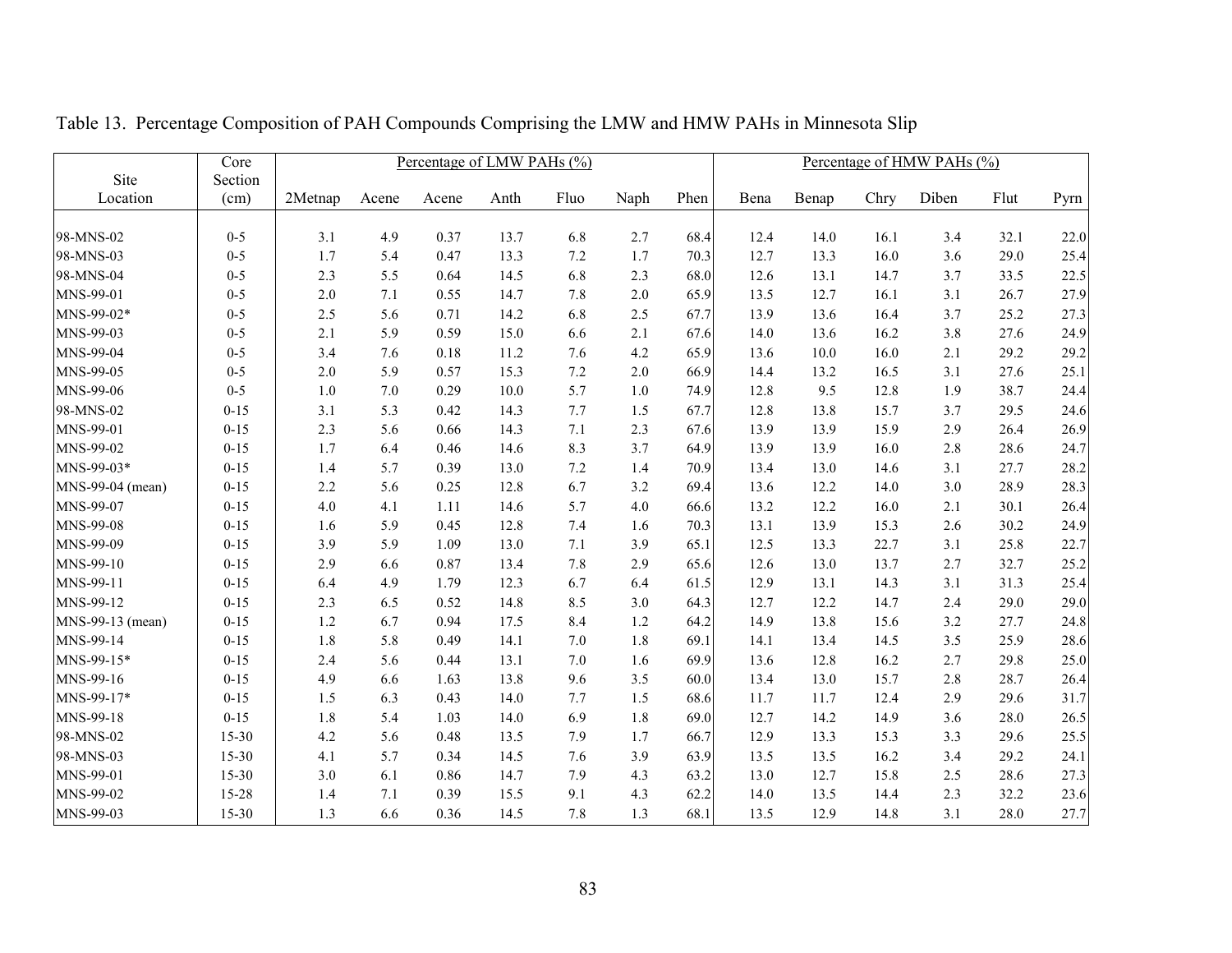|                  | Core    |         |       | Percentage of LMW PAHs (%) |      |      |      |      |      |       |      | Percentage of HMW PAHs (%) |      |      |
|------------------|---------|---------|-------|----------------------------|------|------|------|------|------|-------|------|----------------------------|------|------|
| Site             | Section |         |       |                            |      |      |      |      |      |       |      |                            |      |      |
| Location         | (cm)    | 2Metnap | Acene | Acene                      | Anth | Fluo | Naph | Phen | Bena | Benap | Chry | Diben                      | Flut | Pyrn |
|                  |         |         |       |                            |      |      |      |      |      |       |      |                            |      |      |
| MNS-99-04 (mean) | 15-30   | 2.8     | 5.5   | 0.48                       | 13.5 | 7.1  | 1.7  | 68.9 | 12.8 | 12.4  | 14.8 | 3.0                        | 28.0 | 29.0 |
| MNS-99-07        | 15-30   | 0.9     | 6.9   | 0.26                       | 12.4 | 6.3  | 1.9  | 71.4 | 13.0 | 11.3  | 13.5 | 2.2                        | 32.5 | 27.5 |
| MNS-99-08*       | 15-30   | 3.3     | 6.5   | 0.22                       | 12.8 | 7.5  | 3.3  | 66.4 | 13.6 | 12.0  | 13.6 | 2.4                        | 30.4 | 28.0 |
| MNS-99-09        | 15-30   | 2.6     | 6.5   | 0.73                       | 12.9 | 8.1  | 2.6  | 66.6 | 13.4 | 14.2  | 14.2 | 2.9                        | 29.9 | 25.4 |
| MNS-99-10        | 15-30   | 3.5     | 6.2   | 2.06                       | 14.4 | 7.9  | 3.3  | 62.7 | 12.6 | 12.3  | 13.6 | 2.7                        | 32.1 | 26.7 |
| MNS-99-11*       | 15-30   | 6.5     | 5.0   | 1.82                       | 14.0 | 6.5  | 6.5  | 59.7 | 12.6 | 11.6  | 13.8 | 2.1                        | 30.4 | 29.5 |
| MNS-99-12        | 15-30   | 1.1     | 9.4   | 0.30                       | 17.9 | 10.2 | 3.0  | 58.1 | 15.5 | 13.0  | 15.2 | 2.4                        | 31.0 | 22.9 |
| MNS-99-13        | 15-30   | 3.3     | 7.9   | 0.98                       | 17.0 | 9.8  | 3.8  | 57.1 | 16.2 | 14.7  | 16.5 | 2.8                        | 28.4 | 21.4 |
| MNS-99-13R       | 15-30   | 2.0     | 8.3   | 0.15                       | 10.8 | 8.4  | 4.6  | 65.8 | 12.4 | 10.3  | 12.4 | 2.0                        | 31.0 | 32.0 |
| MNS-99-14        | 15-30   | 2.5     | 5.4   | 1.07                       | 15.5 | 7.5  | 1.2  | 66.8 | 13.9 | 13.1  | 14.4 | 3.3                        | 27.7 | 27.7 |
| MNS-99-15        | 15-30   | 2.7     | 6.2   | 0.36                       | 13.5 | 7.4  | 2.6  | 67.3 | 14.1 | 13.0  | 15.4 | 2.5                        | 28.1 | 26.8 |
| MNS-99-16        | 15-30   | 3.7     | 6.4   | 0.39                       | 14.6 | 8.6  | 3.3  | 63.0 | 14.3 | 13.1  | 14.3 | 2.5                        | 29.1 | 26.6 |
| MNS-99-17        | 15-30   | 2.8     | 5.4   | 0.32                       | 12.0 | 6.5  | 2.7  | 70.3 | 11.9 | 11.4  | 12.7 | 2.9                        | 29.2 | 31.8 |
| MNS-99-18        | 15-30   | 1.9     | 5.8   | 1.11                       | 13.8 | 7.4  | 1.9  | 68.2 | 12.8 | 14.3  | 15.0 | 3.6                        | 26.8 | 27.5 |
| 98-MNS-02        | 30-45   | 3.8     | 8.4   | 0.17                       | 13.0 | 10.3 | 4.3  | 60.0 | 14.1 | 11.4  | 14.1 | 2.7                        | 31.8 | 25.9 |
| 98-MNS-03        | 30-45   | 3.9     | 6.4   | 0.31                       | 15.2 | 8.2  | 3.4  | 62.5 | 13.3 | 13.3  | 15.4 | 3.6                        | 31.3 | 23.2 |
| MNS-99-03        | 30-45   | 3.0     | 6.6   | 0.28                       | 12.9 | 7.1  | 3.0  | 67.1 | 13.7 | 12.4  | 14.3 | 3.2                        | 26.7 | 29.6 |
| MNS-99-04        | 30-45   | 2.5     | 5.4   | 0.68                       | 15.3 | 7.1  | 2.3  | 66.7 | 13.5 | 12.3  | 15.5 | 2.8                        | 30.1 | 25.8 |
| MNS-99-04R       | 30-45   | 1.7     | 6.2   | 0.47                       | 13.5 | 7.7  | 1.7  | 68.8 | 13.5 | 13.1  | 15.3 | 2.7                        | 28.1 | 27.3 |
| MNS-99-08        | 30-45   | 3.3     | 7.3   | 0.92                       | 15.1 | 8.4  | 3.2  | 61.9 | 15.1 | 14.3  | 15.8 | 2.5                        | 29.6 | 22.7 |
| MNS-99-09        | 30-45   | 1.2     | 6.4   | 0.34                       | 12.7 | 9.0  | 2.9  | 67.4 | 12.7 | 12.3  | 14.0 | 2.8                        | 34.6 | 23.6 |
| MNS-99-13        | 30-45   | 2.3     | 4.6   | 1.03                       | 12.3 | 9.6  | 2.5  | 67.7 | 12.1 | 10.9  | 12.1 | 2.3                        | 36.4 | 26.1 |
| MNS-99-14        | 30-45   | 2.7     | 8.6   | $0.08\,$                   | 14.5 | 8.6  | 6.8  | 58.8 | 13.1 | 11.7  | 11.7 | 2.4                        | 29.1 | 32.0 |
| MNS-99-15        | 30-45   | 2.2     | 5.8   | 0.28                       | 14.2 | 7.5  | 2.4  | 67.7 | 14.0 | 11.9  | 14.5 | 2.6                        | 31.1 | 25.9 |
| MNS-99-17        | 30-45   | 3.0     | 5.9   | 0.75                       | 14.2 | 7.2  | 2.7  | 66.2 | 11.7 | 11.5  | 12.8 | 2.8                        | 28.1 | 33.2 |
| MNS-99-03        | 45-60   | 2.6     | 6.2   | 0.84                       | 13.4 | 7.3  | 2.6  | 67.2 | 12.8 | 12.5  | 15.0 | 3.3                        | 26.6 | 29.9 |
| MNS-99-04 (mean) | 45-60   | 2.5     | 7.9   | 0.15                       | 15.0 | 10.0 | 4.6  | 59.9 | 13.7 | 11.7  | 13.9 | 2.2                        | 30.1 | 28.4 |
| MNS-99-13*       | 45-60   | 1.3     | 5.5   | 0.32                       | 11.5 | 7.5  | 2.2  | 71.7 | 12.0 | 11.0  | 11.7 | 2.1                        | 35.9 | 27.4 |
| MNS-99-14        | 45-60   | 1.6     | 6.0   | 0.46                       | 13.0 | 7.8  | 3.5  | 67.6 | 13.3 | 12.4  | 12.9 | 3.1                        | 28.9 | 29.3 |
| MNS-99-15        | 45-60   | 2.8     | 5.2   | 1.19                       | 13.8 | 7.2  | 3.0  | 66.8 | 13.2 | 12.5  | 16.0 | 2.9                        | 29.1 | 26.2 |
| MNS-99-17        | 45-60   | 1.9     | 5.4   | 0.91                       | 15.3 | 6.8  | 1.6  | 68.0 | 12.1 | 12.2  | 14.6 | 3.2                        | 27.3 | 30.5 |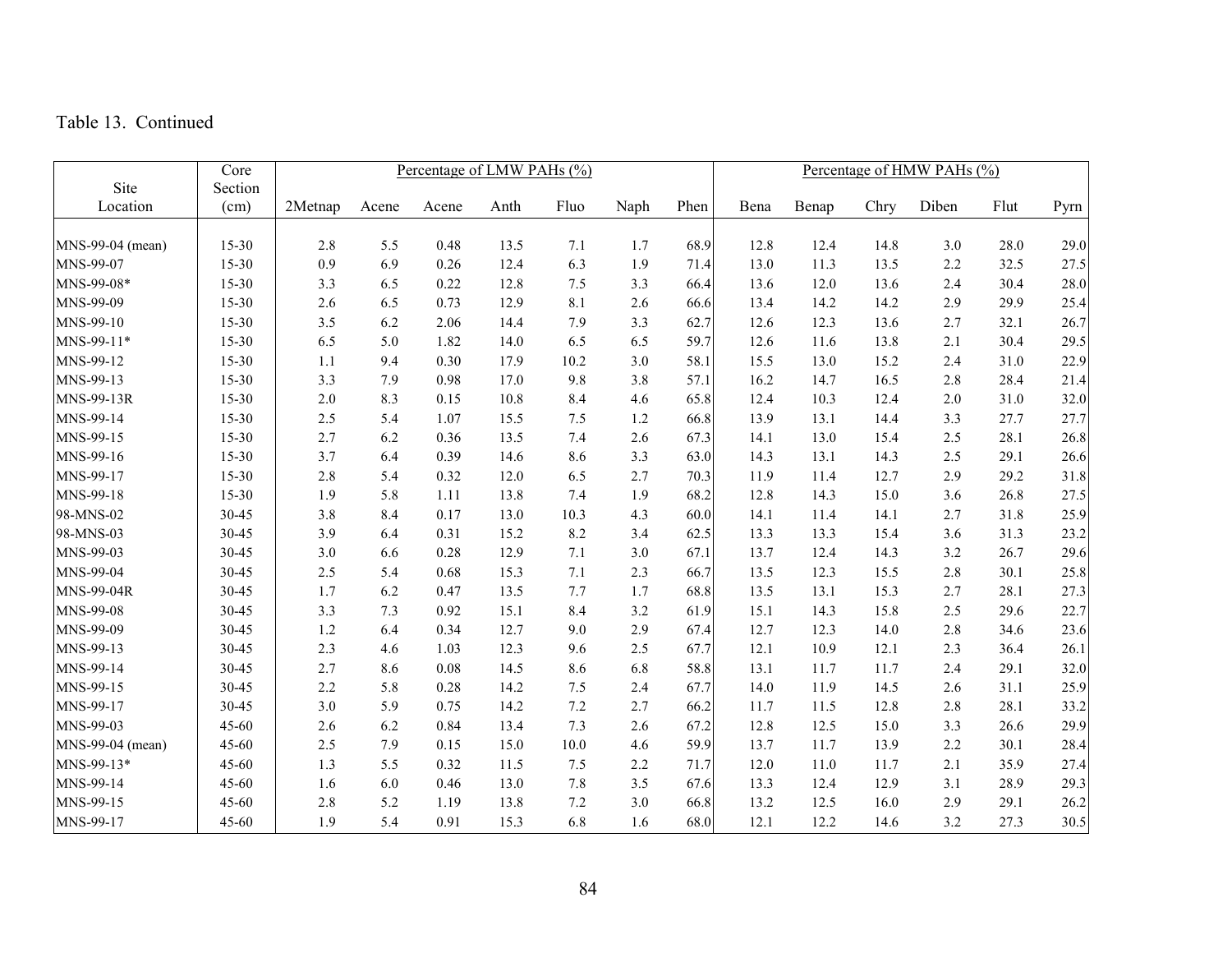|  | Table 13. Continued |  |
|--|---------------------|--|

|             | Core    |         |       | Percentage of LMW PAHs (%) |      |      |         |      |      |       |      | Percentage of HMW PAHs (%) |      |      |
|-------------|---------|---------|-------|----------------------------|------|------|---------|------|------|-------|------|----------------------------|------|------|
| Site        | Section |         |       |                            |      |      |         |      |      |       |      |                            |      |      |
| Location    | (cm)    | 2Metnap | Acene | Acene                      | Anth | Fluo | Naph    | Phen | Bena | Benap | Chry | Diben                      | Flut | Pyrn |
| MNS-99-03   | 60-75   | 2.7     | 6.0   | 0.97                       | 14.9 | 7.8  | 3.0     | 64.7 | 12.4 | 12.2  | 14.0 | 3.3                        | 27.1 | 31.0 |
| MNS-99-04   | 60-75   | 3.3     | 8.2   | 0.08                       | 12.6 | 8.6  | 5.5     | 61.8 | 12.9 | 8.4   | 12.9 | 1.5                        | 33.0 | 31.4 |
| MNS-99-15   | 60-75   | 2.2     | 5.3   | 1.35                       | 13.9 | 7.5  | $2.0\,$ | 67.7 | 13.6 | 12.5  | 14.7 | 2.6                        | 30.6 | 26.0 |
| MNS-99-17   | 60-75   | 2.6     | 6.7   | 0.85                       | 14.3 | 8.2  | 3.3     | 63.9 | 11.4 | 12.6  | 13.7 | 3.0                        | 29.7 | 29.7 |
| MNS-99-03   | 75-90   | 4.5     | 6.4   | 1.26                       | 14.5 | 8.1  | 4.3     | 60.9 | 13.4 | 12.8  | 14.2 | 2.9                        | 27.6 | 29.1 |
| MNS-99-04   | 75-90   | 1.9     | 6.8   | 0.07                       | 16.0 | 8.7  | 2.8     | 63.8 | 12.7 | 8.6   | 11.7 | 1.5                        | 33.4 | 32.0 |
| MNS-99-15   | 75-90   | 4.6     | 5.9   | 1.57                       | 15.1 | 8.5  | 3.9     | 60.4 | 13.3 | 12.7  | 15.7 | 2.4                        | 29.7 | 26.2 |
| MNS-99-17   | 75-90   | 2.3     | 5.9   | 0.44                       | 13.4 | 7.5  | 3.4     | 67.1 | 12.8 | 11.8  | 12.8 | 2.6                        | 28.9 | 31.0 |
| MNS-99-03   | 90-120  | 3.4     | 5.8   | 0.86                       | 13.9 | 7.3  | 4.0     | 64.8 | 13.9 | 12.5  | 13.9 | 2.8                        | 26.0 | 30.7 |
| MNS-99-04*  | 90-120  | 3.7     | 7.1   | 0.16                       | 10.6 | 8.8  | 6.3     | 63.3 | 12.7 | 11.1  | 12.7 | 2.0                        | 33.2 | 28.4 |
| MNS-99-15   | 90-120  | 2.7     | 5.6   | 0.65                       | 15.8 | 8.2  | 2.4     | 64.7 | 13.2 | 12.0  | 14.5 | 2.2                        | 30.3 | 27.7 |
| MNS-99-17   | 90-120  | 3.3     | 6.4   | 0.75                       | 13.9 | 7.9  | 3.8     | 63.9 | 12.9 | 12.2  | 14.3 | 3.2                        | 26.5 | 30.9 |
| MNS-99-03   | 120-140 | 3.8     | 7.7   | 0.31                       | 15.1 | 10.1 | 5.3     | 57.7 | 13.9 | 11.8  | 13.9 | 2.4                        | 26.3 | 31.9 |
| MNS-99-04   | 120-150 | 2.9     | 7.5   | 0.15                       | 14.3 | 9.8  | 3.6     | 61.7 | 14.5 | 12.1  | 15.1 | 4.0                        | 27.8 | 26.6 |
| MNS-99-15   | 120-150 | 3.7     | 5.9   | 0.79                       | 14.6 | 8.3  | 3.6     | 63.1 | 13.7 | 12.7  | 16.0 | 2.3                        | 27.7 | 27.7 |
| MNS-99-15   | 150-180 | 1.8     | 5.0   | 1.76                       | 18.4 | 10.4 | 1.1     | 61.6 | 15.7 | 12.8  | 14.8 | 0.7                        | 29.7 | 26.4 |
| MNS-99-15   | 180-210 | 3.1     | 6.5   | 0.31                       | 13.7 | 7.4  | 4.0     | 65.0 | 13.8 | 12.2  | 14.6 | 2.4                        | 26.0 | 30.9 |
| Mean        |         | 2.7     | 6.2   | 0.65                       | 14.0 | 7.8  | 3.0     | 65.6 | 13.3 | 12.5  | 14.7 | 2.8                        | 29.5 | 27.3 |
| ${\rm SD}$  |         | 1.1     | 1.0   | 0.45                       | 1.5  | 1.0  | 1.3     | 3.6  | 0.9  | 1.2   | 1.5  | 0.6                        | 2.5  | 2.7  |
| <b>CV</b>   |         | 40.5    | 15.4  | 68.9                       | 10.5 | 13.3 | 43.2    | 5.4  | 6.6  | 9.5   | 10.5 | 21.0                       | 8.6  | 10.1 |
| Range: Low  |         | 0.9     | 4.1   | 0.07                       | 10.0 | 5.7  | $1.0\,$ | 57.1 | 11.4 | 8.4   | 11.7 | 0.7                        | 25.2 | 21.4 |
| Range: High |         | 6.5     | 9.4   | 2.06                       | 18.4 | 10.4 | 6.8     | 74.9 | 16.2 | 14.7  | 22.7 | 4.0                        | 38.7 | 33.2 |

Note: for replicate samples in which the RPD >50 % for total PAHs (13), the sample and replicate were treated as separate samples.

\* average of analytical duplicates

LMW = low molecular weight PAHs

HMW = high molecular weight PAHs

 $R =$  field replicate sample

SD = standard deviation

 $CV = coefficient of variation$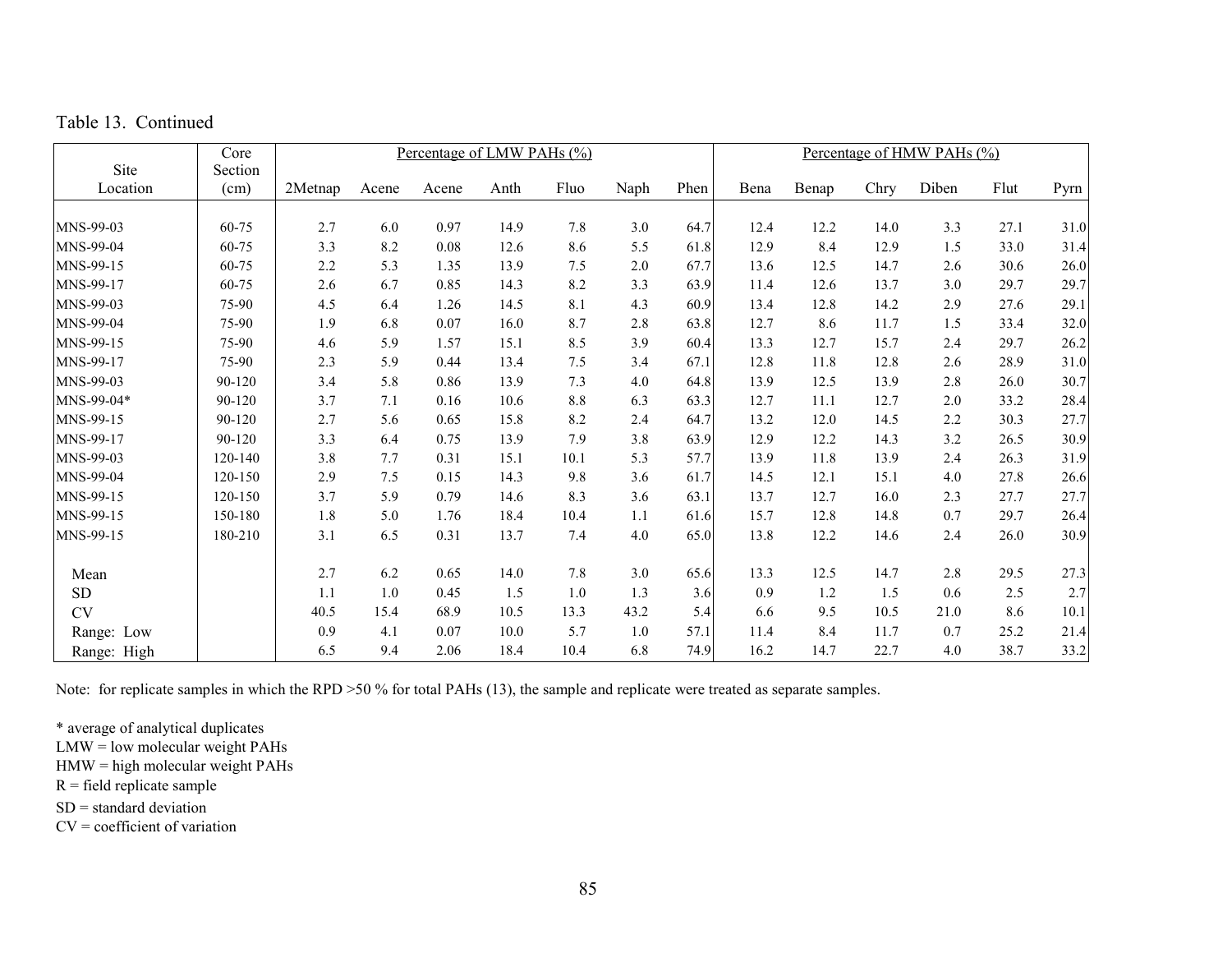PAH codes: 2Metnap = 2-Methylnaphthalene Bena = Benz[a]anthracene Flut = Fluoranthene Pyrn = Pyrene Rene = Acenapthene Benap = Benzo[a]pyrene Fluo = Fluorene Aceny = Acenapthylene Chry = Chrysene Naph = Naphthalene Naph = Naphthalene Naph = Naphthalene Naph = Naphthalene Naph = Naphthalene Naph = Naphthalene Naph = Naphthalene Naph = Naphthalene Naph = Naphthalene Naph = Naphth

 $\text{Benap} = \text{Benzo[a]pyrene}$   $\text{Fluo} = \text{Fluorene}$ <br>Chry = Chrysene  $\text{Naph} = \text{Naphthalene}$  $Diben = Dibenzo[a,h]anthracene$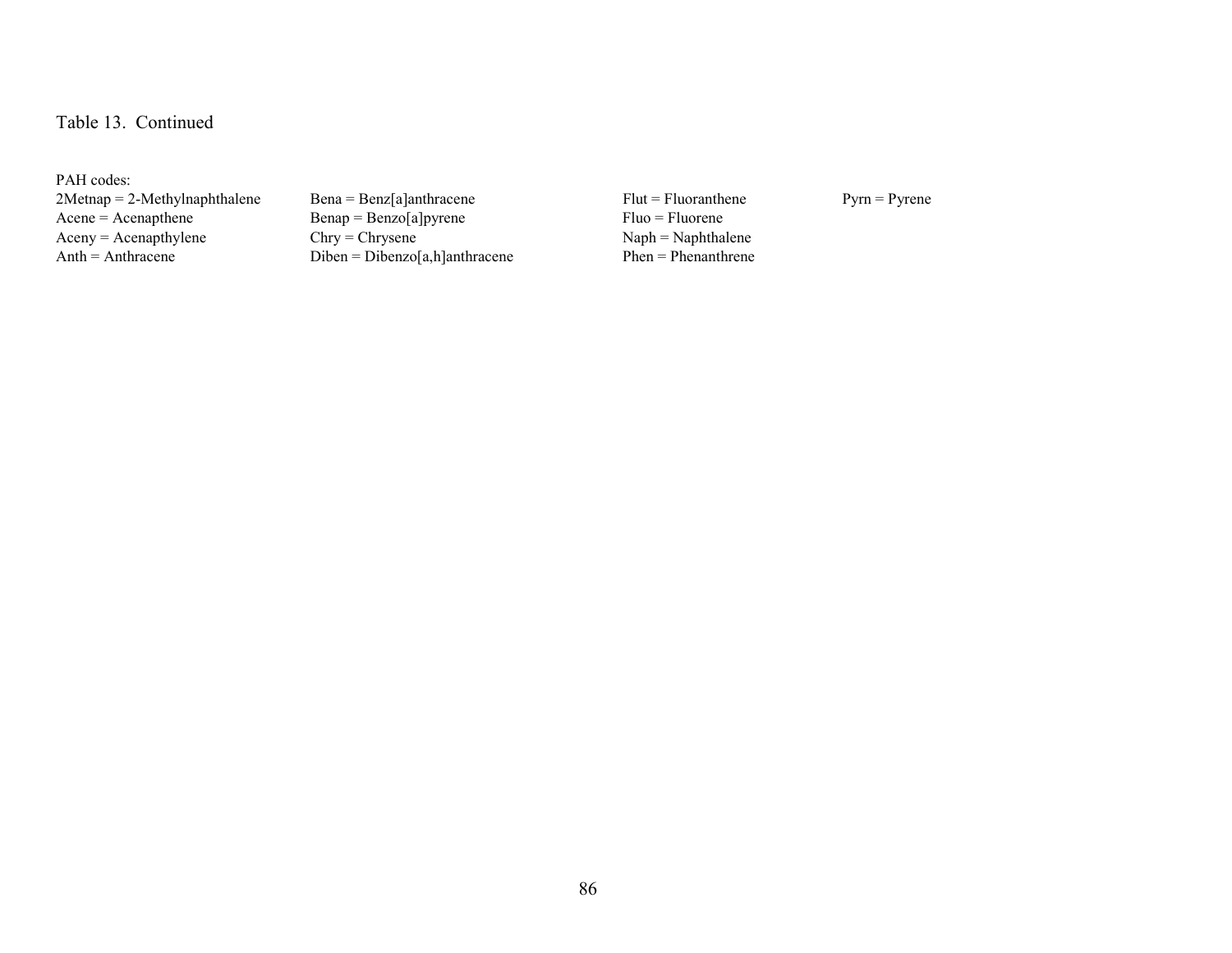Table 14. Summary of LMW, HMW, and Total PAHs (Based on a Subset of 13 PAH Compounds) for Sediment Samples Collected from Minnesota Slip. Total PAH Concentrations in Bold Italics Exceed the Level I SQT, Whereas Shaded Values Exceed the Level II SQT

|                         |              | Total           | Total           | Total           |
|-------------------------|--------------|-----------------|-----------------|-----------------|
| Site                    | Core         | <b>LMW PAHs</b> | <b>HMW PAHs</b> | PAHs $(13)$     |
| Location                | Section (cm) | (mg/kg dry wt.) | (mg/kg dry wt.) | (mg/kg dry wt.) |
| 98-MNS-02               | $0 - 5$      | 9.51            | 43.6            | 53.1            |
| 98-MNS-03               | $0 - 5$      | 7.40            | 33.8            | 41.2            |
| 98-MNS-04               | $0 - 5$      | 5.45            | 19.1            | 24.5            |
| MNS-99-01               | $0 - 5$      | 6.38            | 23.6            | 30.0            |
| MNS-99-02*              | $0 - 5$      | 4.95            | 22.0            | 27.0            |
| MNS-99-03               | $0-5$        | 5.92            | 22.9            | 28.8            |
| MNS-99-04               | $0 - 5$      | 19.7            | 41.2            | 60.9            |
| $MNS-99-05$             | $0 - 5$      | 6.13            | 24.3            | 30.4            |
| MNS-99-06               | $0 - 5$      | 12.0            | 33.6            | 45.6            |
|                         |              |                 |                 |                 |
| 98-MNS-02               | $0 - 15$     | 8.42            | 40.7            | 49.1            |
| MNS-99-01               | $0 - 15$     | 5.33            | 20.1            | 25.4            |
| MNS-99-02               | $0 - 15$     | 7.55            | 28.7            | 36.3            |
| MNS-99-03*              | $0 - 15$     | 8.88            | 30.9            | 39.7            |
| MNS-99-04*              | $0 - 15$     | 16.5            | 45.7            | 62.2            |
| MNS-99-04R              | $0 - 15$     | 11.3            | 37.3            | 48.6            |
| mean $(04 \& 04R)$      | $0 - 15$     | 13.9            | 41.5            | 55.4            |
| RPD (04 & 04R)          | $0 - 15$     | 37.1 %          | $20.2~\%$       | 24.5 %          |
| MNS-99-07               | $0 - 15$     | 3.16            | 10.6            | 13.8            |
| MNS-99-08               | $0 - 15$     | 7.83            | 28.1            | 36.0            |
| MNS-99-09               | $0 - 15$     | 3.23            | 12.8            | 16.0            |
| MNS-99-10               | $0 - 15$     | 8.99            | 26.9            | 35.9            |
| MNS-99-11               | $0 - 15$     | 1.95            | 5.12            | 7.07            |
| MNS-99-12               | $0 - 15$     | 14.2            | 44.9            | 59.1            |
| $MNS-99-13$             | $0 - 15$     | 10.9            | 37.3            | 48.2            |
| MNS-99-13R              | $0 - 15$     | 10.3            | 35.2            | 45.5            |
| mean (13 & 13R)         | $0 - 15$     | 10.6            | 36.3            | 46.8            |
| RPD (13 & 13R)          | $0 - 15$     | 5.3 %           | $5.8\,\%$       | 5.7%            |
| MNS-99-14               | $0 - 15$     | 7.10            | 26.2            | 33.3            |
| MNS-99-15*              | $0-15$       | 8.01            | 31.2            | 39.2            |
| MNS-99-16               | $0 - 15$     | $\overline{8}$  | 22.3            | 30.3            |
| $MNS-99-17*$            | $0 - 15$     | 8.24            | 31.1            | 39.4            |
| $\overline{M}$ NS-99-18 | $0 - 15$     | 6.81            | 27.5            | 34.3            |
|                         |              |                 |                 |                 |
| 98-MNS-02               | 15-30        | 7.35            | 29.4            | 36.7            |
| 98-MNS-03               | $15 - 30$    | 10.3            | 37.7            | <b>48.0</b>     |
| MNS-99-01               | 15-30        | 8.87            | 32.2            | 41.1            |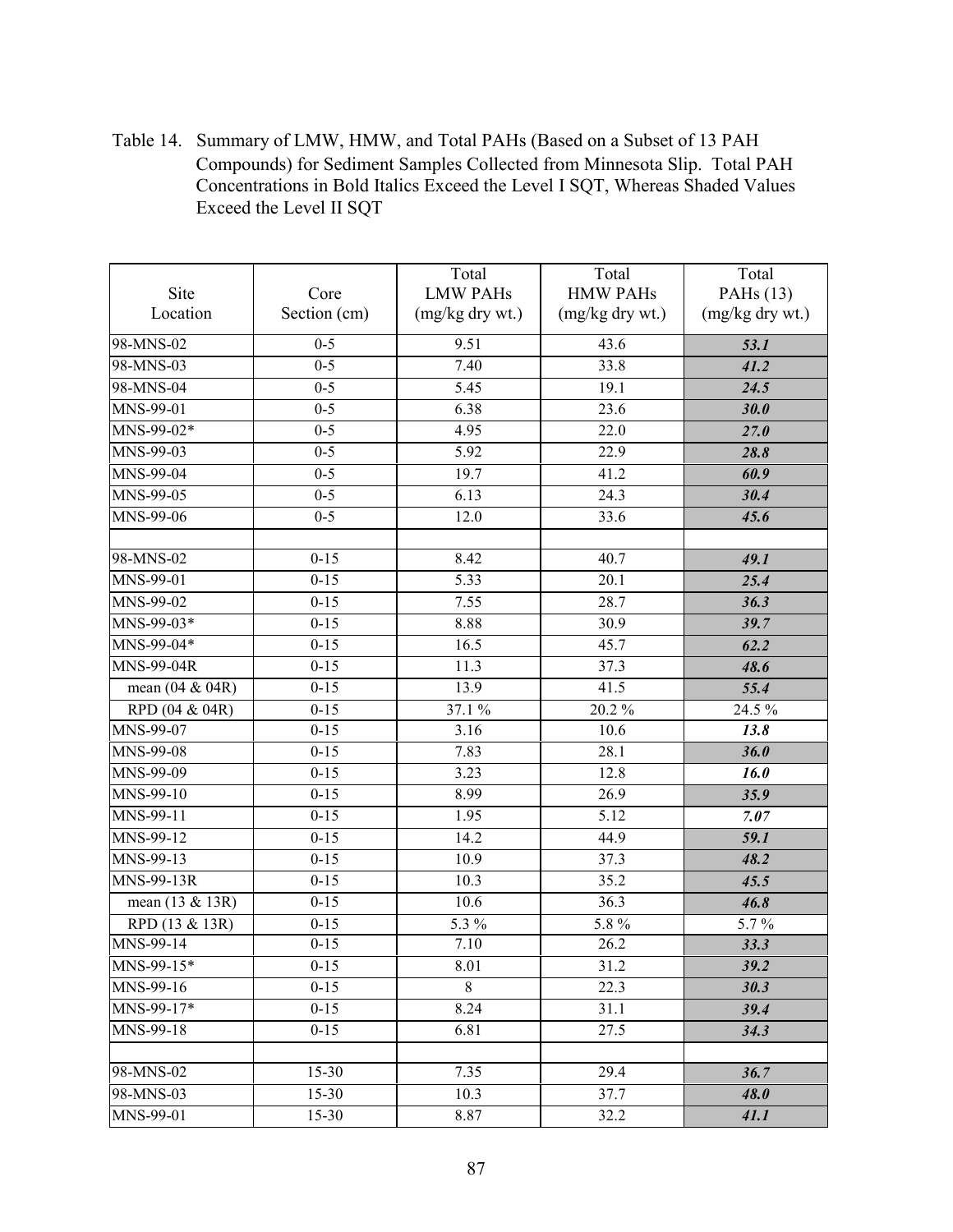|                    |              | Total             | Total             | Total           |
|--------------------|--------------|-------------------|-------------------|-----------------|
| Site               | Core         | <b>LMW PAHs</b>   | <b>HMW PAHs</b>   | PAHs (13)       |
| Location           | Section (cm) | (mg/kg dry wt.)   | $(mg/kg$ dry wt.) | (mg/kg dry wt.) |
| MNS-99-02          | 15-28        | 9.01              | 20.8              | 29.8            |
| MNS-99-03          | 15-30        | 9.69              | 31.8              | 41.5            |
| MNS-99-04          | 15-30        | 6.86              | 26.2              | 33.0            |
| MNS-99-04R         | 15-30        | 7.81              | 25.3              | 33.1            |
| mean (04 & 04R)    | 15-30        | 7.33              | 25.7              | 33.1            |
| RPD (04 & 04R)     | $15 - 30$    | 13.0%             | $3.4\%$           | $0.2\%$         |
| MNS-99-07          | 15-30        | 13.7              | 40.0              | 53.7            |
| MNS-99-08*         | 15-30        | 15.7              | 41.1              | 56.8            |
| MNS-99-09          | 15-30        | 4.81              | 13.4              | 18.2            |
| MNS-99-10          | 15-30        | 9.73              | 37.4              | 47.1            |
| $MNS-99-11*$       | 15-30        | 1.93              | 5.93              | 7.86            |
| MNS-99-12          | 15-30        | 11.7              | 32.3              | 44.0            |
| MNS-99-13          | $15-30$      | 11.2              | 38.8              | 50.0            |
| <b>MNS-99-13R</b>  | $15 - 30$    | $\overline{59.3}$ | 96.9              | 156             |
| mean (13 & 13R)    | 15-30        | 35.2              | 67.9              | 103             |
| RPD (13 & 13R))    | 15-30        | 136 %             | 85.6%             | 103 %           |
| MNS-99-14          | $15-30$      | 10.3              | 39.7              | 50.0            |
| MNS-99-15          | 15-30        | 9.67              | 29.1              | 38.8            |
| MNS-99-16          | 15-30        | 8.89              | 24.4              | 33.3            |
| MNS-99-17          | 15-30        | 10.8              | 37.7              | 48.5            |
| MNS-99-18          | $15 - 30$    | 6.75              | $\overline{27.3}$ | 34.0            |
|                    |              |                   |                   |                 |
| 98-MNS-02          | 30-45        | $\frac{1}{41.7}$  | 85                | 127             |
| 98-MNS-03          | 30-45        | 11.2              | 38.4              | 49.6            |
| MNS-99-03          | 30-45        | 12.4              | 37.1              | 49.5            |
| MNS-99-04          | 30-45        | 13.0              | 46.5              | 59.5            |
| <b>MNS-99-04R</b>  | 30-45        | 7.42              | 27.4              | 34.9            |
| mean (04 & 04R)    | 30-45        | 10.2              | 37.0              | 47.2            |
| RPD (04 & 04R)     | $30 - 45$    | 55.0%             | 51.6%             | 52.3 %          |
| MNS-99-08          | 30-45        | 12.0              | 40.5              | 52.5            |
| MNS-99-09          | $30 - 45$    | 10.2              | 22.9              | 33.1            |
| MNS-99-13          | $30 - 45$    | 14.6              | 33.0              | 47.6            |
| MNS-99-14          | $30 - 45$    | 221               | 343               | 564             |
| MNS-99-15          | $30 - 45$    | 12.7              | 38.6              | 51.3            |
| MNS-99-17          | 30-45        | 10.6              | 39.2              | 49.8            |
|                    |              |                   |                   |                 |
| MNS-99-03          | $45 - 60$    | 17.9              | 60.2              | 78.1            |
| MNS-99-04          | $45 - 60$    | 129               | 209               | 337             |
| MNS-99-04R         | $45 - 60$    | 172               | 280               | 452             |
| mean $(04 \& 04R)$ | $45 - 60$    | 150               | 244               | 395             |
| RPD (04 & 04R)     | $45 - 60$    | 28.8%             | 29.3%             | 29.1 %          |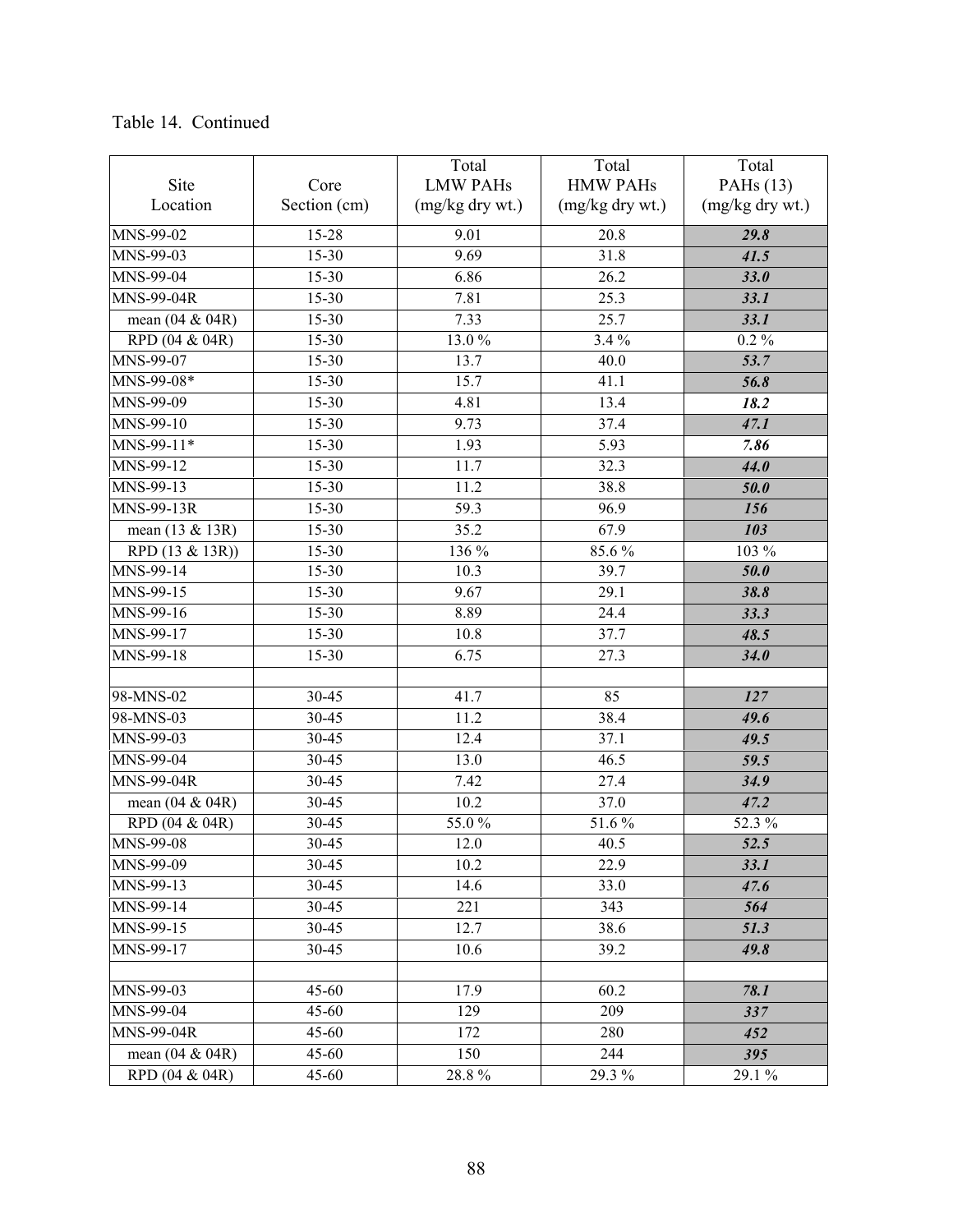| <b>Site</b>  | Core         | Total<br><b>LMW PAHs</b> | Total<br><b>HMW PAHs</b> | Total<br>PAH <sub>s</sub> (13) |
|--------------|--------------|--------------------------|--------------------------|--------------------------------|
| Location     | Section (cm) | (mg/kg dry wt.)          | (mg/kg dry wt.)          | (mg/kg dry wt.)                |
|              |              |                          |                          |                                |
| MNS-99-13*   | $45 - 60$    | 17.4                     | 37.6                     | 55.1                           |
| MNS-99-14    | 45-60        | 7.69                     | 22.5                     | 30.2                           |
| $MNS-99-15$  | 45-60        | 21.0                     | 68.7                     | 89.7                           |
| MNS-99-17    | 45-60        | 17.7                     | 62.2                     | 79.9                           |
| MNS-99-03    | $60 - 75$    | 15.5                     | 51.6                     | 67.1                           |
| MNS-99-04    | $60 - 75$    | 453                      | 606                      | 1059                           |
| MNS-99-15    | $60 - 75$    | $\overline{26.6}$        | 88.3                     | $\overline{115}$               |
| MNS-99-17    | 60-75        | 32.8                     | 87.6                     | 120                            |
| MNS-99-03    | 75-90        | 10.4                     | 34.4                     | 44.8                           |
| MNS-99-04    | 75-90        | 470                      | 718                      | 1188                           |
| MNS-99-15    | 75-90        | 16.6                     | $\overline{57.3}$        | 73.9                           |
| MNS-99-17    | 75-90        | 38.8                     | 93.4                     | 132                            |
| MNS-99-03    | 90-120       | 15.1                     | 42.3                     | 57.4                           |
| MNS-99-04*   | $90 - 120$   | 268                      | 422                      | 691                            |
| MNS-99-15    | $90 - 120$   | 35.5                     | 75.8                     | 111                            |
| MNS-99-17    | $90 - 120$   | 26.6                     | 68                       | 94.6                           |
| MNS-99-03    | $120 - 140$  | 41.6                     | 72.2                     | 114                            |
| MNS-99-04    | $120 - 150$  | 90.7                     | 166                      | 256                            |
| MNS-99-15    | 120-150      | 25.4                     | 68.7                     | 94.1                           |
| $MNS-99-15$  | 150-180      | 125                      | 243                      | 368                            |
| MNS-99-15    | 180-210      | 44.6                     | 123                      | 168                            |
|              |              |                          |                          |                                |
| Level I SQT  |              |                          |                          | 1.6                            |
| Level II SQT |              |                          |                          | $\overline{23}$                |

Table 14. Continued

\* average of analytical duplicates

 $R =$  field replicate sample

RPD = relative percent difference

SQT = sediment quality target (Crane *et al*. 2000)

Low Molecular Weight (LMW) PAHs = Sum of 2-Methylnaphthalene, Acenapthene, Acenapthylene, Anthracene, Fluorene, Napthalene, and Phenanthrene

High Molecular Weight (HMW) PAHs = Sum of Benz[a]anthracene, Benzo[a]pyrene, Chrysene, Dibenzo[a,h,]anthracene, Fluoranthene, and Pyrene

Total PAHs = the sum of the 13 PAH compounds comprising the LMW and HMW PAHs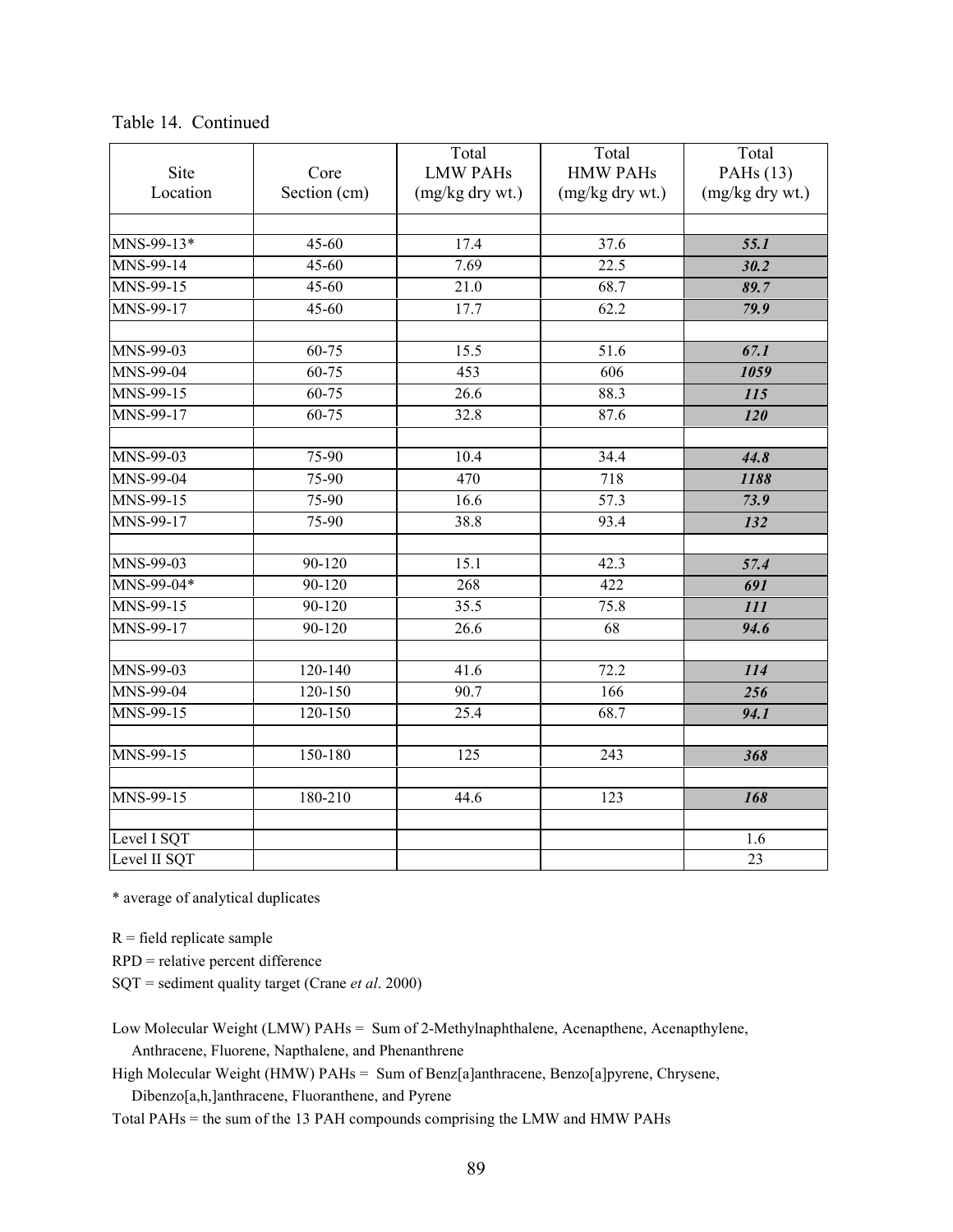|                    |                   | Ratio of LMW to       | Ratio of HMW to       |  |
|--------------------|-------------------|-----------------------|-----------------------|--|
| Site Location      | Core Section (cm) | T. PAHs(13)<br>$(\%)$ | T. PAHs(13)<br>$(\%)$ |  |
|                    |                   |                       |                       |  |
| 98-MNS-02          | $0-5$             | 17.9                  | 82.1                  |  |
| 98-MNS-03          | $0-5$             | 18.0                  | 82.0                  |  |
| 98-MNS-04          | $0-5$             | 22.2                  | 77.8                  |  |
| MNS-99-01          | $0-5$             | 21.2                  | 78.8                  |  |
| MNS-99-02*         | $0 - 5$           | 18.4                  | 81.6                  |  |
| MNS-99-03          | $0-5$             | 20.6                  | 79.4                  |  |
| MNS-99-04          | $0-5$             | 32.4                  | 67.6                  |  |
| MNS-99-05          | $0-5$             | 20.2                  | 79.8                  |  |
| MNS-99-06          | $0 - 5$           | 26.3                  | 73.7                  |  |
| 98-MNS-02          | $0 - 15$          | 17.1                  | 82.9                  |  |
| MNS-99-01          | $0 - 15$          | 21.0                  | 79.0                  |  |
| MNS-99-02          | $0 - 15$          | 20.8                  | 79.2                  |  |
| MNS-99-03*         | $0 - 15$          | 22.3                  | 77.7                  |  |
| MNS-99-04 (mean)   | $0 - 15$          | 25.1                  | 74.9                  |  |
| MNS-99-07          | $0 - 15$          | 22.9                  | 77.1                  |  |
| MNS-99-08          | $0 - 15$          | 21.8                  | 78.2                  |  |
| MNS-99-09          | $0 - 15$          | 20.1                  | 79.9                  |  |
| MNS-99-10          | $0 - 15$          | 25.0                  | 75.0                  |  |
| MNS-99-11          | $0 - 15$          | 27.6                  | 72.4                  |  |
| MNS-99-12          | $0 - 15$          | 24.0                  | 76.0                  |  |
| MNS-99-13 (mean)   | $0 - 15$          | 22.6                  | 77.4                  |  |
| MNS-99-14          | $0 - 15$          | 21.3                  | 78.7                  |  |
| $MNS-99-15*$       | $0 - 15$          | 20.4                  | 79.6                  |  |
| MNS-99-16          | $0 - 15$          | 26.4                  | 73.6                  |  |
| MNS-99-17*         | $0 - 15$          | 20.9                  | 79.1                  |  |
| MNS-99-18          | $0 - 15$          | 19.8                  | 80.2                  |  |
| 98-MNS-02          | $15 - 30$         | 20.0                  | 80.0                  |  |
| 98-MNS-03          | $15 - 30$         | 21.5                  | 78.5                  |  |
| MNS-99-01          | $15 - 30$         | 21.6                  | 78.4                  |  |
| MNS-99-02          | 15-28             | 30.2                  | 69.8                  |  |
| MNS-99-03          | 15-30             | 23.3                  | 76.7                  |  |
| $MNS-99-04$ (mean) | 15-30             | 22.2                  | 77.8                  |  |
| MNS-99-07          | 15-30             | 25.5                  | 74.5                  |  |
| MNS-99-08*         | 15-30             | 27.6                  | 72.4                  |  |
| MNS-99-09          | $15 - 30$         | 26.4                  | 73.6                  |  |
| MNS-99-10          | 15-30             | 20.6                  | 79.4                  |  |
| MNS-99-11*         | $15 - 30$         | 24.5                  | 75.5                  |  |
| MNS-99-12          | $15 - 30$         | 26.6                  | 73.4                  |  |
| MNS-99-13          | $15 - 30$         | 22.4                  | 77.6                  |  |
| MNS-99-13R         | 15-30             | 38.0                  | 62.0                  |  |
| MNS-99-14          | 15-30             | 20.6                  | 79.4                  |  |
| MNS-99-15          | 15-30             | 24.9                  | 75.1                  |  |

### Table 15. Ratio of LMW or HMW PAHs to Total PAHs (Based on a Subset of 13 PAHs) in Sediments from Minnesota Slip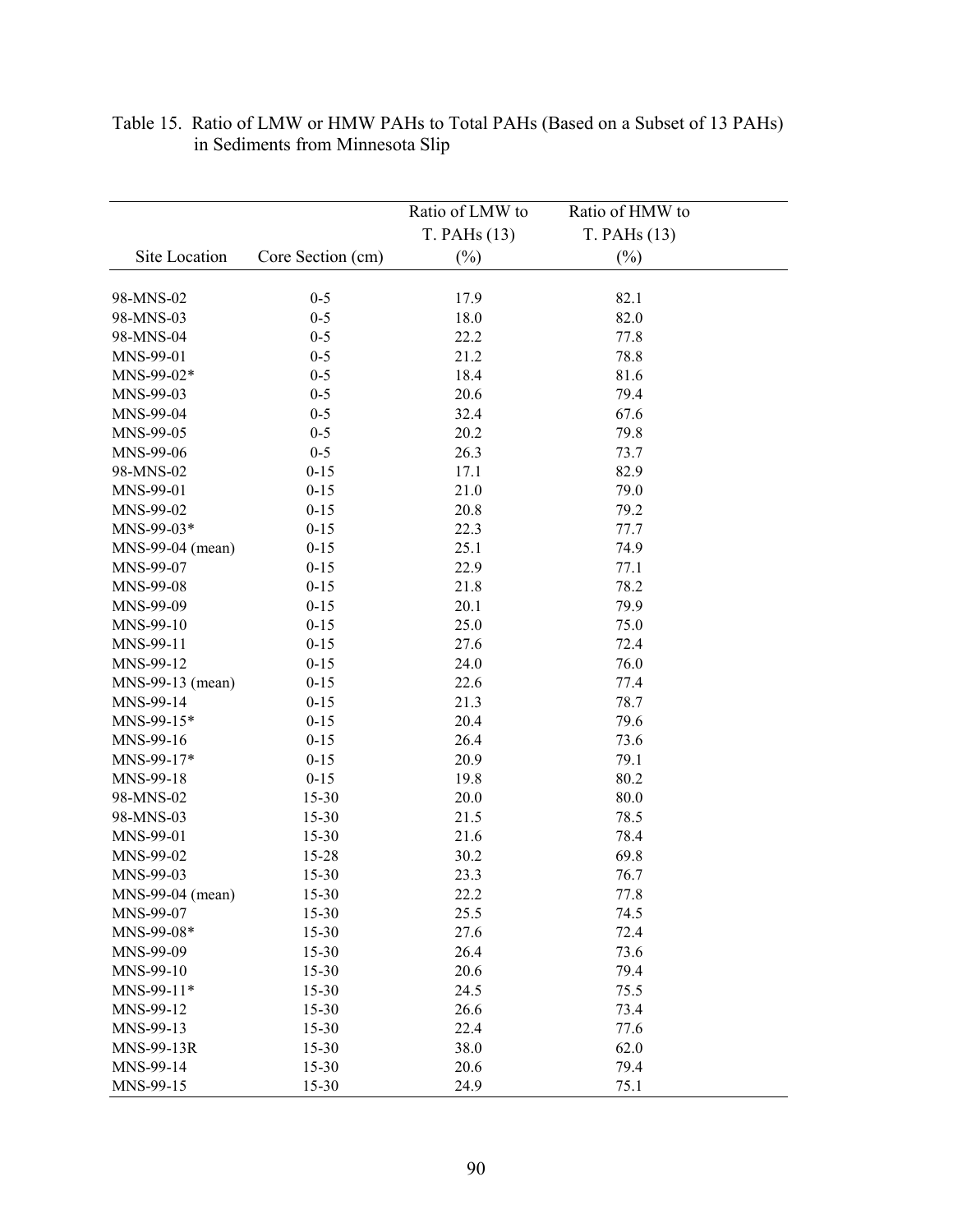|                  |                   | Ratio of LMW to | Ratio of HMW to |  |
|------------------|-------------------|-----------------|-----------------|--|
|                  |                   | T. PAHs(13)     | T. PAHs(13)     |  |
| Site Location    | Core Section (cm) | $(\%)$          | $(\%)$          |  |
|                  |                   |                 |                 |  |
| MNS-99-16        | $15 - 30$         | 26.7            | 73.3            |  |
| MNS-99-17        | $15 - 30$         | 22.3            | 77.7            |  |
| MNS-99-18        | $15 - 30$         | 19.8            | 80.2            |  |
| 98-MNS-02        | 30-45             | 32.9            | 67.1            |  |
| 98-MNS-03        | 30-45             | 22.6            | 77.4            |  |
| MNS-99-03        | 30-45             | 25.0            | 75.0            |  |
| MNS-99-04        | 30-45             | 21.9            | 78.1            |  |
| MNS-99-04R       | 30-45             | 21.3            | 78.7            |  |
| MNS-99-08        | 30-45             | 22.8            | 77.2            |  |
| MNS-99-09        | 30-45             | 30.9            | 69.1            |  |
| MNS-99-13        | 30-45             | 30.7            | 69.3            |  |
| MNS-99-14        | $30 - 45$         | 39.2            | 60.8            |  |
| MNS-99-15        | 30-45             | 24.8            | 75.2            |  |
| MNS-99-17        | 30-45             | 21.2            | 78.8            |  |
| MNS-99-03        | $45 - 60$         | 22.9            | 77.1            |  |
| MNS-99-04 (mean) | $45 - 60$         | 38.1            | 61.9            |  |
| MNS-99-13*       | 45-60             | 31.7            | 68.3            |  |
| MNS-99-14        | 45-60             | 25.5            | 74.5            |  |
| MNS-99-15        | 45-60             | 23.4            | 76.6            |  |
| MNS-99-17        | 45-60             | 22.1            | 77.9            |  |
| MNS-99-03        | 60-75             | 23.1            | 76.9            |  |
| MNS-99-04        | 60-75             | 42.8            | 57.2            |  |
| MNS-99-15        | 60-75             | 23.1            | 76.9            |  |
| MNS-99-17        | 60-75             | 27.3            | 72.7            |  |
| MNS-99-03        | 75-90             | 23.1            | 76.9            |  |
| MNS-99-04        | 75-90             | 39.6            | 60.4            |  |
| MNS-99-15        | 75-90             | 22.4            | 77.6            |  |
| MNS-99-17        | 75-90             | 29.3            | 70.7            |  |
| MNS-99-03        | 90-120            | 26.3            | 73.7            |  |
| MNS-99-04*       | 90-120            | 38.9            | 61.1            |  |
| MNS-99-15        | 90-120            | 31.9            | 68.1            |  |
| MNS-99-17        | 90-120            | 28.1            | 71.9            |  |
| MNS-99-03        | 120-140           | 36.6            | 63.4            |  |
| MNS-99-04        | 120-150           | 35.4            | 64.6            |  |
| MNS-99-15        | 120-150           | 27.0            | 73.0            |  |
| MNS-99-15        | 150-180           | 34.0            | 66.0            |  |
| MNS-99-15        | 180-210           | 26.6            | 73.4            |  |
| Mean             |                   | 25.5            | 74.5            |  |
| SD               |                   | 5.8             | 5.8             |  |
| CV               |                   | 22.6            | 7.7             |  |
| Range: Low       |                   | 17.1            | 57.2            |  |
| Range: High      |                   | 42.8            | 82.9            |  |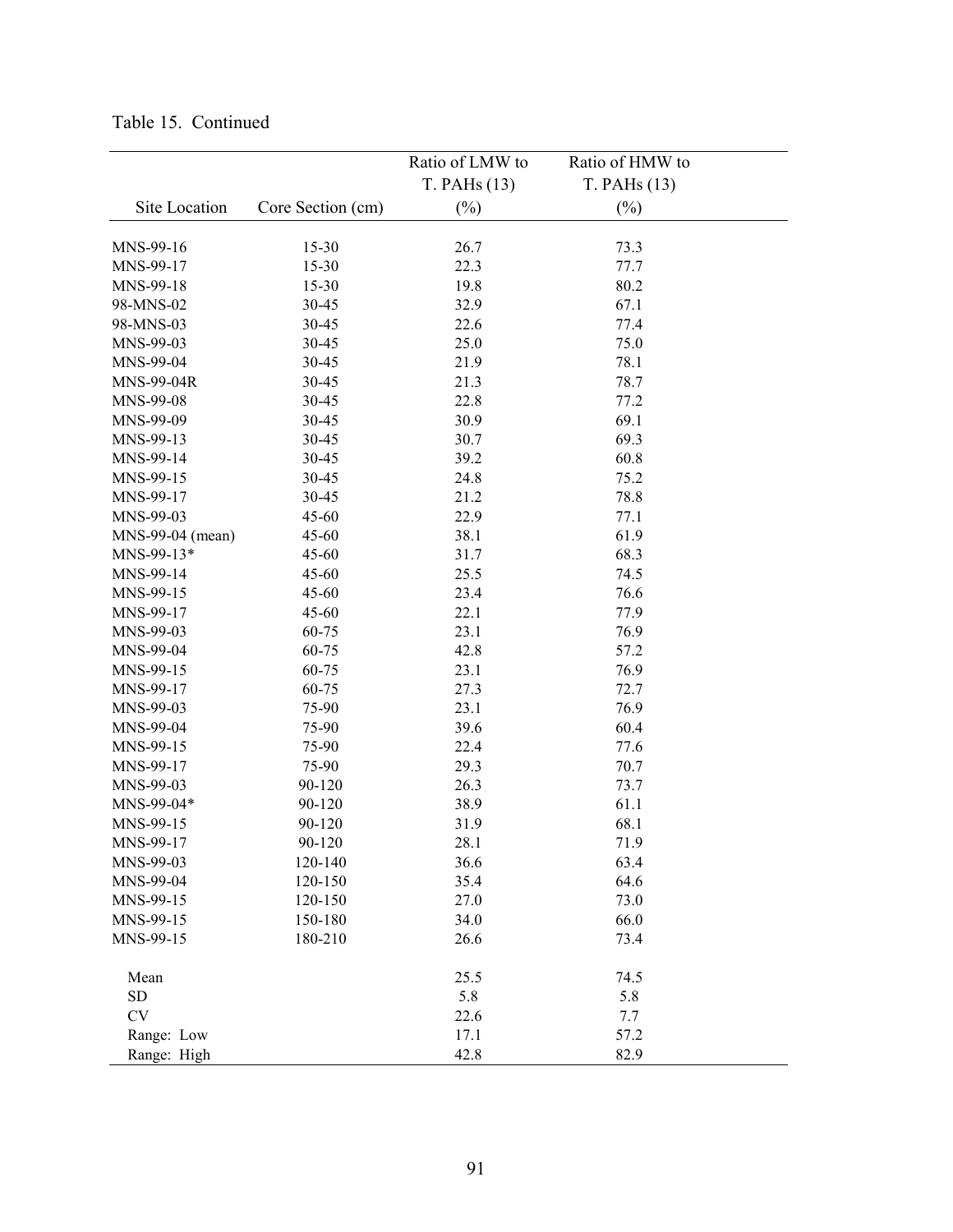Note: for replicate samples in which the RPD >50 % for T. PAHs (13), the sample and replicate were treated as separate samples.

\* average of analytical duplicates

LMW = low molecular weight PAHs  $HMW = high molecular weight PAHs$  $R$  = field replicate sample SD = standard deviation CV = coefficient of variation RPD = relative percent difference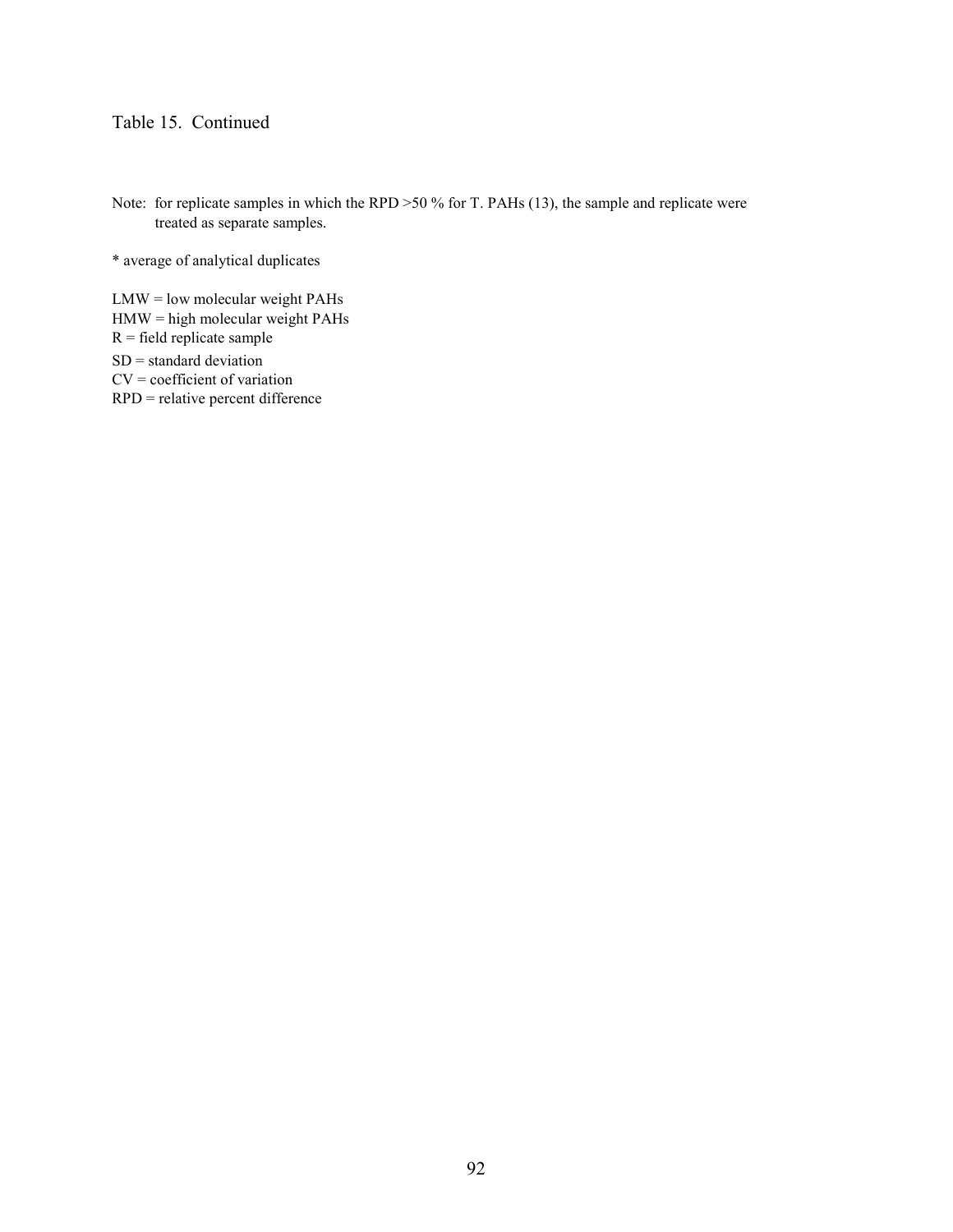| <b>Site Location</b> | Core Section (cm) | Mean PEC-Q |
|----------------------|-------------------|------------|
| 98-MNS-02            | $0 - 5$           | 1.6        |
| 98-MNS-03            | $0 - 5$           | 1.3        |
| 98-MNS-04            | $0 - 5$           | 0.66       |
| MNS-99-01            | $0 - 5$           | 0.72       |
| MNS-99-02            | $0 - 5$           | 0.68       |
| MNS-99-03            | $0 - 5$           | 0.71       |
| MNS-99-04            | $0 - 5$           | 1.1        |
| MNS-99-05            | $0 - 5$           | 0.75       |
| MNS-99-06            | $0 - 5$           | 0.76       |
| 98-MNS-02            | $0 - 15$          | 1.8        |
| 98-MNS-03            | $0 - 15$          | 0.86       |
| MNS-99-01            | $0 - 15$          | 0.73       |
| MNS-99-02            | $0 - 15$          | 1.0        |
| MNS-99-03            | $0 - 15$          | 0.97       |
| MNS-99-04 (mean)     | $0 - 15$          | 1.1        |
| MNS-99-07            | $0 - 15$          | 0.31       |
| MNS-99-08            | $0 - 15$          | 0.96       |
| MNS-99-09            | $0 - 15$          | 1.1        |
| MNS-99-10            | $0 - 15$          | 0.93       |
| MNS-99-11            | $0 - 15$          | 0.15       |
| MNS-99-12            | $0 - 15$          | 1.6        |
| MNS-99-13 (mean)     | $0 - 15$          | 1.3        |
| MNS-99-14            | $0 - 15$          | 0.98       |
| MNS-99-15            | $0 - 15$          | 0.97       |
| MNS-99-16            | $0 - 15$          | 0.82       |
| MNS-99-17            | $0 - 15$          | 1.2        |
| MNS-99-18            | $0 - 15$          | 0.97       |
| 98-MNS-02            | 15-30             | 1.3        |
| 98-MNS-03            | 15-30             | 1.6        |
| MNS-99-01            | $15 - 30$         | 1.5        |
| MNS-99-02            | 15-28             | 0.86       |
| MNS-99-03            | $15 - 30$         | 1.7        |
| MNS-99-04 (mean)     | $15 - 30$         | 1.2        |
| MNS-99-07            | 15-30             | 1.4        |
| MNS-99-08            | 15-30             | 1.9        |

Table 16. Mean PEC-Q Values for Sediment Samples Collected from Minnesota Slip

 $\overline{\phantom{a}}$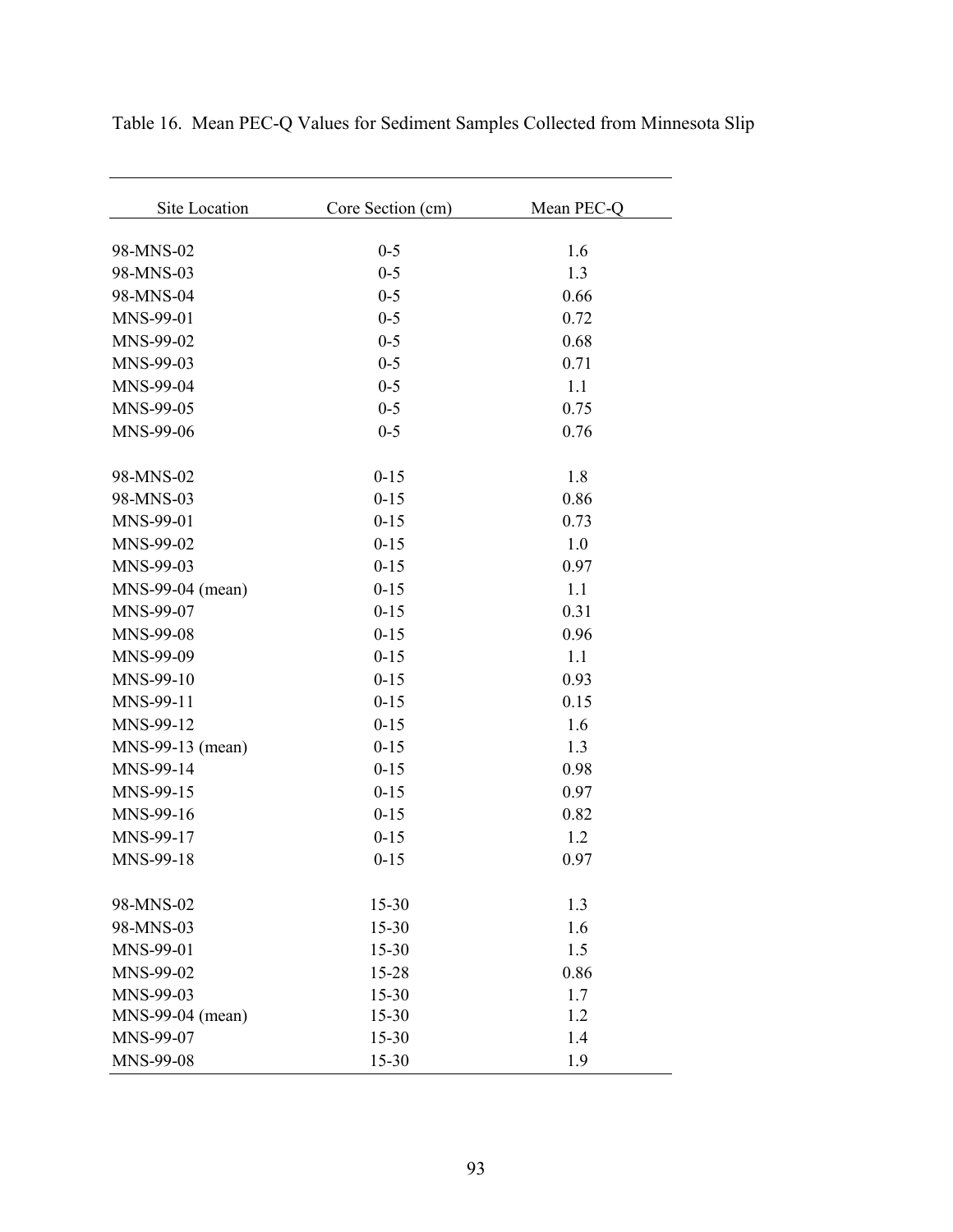| Site Location     | Core Section (cm) | Mean PEC-Q |
|-------------------|-------------------|------------|
| MNS-99-09         | $15 - 30$         | 2.2        |
| MNS-99-10         | $15 - 30$         | 1.9        |
| MNS-99-11         | $15 - 30$         | 0.26       |
| MNS-99-12         | $15 - 30$         | 1.3        |
| MNS-99-13         | $15 - 30$         | 1.8        |
| MNS-99-13R        | $15 - 30$         | 3.8        |
| MNS-99-14         | $15 - 30$         | 2.4        |
| MNS-99-15         | $15 - 30$         | 1.3        |
| MNS-99-16         | $15 - 30$         | 0.97       |
| MNS-99-17         | $15 - 30$         | 1.5        |
| MNS-99-18         | $15 - 30$         | 1.5        |
| 98-MNS-02         | 30-45             | 3.5        |
| 98-MNS-03         | 30-45             | 2.2        |
| MNS-99-01         | 30-45             | 0.73       |
| MNS-99-03         | 30-45             | 2.2        |
| MNS-99-04         | 30-45             | 2.4        |
| <b>MNS-99-04R</b> | 30-45             | 1.3        |
| MNS-99-07         | 30-45             | 0.35       |
| MNS-99-08         | 30-45             | 2.2        |
| MNS-99-09         | 30-45             | 1.4        |
| MNS-99-10         | 30-45             | 1.5        |
| MNS-99-11         | 30-45             | 0.62       |
| MNS-99-13 (mean)  | 30-45             | 1.4        |
| MNS-99-14         | 30-45             | 12.9       |
| MNS-99-15         | 30-45             | 1.8        |
| MNS-99-16         | 30-45             | 0.35       |
| MNS-99-17         | 30-45             | 1.9        |
| MNS-99-18         | 30-45             | 2.4        |
| MNS-99-01         | 45-60             | 0.28       |
| MNS-99-03         | 45-60             | 2.9        |
| MNS-99-04 (mean)  | $45 - 60$         | 9.4        |
| MNS-99-09         | $45 - 58$         | 1.7        |
| MNS-99-13 (mean)  | $45 - 60$         | 1.5        |
| MNS-99-14         | 45-60             | 0.96       |
| MNS-99-15         | $45 - 60$         | 3.0        |
| MNS-99-16         | $45 - 58$         | 0.21       |
| MNS-99-17         | 45-60             | 3.1        |

Table 16. Continued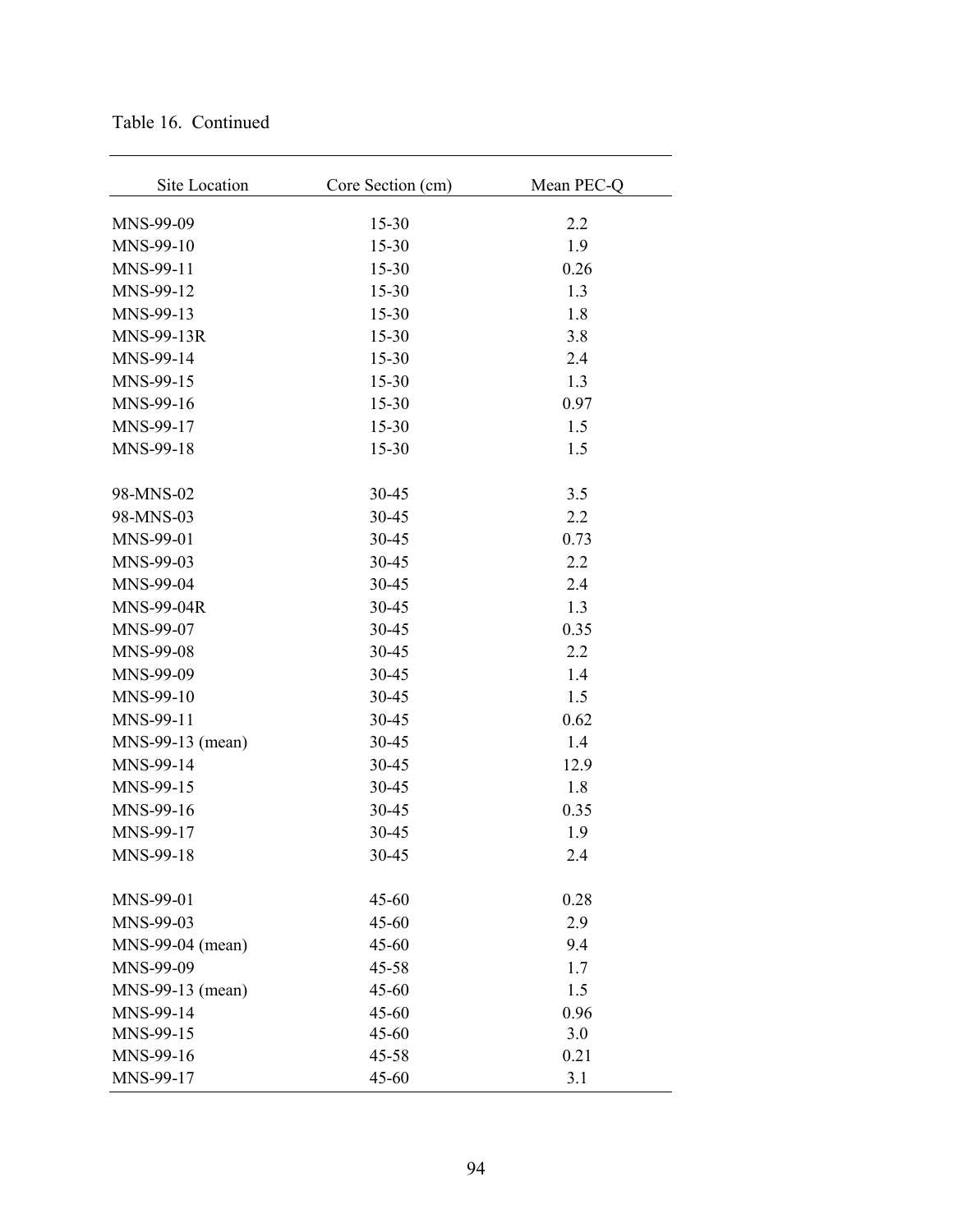| Site Location    | Core Section (cm) | Mean PEC-Q |
|------------------|-------------------|------------|
| MNS-99-03        | 60-75             | 2.4        |
| MNS-99-04 (mean) | 60-75             | 24.0       |
| MNS-99-13 (mean) | 60-75             | 0.69       |
| MNS-99-14        | 60-75             | 0.85       |
| MNS-99-15        | 60-75             | 3.6        |
| MNS-99-17        | 60-75             | 3.7        |
| MNS-99-03        | 75-90             | 1.7        |
| MNS-99-04 (mean) | 75-90             | 26.9       |
| MNS-99-13        | 75-90             | 0.85       |
| MNS-99-14        | 75-90             | 0.73       |
| MNS-99-15        | 75-90             | 2.5        |
| MNS-99-17        | 75-90             | 3.7        |
| MNS-99-03        | 90-120            | 1.9        |
| MNS-99-04 (mean) | 90-120            | 15.9       |
| MNS-99-13        | 90-120            | 0.80       |
| MNS-99-14        | 90-120            | 1.2        |
| MNS-99-15        | 90-120            | 3.9        |
| MNS-99-17        | 90-120            | 2.7        |
| MNS-99-03        | 120-140           | 3.3        |
| MNS-99-04 (mean) | 120-150           | 6.7        |
| MNS-99-13        | 120-150           | 0.69       |
| MNS-99-15        | 120-150           | 3.2        |
| MNS-99-17        | 120-150           | 1.7        |
| MNS-99-15        | 150-180           | 9.1        |
| MNS-99-17        | 150-180           | 3.4        |
| MNS-99-15        | 180-210           | 4.5        |

Note: The mean PEC-Q value for MNS-99-13 & 13R (15-30 cm), and MNS-99-04 & 04R (30-45 cm) was not used because the RPD for PAHs was >50% for most individual PAH compounds and for total PAHs (13) for these samples.

PEC-Q = probable effect concentration quotient

RPD = relative percent difference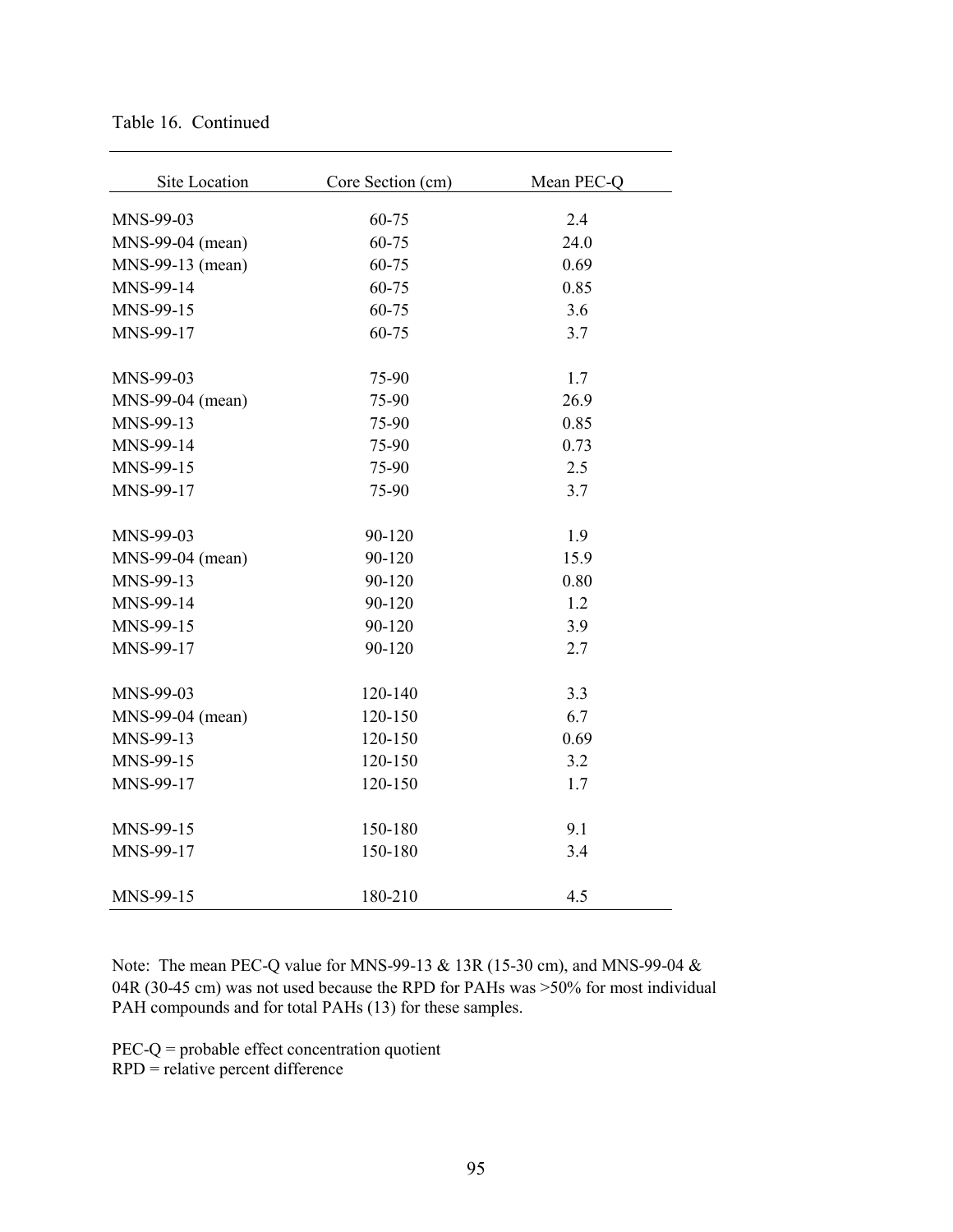| Table 17. Percentage Composition of PAHs in Slip C, Duluth Harbor. Results are Based on 34 Samples Collected from 15 cm |  |
|-------------------------------------------------------------------------------------------------------------------------|--|
| Depth Segments (Down to 60 cm) in Slip C (Crane 1999a)                                                                  |  |

| Summary<br>Parameter | Ratio of LMW<br>to Total<br>PAHs $(13)(%$ | Ratio of HMW<br>to Total<br>PAHs $(13)(%$ | 2Metnap | Acene | Percentage Composition of LMW PAHs (%)<br>Aceny | Anth | Fluo | Naph | Phen | Bena | Percentage Composition of HMW PAHs (%)<br>Benap | Chry    | Diben  | Flut | Pyrn          |
|----------------------|-------------------------------------------|-------------------------------------------|---------|-------|-------------------------------------------------|------|------|------|------|------|-------------------------------------------------|---------|--------|------|---------------|
|                      |                                           |                                           |         |       |                                                 |      |      |      |      |      |                                                 |         |        |      |               |
| Mean                 | 28.0                                      | 72.0                                      |         | 6.6   | q                                               | 12.9 | 9.3  | 5.3  | 58.4 |      |                                                 | 14.7    | $.8\,$ | 33.8 | 25.3          |
| <b>SD</b>            | 4.3                                       | 4.3                                       |         |       | 0.7                                             |      |      |      | 3.7  |      |                                                 | $\cdot$ | 0.4    | 1.7  | $1.8^{\circ}$ |
| <b>CV</b>            | 15.4                                      |                                           | 35.5    | 23    |                                                 | 15.7 | 18.4 | 28.9 | 6.4  | 19.1 | 10.8                                            | 10.8    | 25.2   | 4.9  |               |
| Range: Low           | 20.6                                      | 59                                        | 2.7     | 4.6   | 0.5                                             | 8.7  |      | 2.4  | 49.6 | 7.6  | 9.5                                             | 11.2    |        | 31.4 | 22.5          |
| Range: High          | 41                                        | 79.4                                      |         | 13    |                                                 |      | 14.4 | 8.2  | 64.7 | 16.6 | 14.5                                            | 17.6    | 3.7    | 39.  | 28.7          |

LMW = low molecular weight PAHs  $HMW = high molecular weight PAHs$  $SD = standard deviation$ CV = coefficient of variation

PAH Codes: 2Metnap = 2-Methylnaphthalene Bena = Benz[a]anthracene Flut = Fluoranthene Pyrn = Pyrene <br>Acene = Acenapthene Bena = Benzo[a]pyrene Fluo = Fluorene Aceny = Acenapthylene Chry = Chrysene Naph = Naphthalene Anth = Anthracene Naph = Naphthalene Naph = Naphthalene Naph = Naphthalene Naph = Naphthalene Naph = Naphthalene Naph = Naphthalene Naph = Naphthalene Naph = Naphtha

 $\text{Benap} = \text{Benzo[a]} \text{pyrene}$   $\text{Fluo} = \text{Fluorene}$ <br>Chry = Chrysene  $\text{Naph} = \text{Naphthal}$  $Diben = Dibenzo[a,h]anthracene$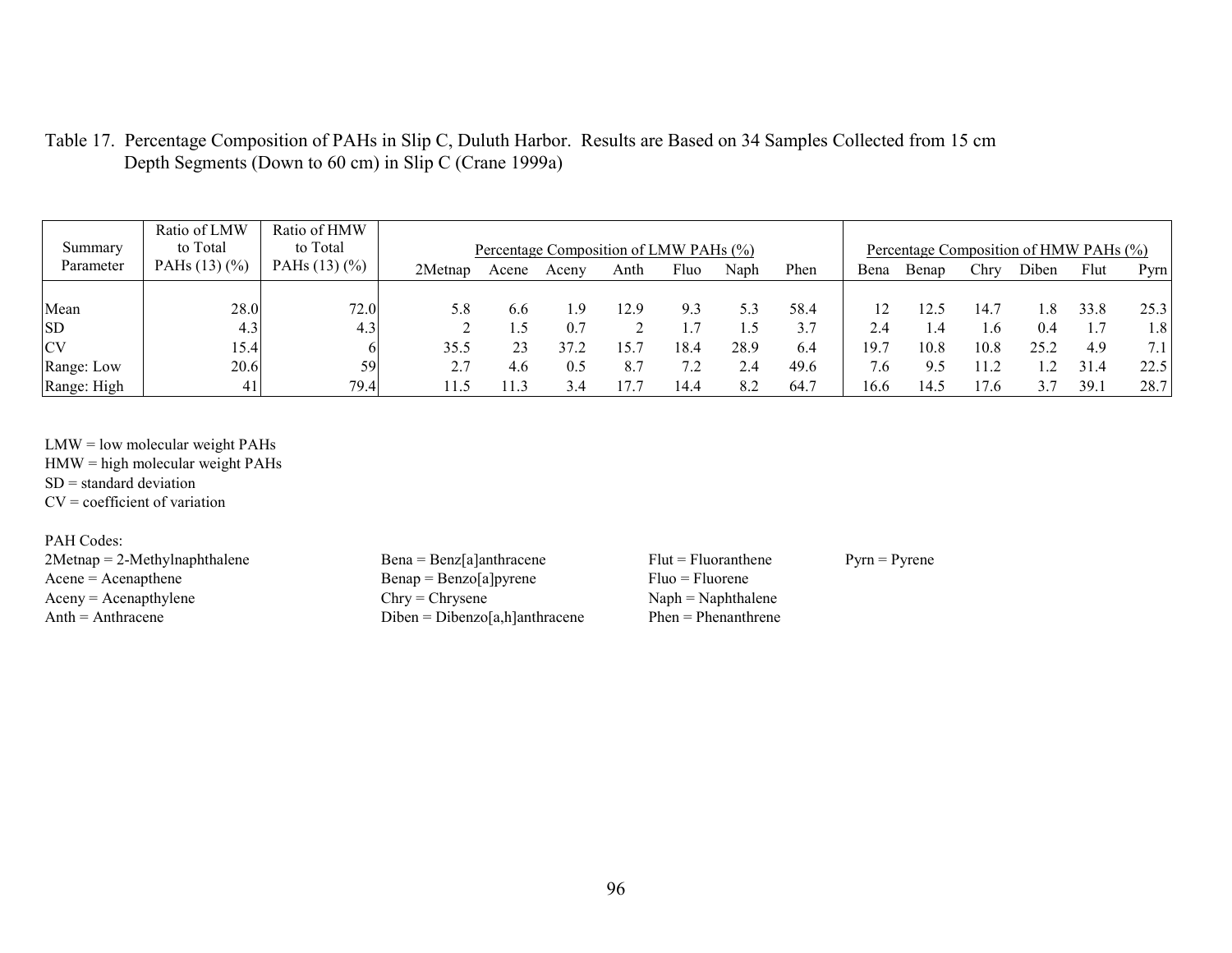|               |                   |                 | 10-day C. tentans Tests |        |          | 28-42 day H. azteca Tests |              |
|---------------|-------------------|-----------------|-------------------------|--------|----------|---------------------------|--------------|
| Site Location | Core Section (cm) | Mean PEC- $Q^*$ | Survival                | Growth | Survival | Growth                    | Reproduction |
|               |                   |                 |                         |        |          |                           |              |
| MNS-99-01     | $0 - 5$           | 0.72            | NT                      | NT     | NT       | NT                        | NT           |
| MNS-99-02     | $0 - 5$           | 0.68            | NT                      | NT     | NT       | NT                        | NT           |
| MNS-99-03     | $0 - 5$           | 0.71            | NT                      | NT     | T        | $- -$                     | $- -$        |
| MNS-99-04     | $0 - 5$           | 1.1             | NT                      | NT     | NT       | NT                        | NT           |
| MNS-99-05     | $0 - 5$           | 0.75            | $NT**$                  | NT     | T        | $- -$                     | $- -$        |
| MNS-99-06     | $0 - 5$           | 0.76            | NT                      | NT     | NT       | NT                        | NT           |

### Table 18. Summary of Sediment Toxicity Test Results, Compared to the Test Control, and Mean PEC-Q Values for Surficial Sediments Collected from Minnesota Slip

\* for each sample, the only contaminant of concern to exceed its corresponding PEC value was total PAHs. \*\*survival in MNS-99-05 was significantly reduced when compared to MNS-99-01.

 $NT = not toxic$  $T =$ toxic at  $\alpha = 0.05$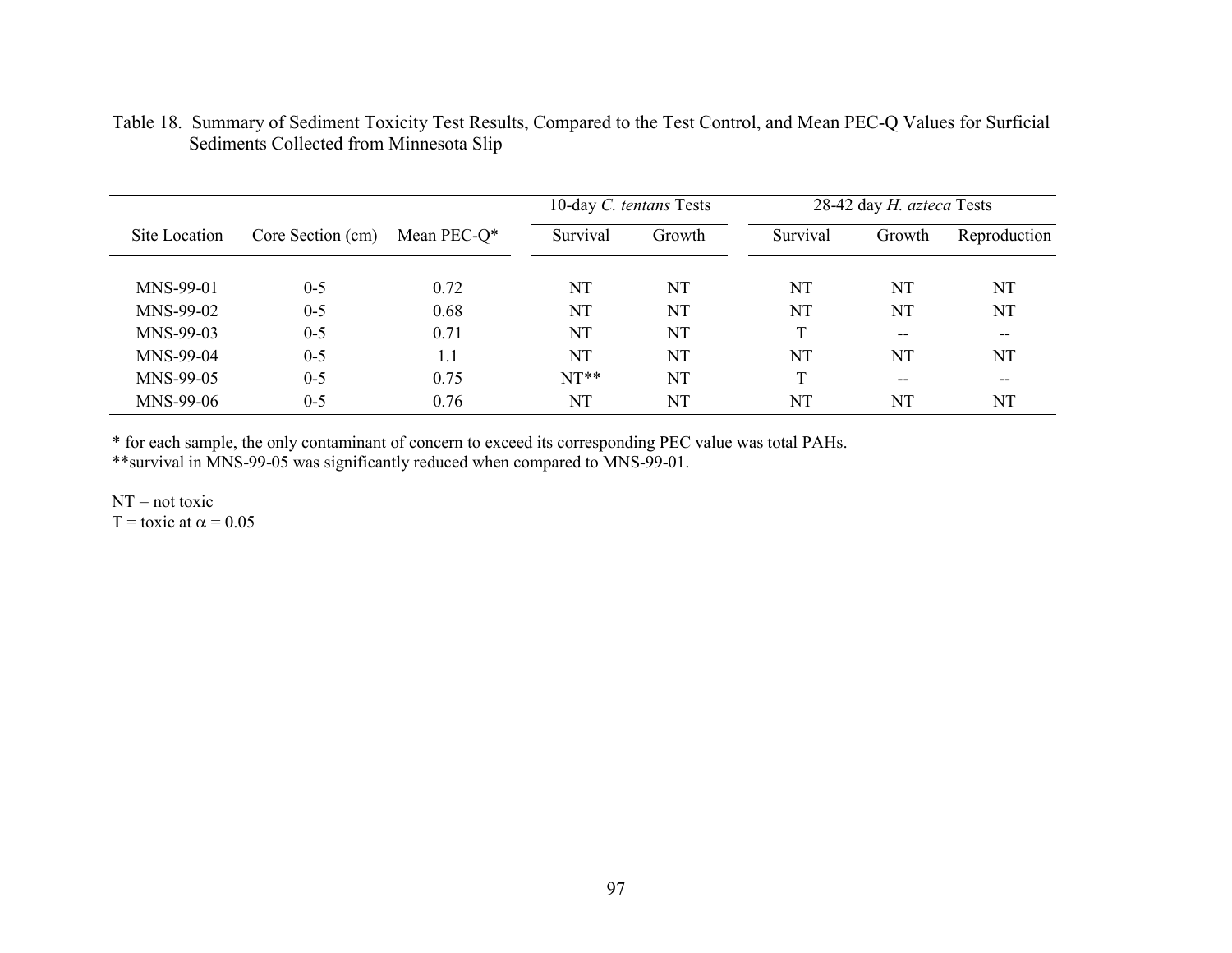| Area                                           | n   | Average | Standard<br>Deviation | Minimum | 10th percentile | Median | 90th percentile | Maximum |
|------------------------------------------------|-----|---------|-----------------------|---------|-----------------|--------|-----------------|---------|
| Interlake/Duluth Tar Superfund Site            | 15  | 8.8     | 19.1                  | 0.251   | 0.544           | 1.27   | 14              | 72.9    |
| Entire SLRAOC, excluding Minnesota Slip        | 165 | 1.2     | 6.4                   | 0.00948 | 0.0403          | 0.182  | 0.794           | 72.9    |
| Entire SLRAOC, including Minnesota Slip        | 198 | 1.1     | 5.9                   | 0.00948 | 0.0433          | 0.2595 | 22              | 72.9    |
| Minnesota Slip <sup>a</sup>                    | 33  | 1.0     | 0.4                   | 0.15    | 0.68            | 0.982  | 1.41            | 1.78    |
| Howards Bay                                    | 10  | 0.43    | 0.19                  | 0.0648  | 0.0648          | 0.4965 | 0.629           | 0.693   |
| WLSSD and Coffee and Miller Creek area         | 15  | 0.42    | 0.15                  | 0.245   | 0.3             | 0.381  | 0.46            | 0.794   |
| 1994 Sediment Survey (Minnesota Slip excluded) | 36  | 0.33    | 0.24                  | 0.0211  | 0.0872          | 0.2915 | 0.547           | 1.22    |

Table 19. Distribution of Mean PEC-Qs for Selected Areas in the St. Louis River AOC

<sup>a</sup> Data included 29 surficial sediment samples from this survey plus 4 previously collected samples that were included in the St. Louis River matching sediment chemistry and toxicity database.

PEC-Q = probable effect concentration quotient SLRAOC = St. Louis River Area of Concern WLSSD = Western Lake Superior Sanitary District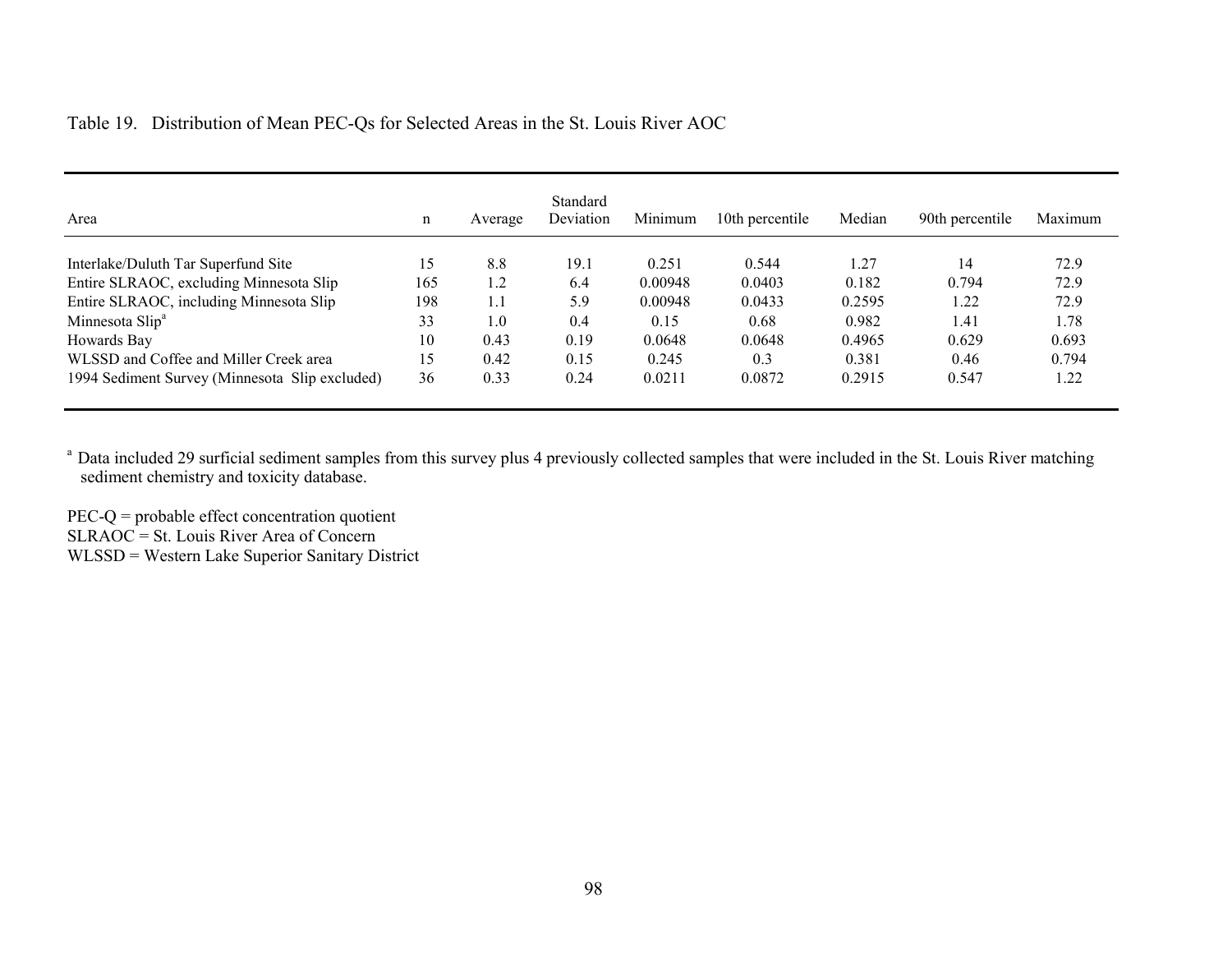| Area                                           | n   | Average | Standard<br>Deviation | Minimum | 10th percentile | Median | 90th percentile | Maximum |
|------------------------------------------------|-----|---------|-----------------------|---------|-----------------|--------|-----------------|---------|
| Interlake/Duluth Tar Superfund Site            | 15  | 8.8     | 19.1                  | 0.242   | 0.51            | 1.27   | 14.07           | 72.85   |
| Entire SLRAOC, excluding Minnesota Slip        | 165 | 1.2     | 6.4                   | 0.00842 | 0.0393          | 0.186  | 0.796           | 72.85   |
| Entire SLRAOC, including Minnesota Slip        | 198 | 1.1     | 5.9                   | 0.00842 | 0.0414          | 0.2735 | 1.1             | 72.85   |
| Minnesota Slip <sup>b</sup>                    | 33  | 0.94    | 0.3                   | 0.144   | 0.634           | 0.893  | 1.4             | 1.63    |
| WLSSD and Coffee and Miller Creek area         | 15  | 0.48    | 0.20                  | 0.245   | 0.321           | 0.424  | 0.582           | 00.1    |
| Howards Bay                                    | 10  | 0.43    | 0.20                  | 0.0681  | 0.0681          | 0.481  | 0.671           | 0.691   |
| 1994 Sediment Survey (Minnesota Slip excluded) | 36  | 0.36    | 0.23                  | 0.0211  | 0.125           | 0.330  | 0.582           | 00.1    |

Table 20. Distribution of Mean PEC-Qs that also Included Mercury for Selected Areas in the St. Louis River AOC<sup>a</sup>

<sup>a</sup> Although a reliable PEC value for mercury is not available to include in the mean PEC-Q (MacDonald *et al.* 2000a), mercury is an important chemical of potential concern in the St. Louis River AOC. For this table, mercury was included in the calculation of mean PEC-Qs to assess whether substantial changes in the distribution of mean PEC-Qs would occur for selected areas in the St. Louis River AOC.

<sup>b</sup> Data included 29 surficial sediment samples from this survey plus 4 previously collected samples that were included in the St. Louis River matching sediment chemistry and toxicity database.

 $PEC-Q =$  probable effect concentration quotient  $SLRAOC = St.$  Louis River Area of Concern WLSSD = Western Lake Superior Sanitary District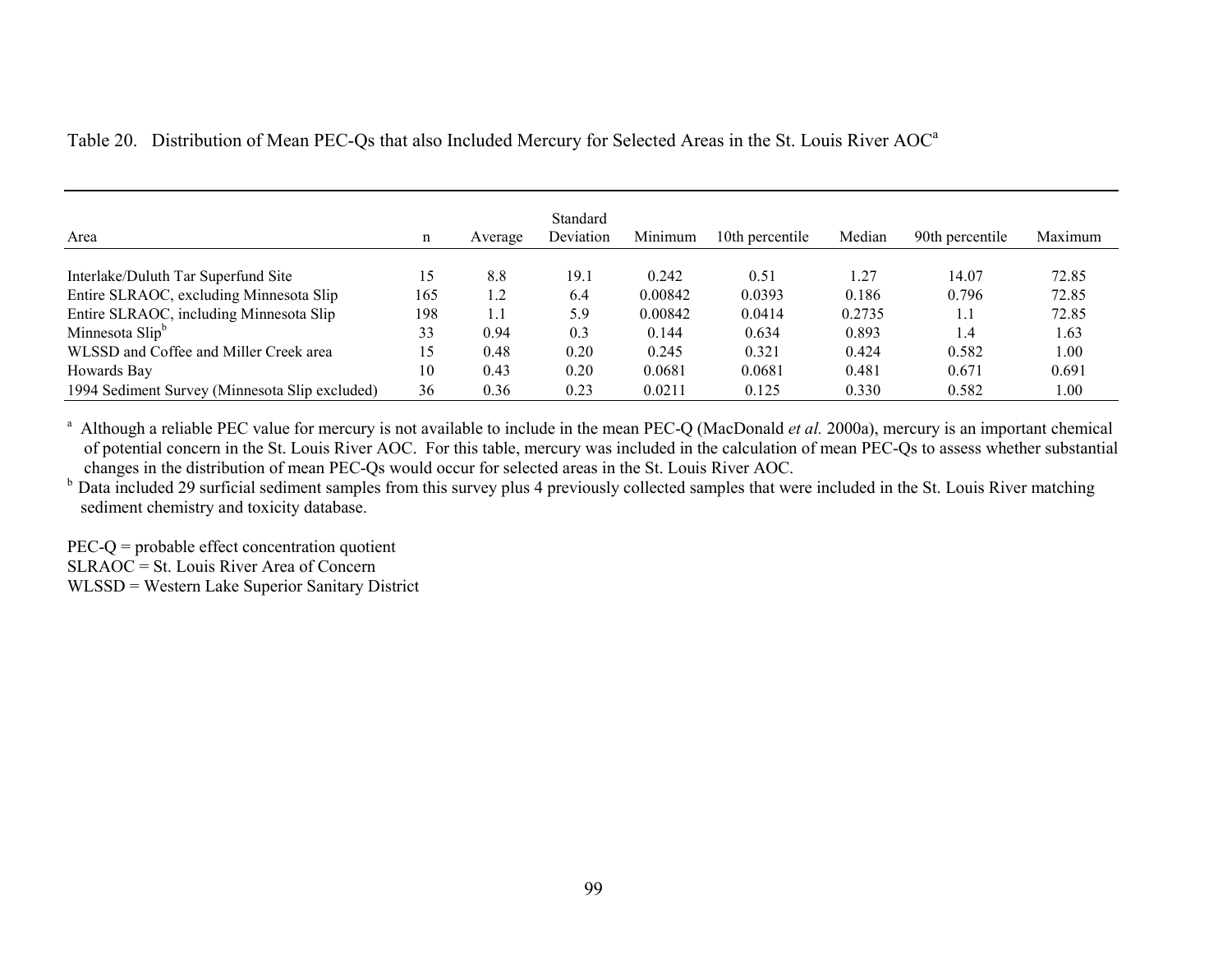| Area <sup>a</sup>                | n   | Average | Standard<br>Deviation | Minimum  | 10th percentile | Median | 90th percentile | Maximum |
|----------------------------------|-----|---------|-----------------------|----------|-----------------|--------|-----------------|---------|
| Indiana Harbor AOC <sup>b</sup>  | 821 | 54      | 867.4                 | 0.000636 | 0.123           | 2.49   | 25.2            | 23800   |
| Sheboygan Harbor AOC             | 23  | 16      | 77.9                  | 0.0559   | 0.0767          | 0.256  | 0.391           | 374     |
| Maumee River AOC                 | 25  | 9.1     | 40.4                  | 0.189    | 0.286           | 0.363  | 2.61            | 203     |
| St. Mary's River AOC             | 38  | 5.4     | 11.1                  | 0.0412   | 0.0829          | 0.743  | 14.2            | 52.4    |
| Waukegan Harbor AOC              | 23  | 2.8     | 1.4                   | 0.267    | 0.615           | 2.85   | 4.01            | 5.25    |
| St. Louis River AOC <sup>c</sup> | 165 | 1.2     | 6.4                   | 0.00948  | 0.0403          | 0.182  | 0.794           | 72.9    |
| Cuyahoga River AOC               | 21  | 1.0     | 0.7                   | 0.505    | 0.506           | 0.88   | 1.51            | 3.93    |
| Minnesota Slip <sup>d</sup>      | 29  | 0.98    | 0.4                   | 0.15     | 0.659           | 0.97   | 1.4             | 1.78    |
| Oswego River AOC                 | 22  | 0.95    | 0.9                   | 0.0196   | 0.0469          | 0.9855 | 1.79            | . 79    |
| St. Clair River AOC              | 44  | 0.47    | 1.0                   | 0.054    | 0.0713          | 0.1505 | 0.906           | 6.46    |

 $^{\text{a}}$  AOCs were selected based on availability of data on  $\geq 20$  sediment samples in MESL's matching sediment chemistry and toxicity database.

<sup>b</sup> These quotients did not include not detected substances that had detection limits greater than the corresponding PEC value (i.e., conservative estimate of mean PEC-Q).

<sup>c</sup> Not including Minnesota Slip.

<sup>d</sup> Data included 29 surficial sediment samples from this survey.

PEC-Q = probable effect concentration quotient

 $AOC = Area of Concern$